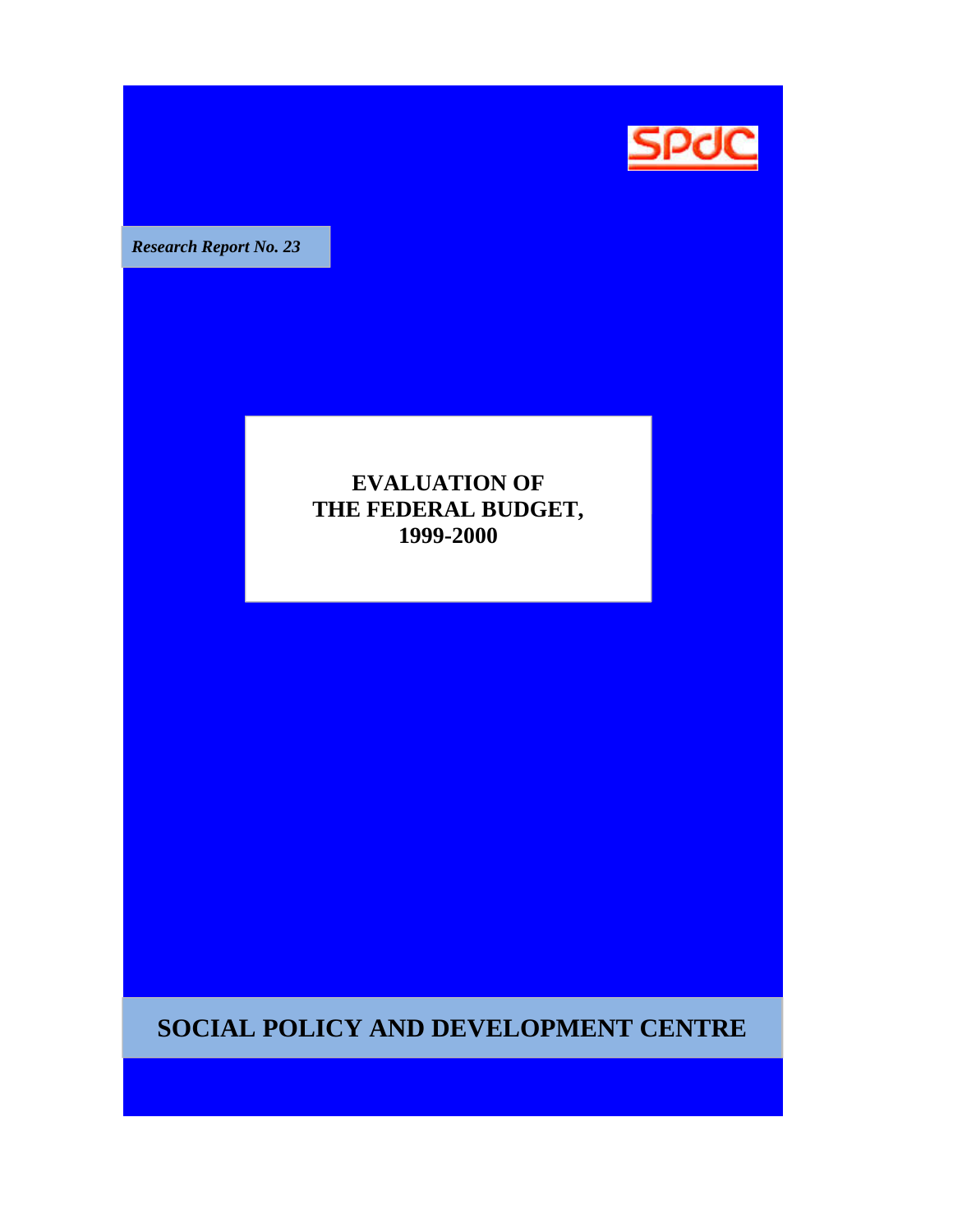**RESEARCH REPORT**

# **EVALUATION OF THE FEDERAL BUDGET, 1999-2000**

**JUNE 1999**

**SOCIAL POLICY AND DEVELOPMENT CENTRE**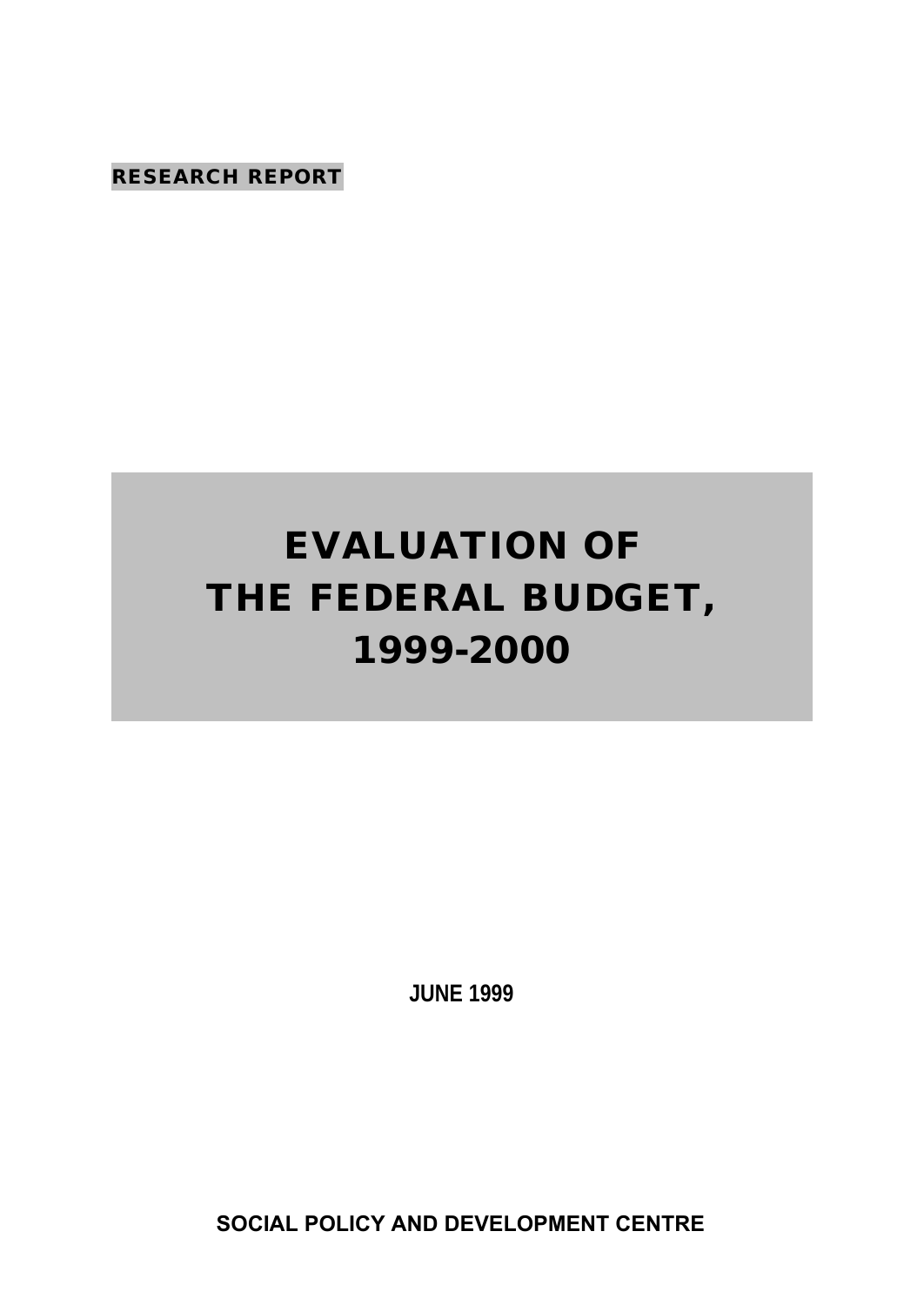### **FOREWORD**

The Social Policy and Development Centre (SPDC) has a tradition of bringing out a Research Report every year containing analysis of the proposals for expenditure and taxation in the Federal Budget from the viewpoint of their impact on the economy and people of Pakistan. This year's report contains seven articles on various aspects of the Budget of 1999-2000, written by staff members of SPDC. We hope that government officials, private sector, members of NGOs and civil society at large will find this report useful in understanding the implications of the Budget.

**Dr. Hafiz A. Pasha** *Managing Director*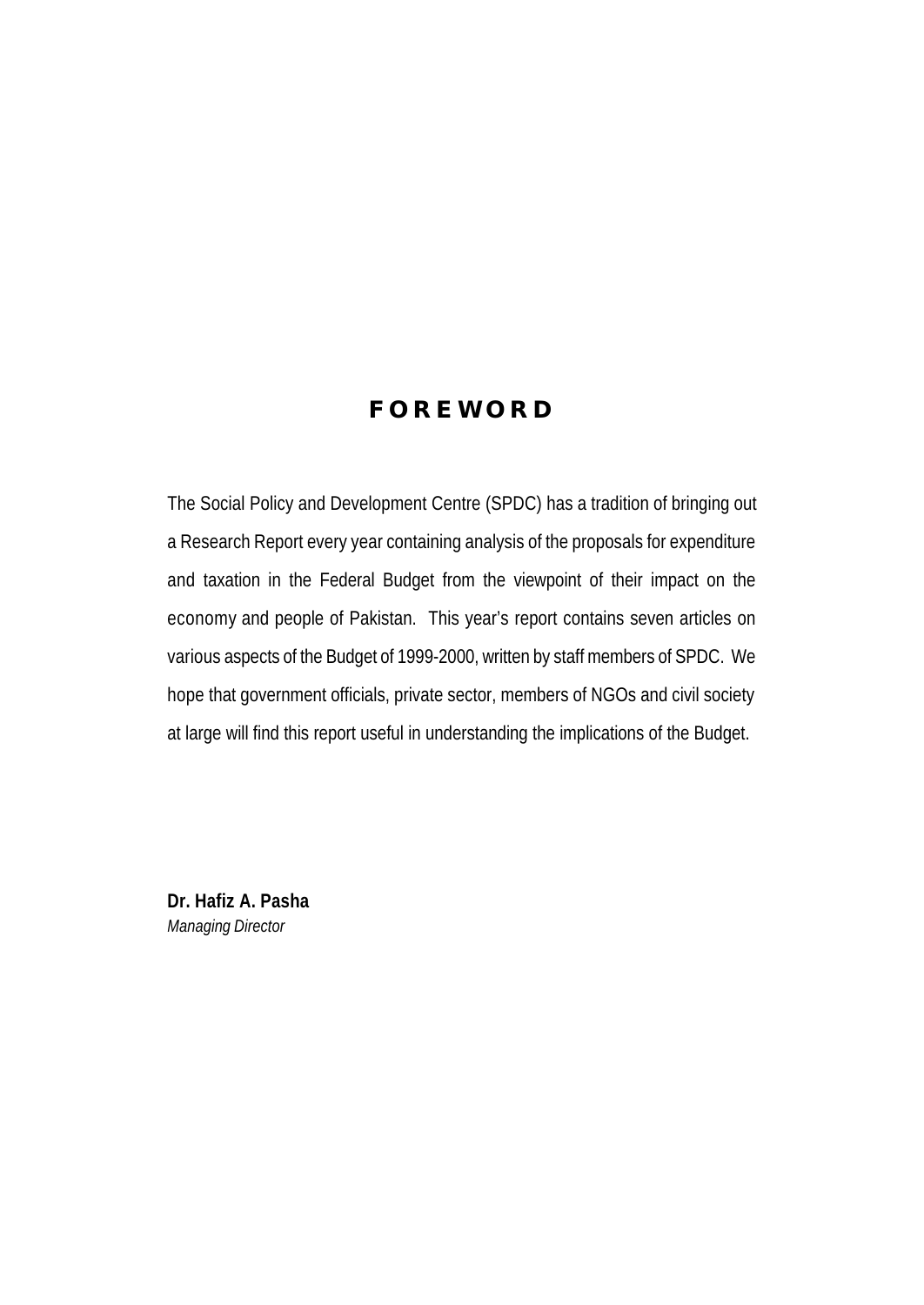## **CONTENTS**

| Page #                                                                           |
|----------------------------------------------------------------------------------|
| by Dr. Hafiz A. Pasha                                                            |
| BUDGET 1999-2000: A QUASI ANALYSIS OF A QUASI-BUDGET  11<br>by Dr. Sajjad Akhtar |
| by Dr. Sajjad Akhtar                                                             |
| 20<br>by Dr. Aisha Ghaus-Pasha                                                   |
| TAX REFORMS AND THE RESOURCE MOBILISATION STRATEGY  23<br>by Dr. Hafiz A. Pasha  |
| BUDGET 1999-2000: IMPLICATIONS FOR PROVINCIAL AND<br>by Dr. Aisha Ghaus-Pasha    |
| by Zafar H. Ismail                                                               |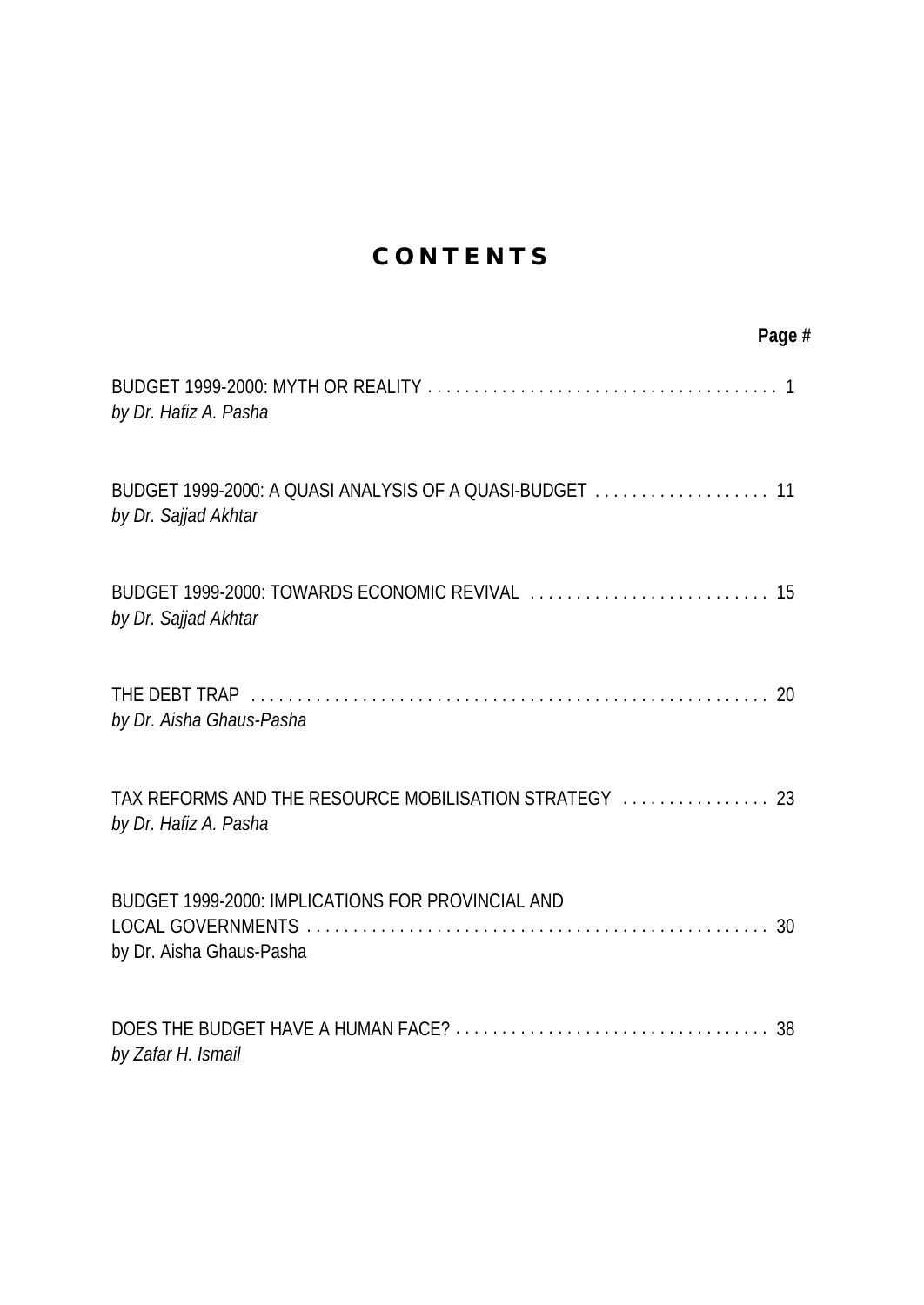*Designed by Rizwanullah Khan*

### **BUDGET 1999-2000: MYTH OR REALITY** By Dr. Hafiz A. Pasha

The budget for 1999-2000 comes as a big surprise. Pre-budget speculations were that in an effort to achieve the tough deficit target of about Rs 112 billion, equivalent to 3.3 per cent of the projected GDP, the government would be compelled to restrain expenditure growth and resort to fundamental broad-basing of the tax system, especially by withdrawing the sectoral exemptions from general sales tax. Instead, the public sector development program has been increased by over 26 per cent, a number of significant exemptions have been announced to promote investment in housing, urban transport, etc., and a major relief has been given to consumers in the form of a 40 per cent reduction in the excise duty on telephones. While some minor rate enhancement and broadbasing has been attempted of the income tax, no major initiative has been announced for extension of GST to services, electricity and gas, POL products, agricultural inputs, etc, as contained in the policy framework agreed with the IMF in the revived ESAF/EFF program.

How has the deficit target been reached with such a soft budget? The answer to this is to be found in the traditional practice adopted by most governments of initially overstating the level of projected revenues and understating expenditures at the time of budget-making. In the event the resource gap increases during the fiscal year, either mini budgets are resorted to or the development program, which represents the discretionary component of expenditure, is scaled down appropriately to reach the deficit target. The difference this time is the large magnitude of potential bias in the budget estimates. As demonstrated below, revenues, in particular, have been substantially over-projected while current expenditures are likely to exceed the estimates for 1999- 2000 for a variety of reasons.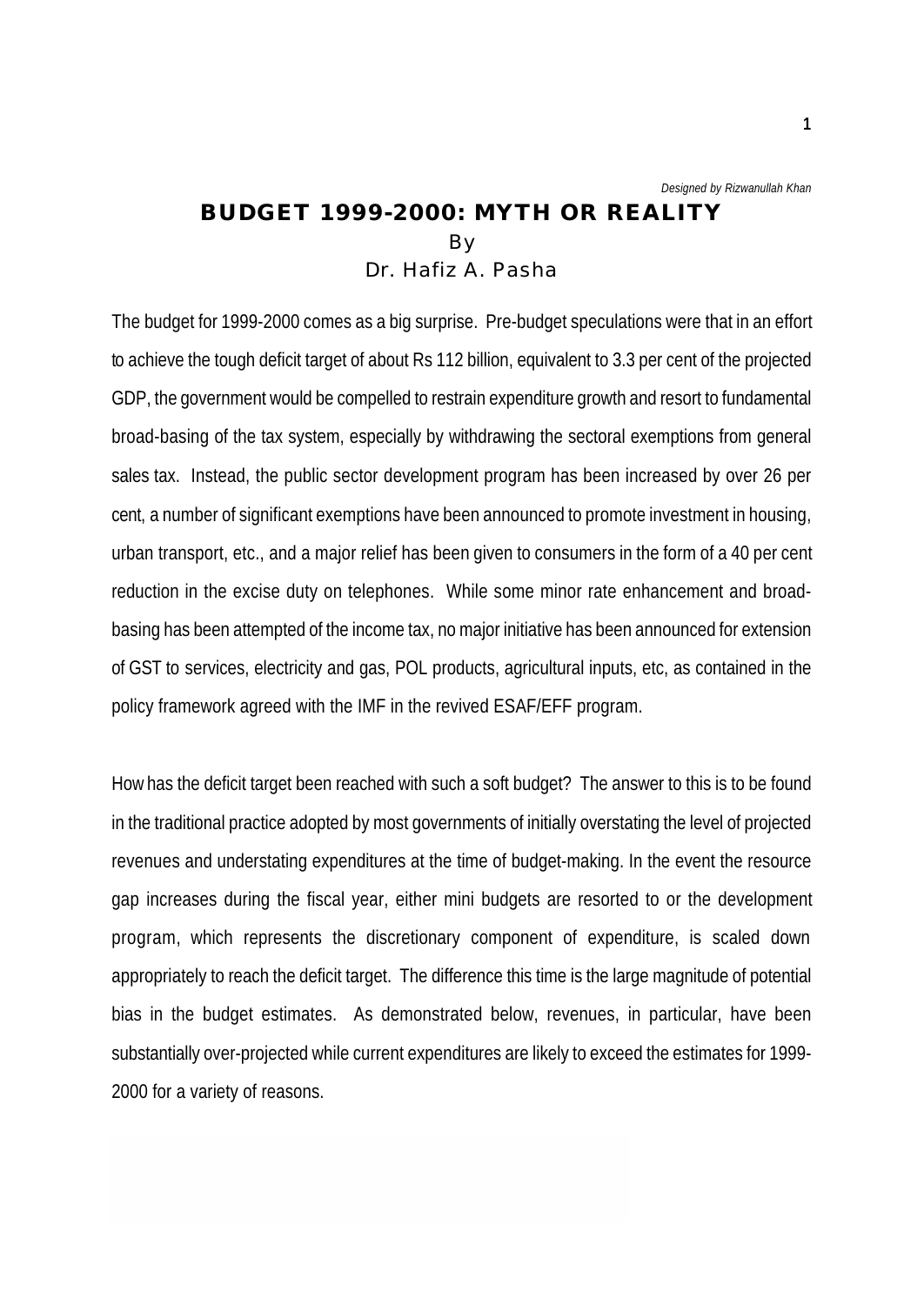### **Tax Revenues OVERSTATEMENT OF REVENUES**

The problem starts with the revised estimates of tax revenues collected by CBR during the current fiscal year of Rs 308 billion. These revenues have shown a growth of only 2 per cent during the first ten months. On this basis, the likely revenue for the year as a whole is a maximum of Rs 303 billion. Therefore, there is an overstatement initially of about Rs 5 billion, unless the government resorts to collecting taxes in advance, which serves only to worsen the prospects for increase in collection next year. Beyond this, the problem becomes even more pronounced, especially in the case of customs duties and sales tax.

**Customs duties:** Revenues from import duties fell precipitously by over 22 per cent in 1998-99. This is attributed to the severe import contraction and fall in unit values (in dollars) during the year. However, it may be noted that the rupee value of dutiable imports increased by over 5 per cent in the first nine months, due to the steep depreciation in the exchange rate. Therefore, there are other factors like collection efficiency, tariff reforms (with the maximum duty rate down from 45 per cent to 35 per cent), the substitution of import duties by the GST (as on edible oil imports) and the higher quantum of refunds to exporters which explain the fall in revenues from customs duties.

Despite the prospect of the full-year negative impact (of about Rs 10 billion) of tariff reforms in 1999- 2000, customs duties are projected to yield an increase in revenues of 7 per cent. The rupee value of imports will probably rise by about 15 per cent, but given the fact that the entire tariff structure has been cascaded down earlier this year, it is unlikely that revenues will show an absolute increase, and may even show some decline, especially if the impact of the large reduction in import duties on vehicles, etc., announced in the budget are allowed for. Therefore, instead of the projected revenues of Rs 67 billion, the likely level is about Rs 61 billion (same as 1998-99), an overstatement of about Rs 6 billion.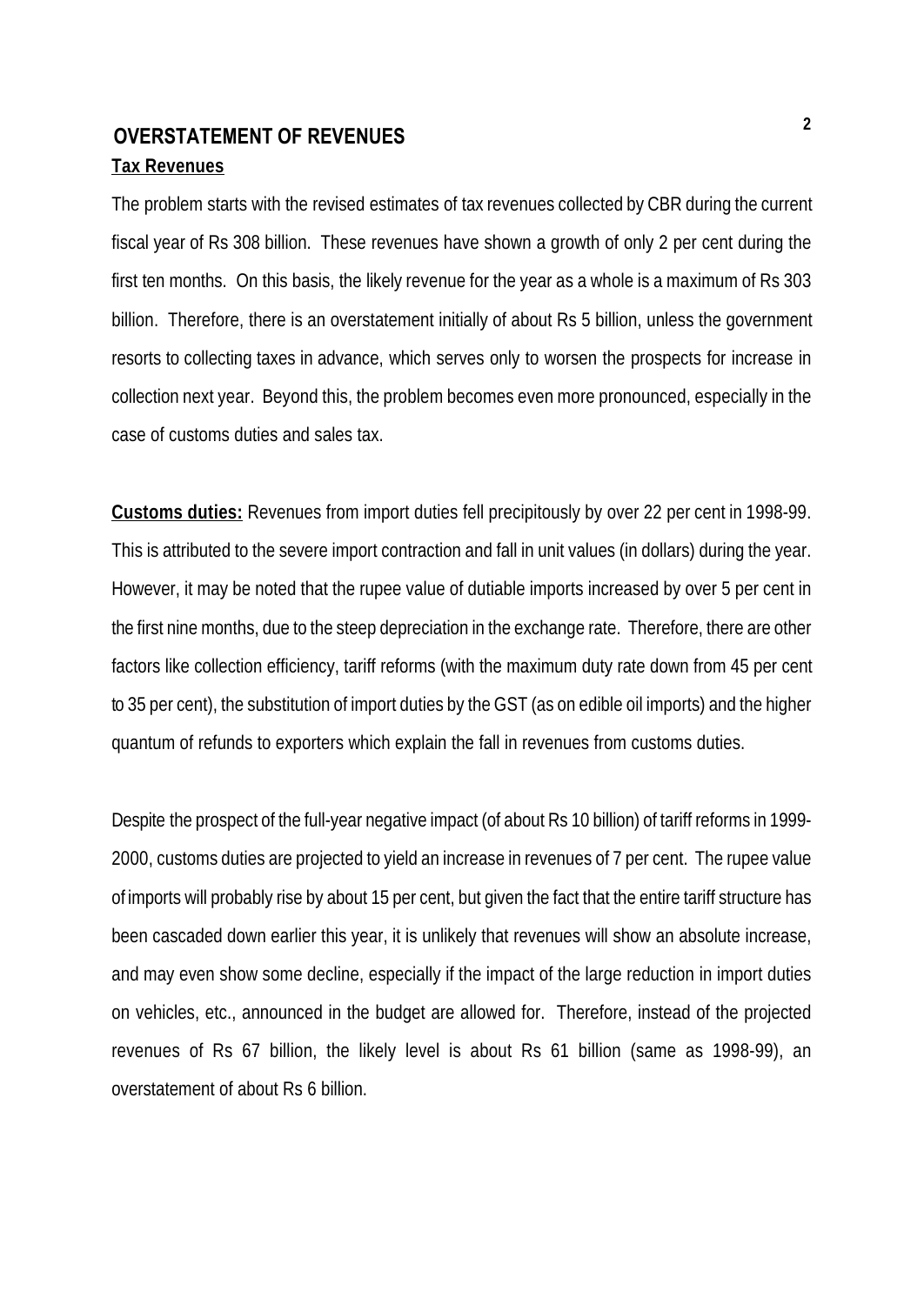**General Sales Tax:** The GST has, no doubt, been the most buoyant source of revenue in 1998- 99, with an expected growth rate of over 32 per cent. But this increase has to be attributed to a number of special factors like the enhancement in tax rate (from 12½ per cent to 15 per cent in December 1998) and the substitution of sales tax for excise duties and import duties (on sugar and edible oil). These special factors account for over 80 per cent of the increase. No meaningful extension of the GST has yet been made to retail trade and the textile sector.

Some of the growth momentum is likely to be sustained next year due to the full-year effect (of Rs 14 billion) of the rate enhancement. Against this, however, are the negative impacts of tariff reforms (with consequential effects on the sales tax) and the higher rates of export rebates. GST revenues are projected to increase by almost 35 per cent next year. This appears very ambitious in light of the negative factors.

There are two possibilities. Either the government has decided on a phased program of broadbasing of the GST during 1999-2000 in line the with its commitments to the IMF, starting with the GST on services, followed by imposition on electricity, gas and POL products and finally by removal of the exemption on fertilizer and pesticides. However, for political reasons, it has not announced this program of broad-basing of GST in the budget, which must be a source of great consternation to the visiting IMF mission. The other possibility is that there is some overstatement of the projected level of revenue. In the absence of a program of broad-basing, it is more likely that GST revenues will not exceed Rs 86 billion, implying excess budgeting of over Rs 10 billion.

On the basis of the above analysis, there seems to be a significant overstatement of CBR revenues in 1999-2000. From a base of about Rs 303 billion in 1998-99, a more realistic projection is Rs 337 billion. Even this estimate may be on the optimistic side because it is based on the assumption that the economy will recover strongly in 1999-2000 with a GDP growth rate of 5 per cent, manufacturing sector growth rate of 6 per cent and imports growth rate of 8 per cent. The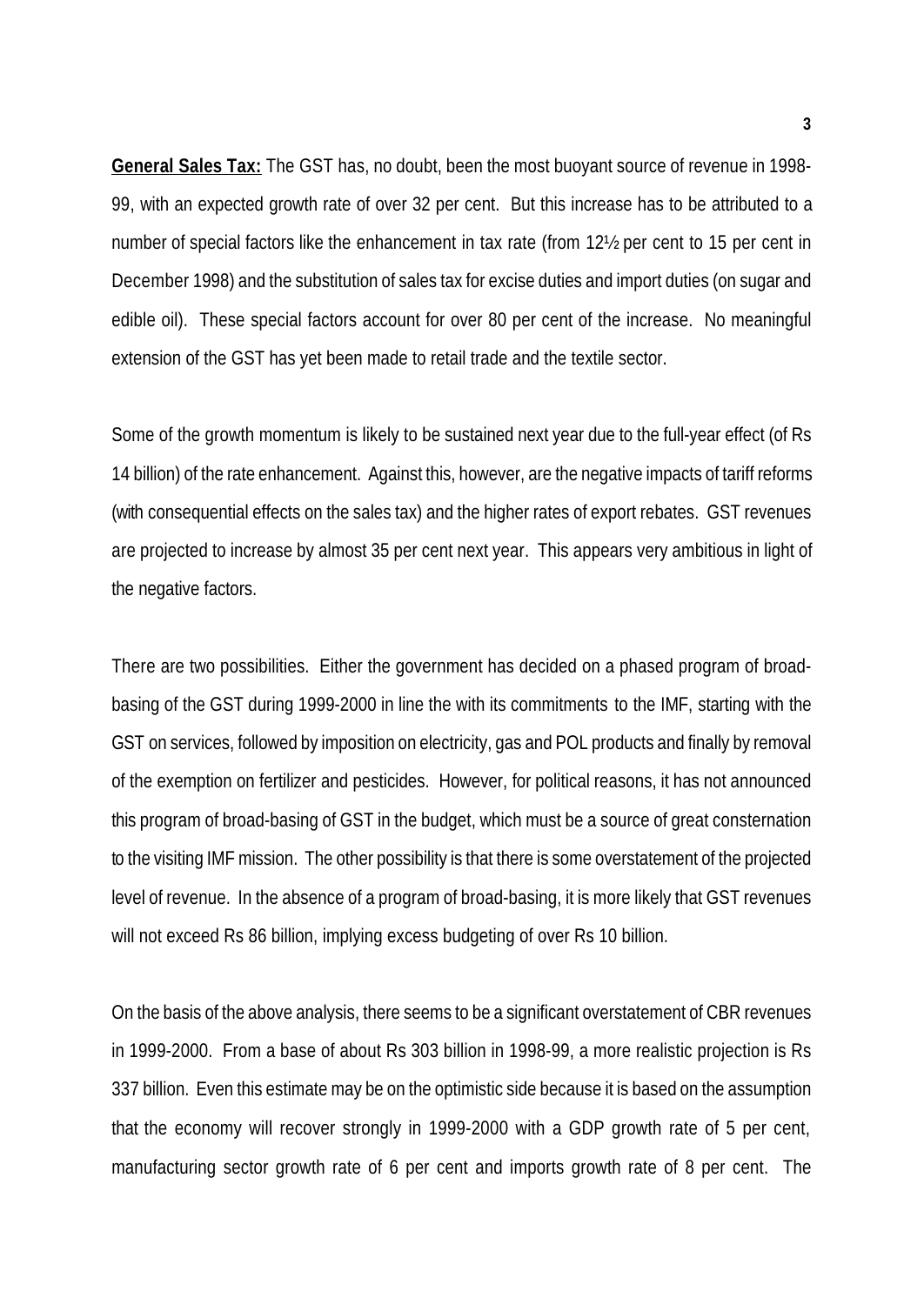government's estimate of Rs 356 billion is higher by about Rs 19 billion. Like this year, we can look forward to a series of downward revisions in CBR targets during 1999-2000.

#### **Surcharges**

Surcharges, especially on petroleum products, have performed exceptionally well in 1998-99. Budgeted receipts of Rs 43 billion have been exceeded by almost Rs 30 billion , and have been one of the major factors responsible for the deficit containment. Despite the fall in landed cost (in rupees) of imported POL products of about 19 per cent during the first nine months of the year, there was no corresponding decrease in retail prices. Instead, these prices have been raised twice during the year, once in July 1998 after the sanctions and more recently in May 1999. The latter was justified on the grounds that following the unification of the exchange rate, the cost of POL imports has increased because of the change in the exchange rate on such imports from Rs 46 to Rs 51 per dollar.

Revenue from surcharges has been projected at about Rs 63 billion in 1999-2000, showing a drop of about Rs 10 billion in relation to the current year's level. This projection hinges on three factors, first, the international prices of POL products, which have shown a tendency to rise sharply in recent months (for example, the price of Brent crude has gone up from \$ 11 to \$ 15 per barrel during the last few months), second, the exchange rate of the rupee with respect to the dollar during 1999- 2000 and, third, the government's policy with regard to the retail pricing of POL products. If the policy is to maintain stability in these prices at the recently established level, then the projected revenue of Rs 63 billion appears optimistic. For every 10 per cent increase in international prices (in \$) the loss in revenue is about Rs 7 billion and for every one rupee depreciation in the exchange rate the loss in revenue is about Rs 1.3 billion, if retail prices are not raised correspondingly. Based on projections of international POL prices (increase of about 20 per cent over the average level of 1998-99) and a 7 per cent depreciation in the exchange rate the projected revenues from the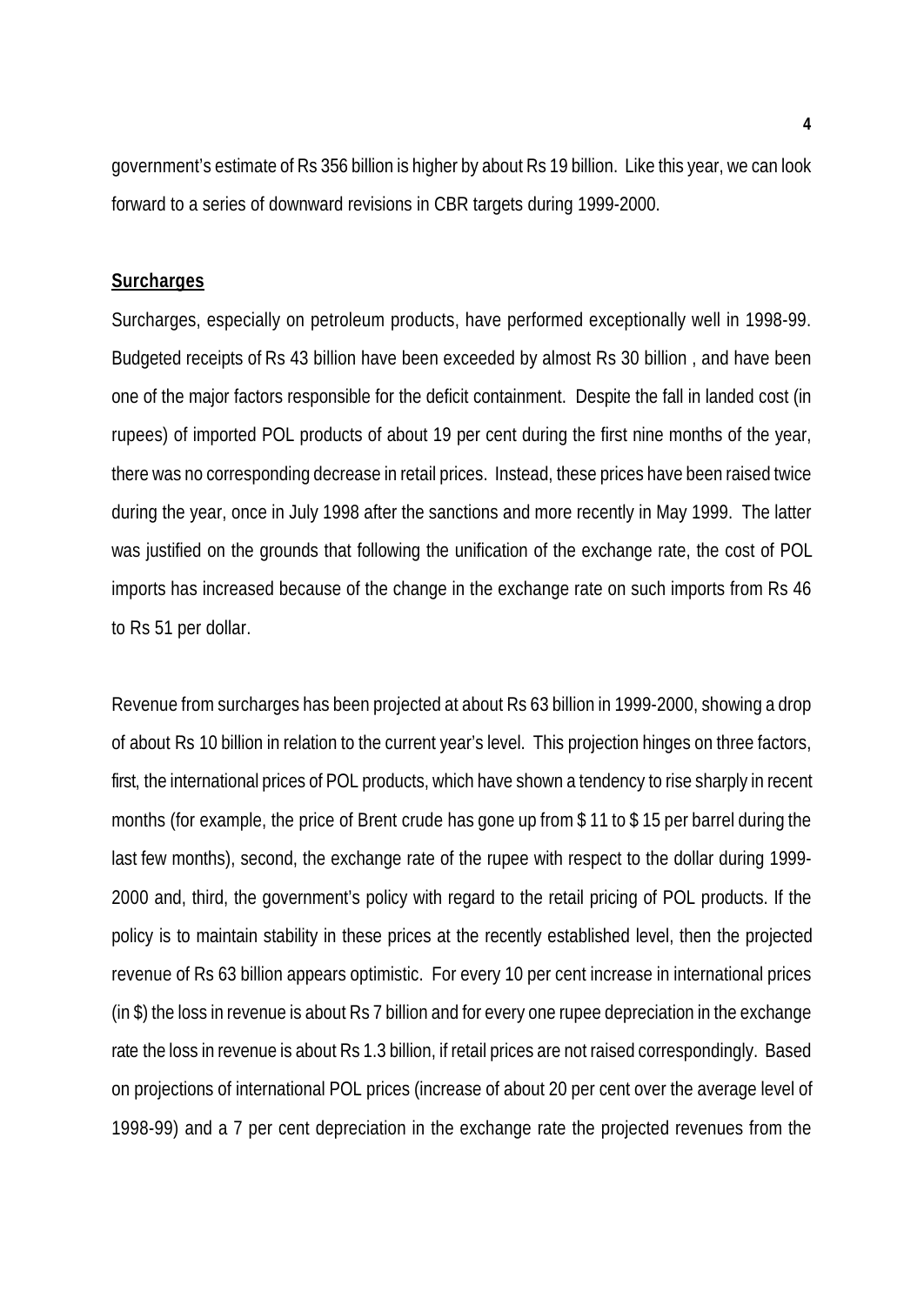surcharges is about Rs 50 billion, and not Rs 63 billion as indicated by the government. This represents an overstatement of revenues of Rs 13 billion.

Here again, there is the possibility that the government is contemplating periodic upward adjustments in retail prices of POL products in line with the rise in landed costs (in rupees) of imports. This will help in recovering the shortfall. Apparently, agreement has been reached with the IMF that the development surcharge on individual products will be converted into a fixed specific tax and any increase in import prices will be transferred into higher retail prices, with such adjustments proposed on a quarterly basis during 1999-2000. If such an agreement has been reached then we have the prospect of rapidly rising POL prices, which will literally fuel inflationary pressures in the economy. Alternatively, if price stability is the goal then revenues from the surcharges have been overstated by over Rs 13 billion.

#### **Non-Tax Revenues**

Contrary to all expectations, non-tax revenues are on target in 1998-99 at close to Rs 121 billion. A major shortfall was anticipated on the grounds, first, that profits of the State Bank of Pakistan would be severely eroded by the conversion costs of foreign currency accounts and exchange losses incurred in maintaining the dual exchange rate regime, second, that interest income from property and enterprises would be significantly below target because of the inability of public enterprises/utilities like WAPDA, KESC, etc., to service their debt obligations with the government. The profit of SBP is, infact, only Rs 8 billion in relation to the budget estimate of Rs 29 billion for 1998-99, while the shortfall in interest income is over Rs 14 billion. But these losses have been compensated for substantially by higher miscellaneous receipts. In the residual category of 'others', within miscellaneous receipts, revenues of almost Rs 41 billion have been shown against budgeted receipts of Rs 6 billion.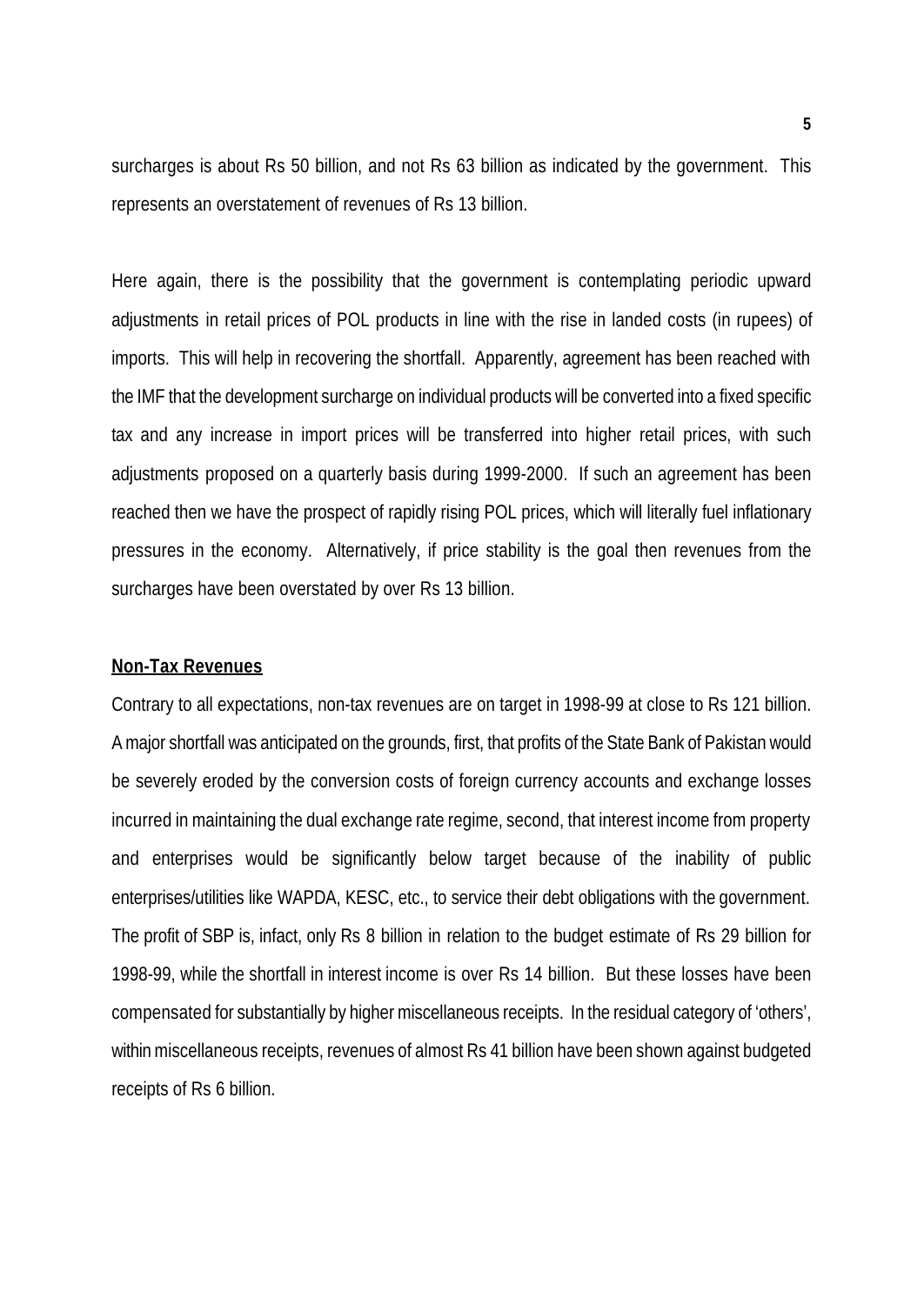What explains the massive jump in miscellaneous non-tax receipts? Apparently, this includes the receipts on account of refund of F-16 money and the value of the Saudi oil facility. In addition, arrears of over Rs 10 billion on account of various receipts (especially related to oil and gas) have also been included in this head. In an attempt to show exceptional budget deficit reduction in 1998- 99, the government has included these items in revenues. The Saudi oil facility was essentially like a supplier's credit with payment on a deferred basis (to facilitate our liquidity following the sanctions). Therefore, this is not a revenue but a financing item. Also, it is extremely unusual to include arrears as revenue when the government budgeting is on cash flow (and not accrual) basis. May be the Auditor General of Pakistan will comment eventually on the legitimacy of including the value of the Saudi oil facility and arrears as receipts. If these are not included as receipts then the budget deficit for 1998-99 will be well above 4 per cent of the GDP, and not 3.4 per cent of the GDP as asserted by the Finance Minister.

Turning to non-tax revenue estimates for 1999-2000, these are projected at almost Rs 21 billion above the revised estimates for 1998-99, which are already very high because of the above mentioned reasons. The component of overstatement appears to be the largest in the two heads mentioned earlier ) interest income and SBP profits.

**Interest Income:** Interest income is projected to increase by Rs 18 billion, even though there was a large shortfall this year. Most of the increase (of almost Rs 16 billion) is expected from public sector enterprises. In 1998-99, the interest due from such enterprises was over Rs 30 billion, whereas the actual payment was less than Rs 17 billion. The 1999-2000 Budget assumes that these enterprises, including WAPDA and KESC, will be in a position to, more or less, double their interest payments in one year. This is highly unlikely given the severely impaired financial position of most public enterprises/utilities (with the possible exception of PTCL). At the minimum, the overstatement of interest income in 1999-2000 is Rs 10 billion.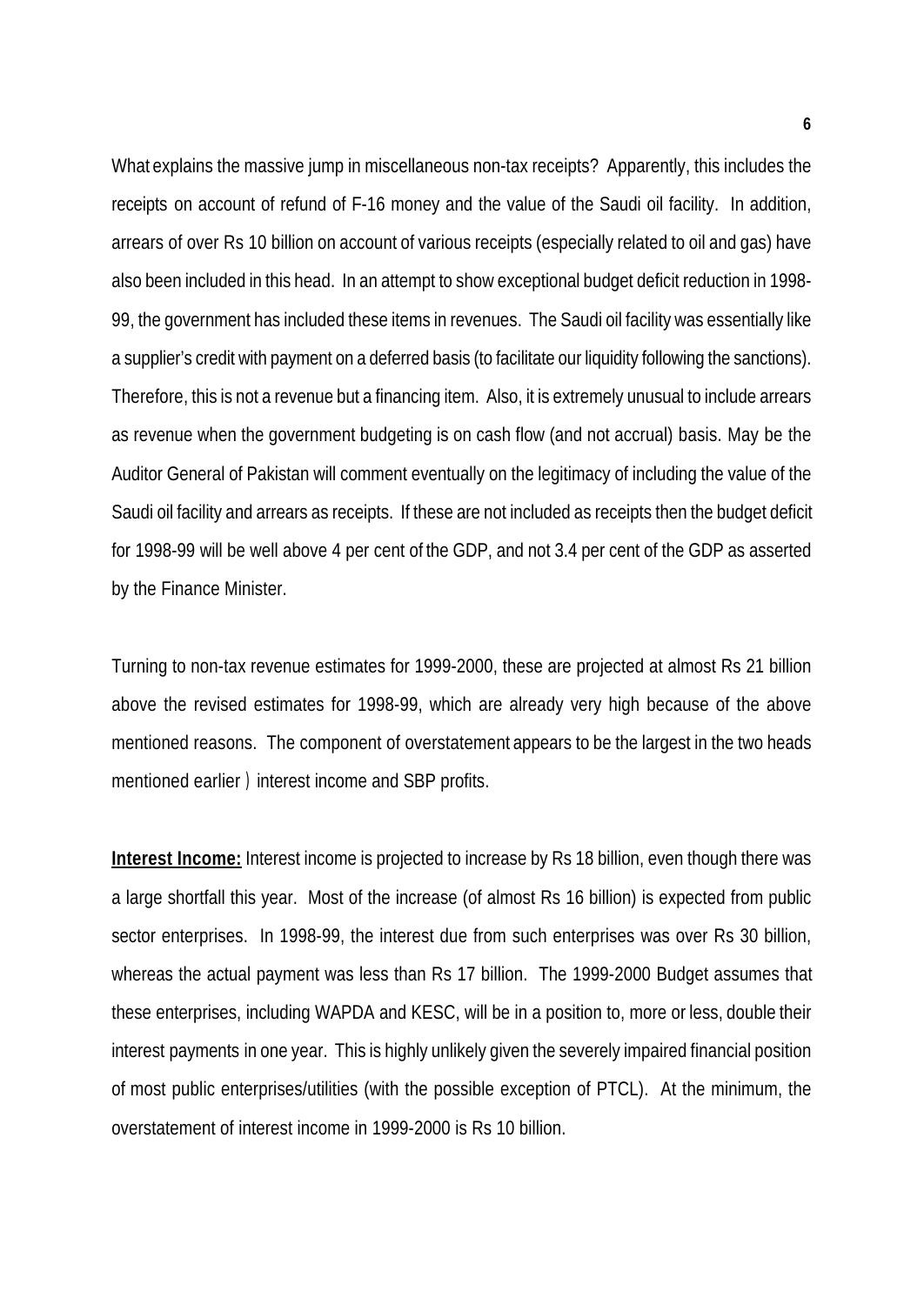**Profits of SBP:** SBP profits are projected at Rs 35 billion, as compared to Rs 8 billion in 1998-99. No doubt the profit outlook for SBP is better following the unification of the exchange rate and the large scale conversion of FCAs that has already taken place. But, some FCAs (almost \$ 3 billion or more) still remain to be converted (at the prevailing official exchange rate) and the SBP continues to intervene in the inter-bank market to prop up the rupee. What the implication of these factors are on SBP profits is not known.

Altogether, it appears that the minimum amount of overstatement of non-tax revenues in Rs 10 billion. We turn now to an examination of the fiscal position of the provincial governments as reflected in their ability to finance their PSDP out of their revenue surpluses.

### **Self-Financing of PSDP by provinces**

It is assumed in the Budget that the provinces will be able to self-finance their PSDP of about Rs 28 billion in 1999-2000 to the extent of about Rs 4 billion. This will represent no change in the level of financing as in 1998-99. We will have to wait for the provincial budgets in the next few days to determine if, despite the shortfall in divisible pool transfers of over Rs 13 billion, the four provinces combined have been able to generate a revenue surplus of Rs 4 billion or not.

The outlook for provincial governments has probably worsened significantly as a result of a number of announcements in the latest federal budget. First, the granting of a special allowance of 20 to 25 per cent of initial basic pay to federal employees may also have to be given by provincial governments to their employees (especially those on deputation from the federal government) in order to preserve parity. The resulting liability is likely to be much larger because provincial governments have about five to six times the employment of the federal government. A preliminary estimate is that if all provincial governments follow suit, the additional salary bill will be at least Rs 10 billion. In addition, provincial governments will be expected to make a subvention of Rs 6 billion to local governments in lieu of the abolition of the octroi and export taxes. Further, there may be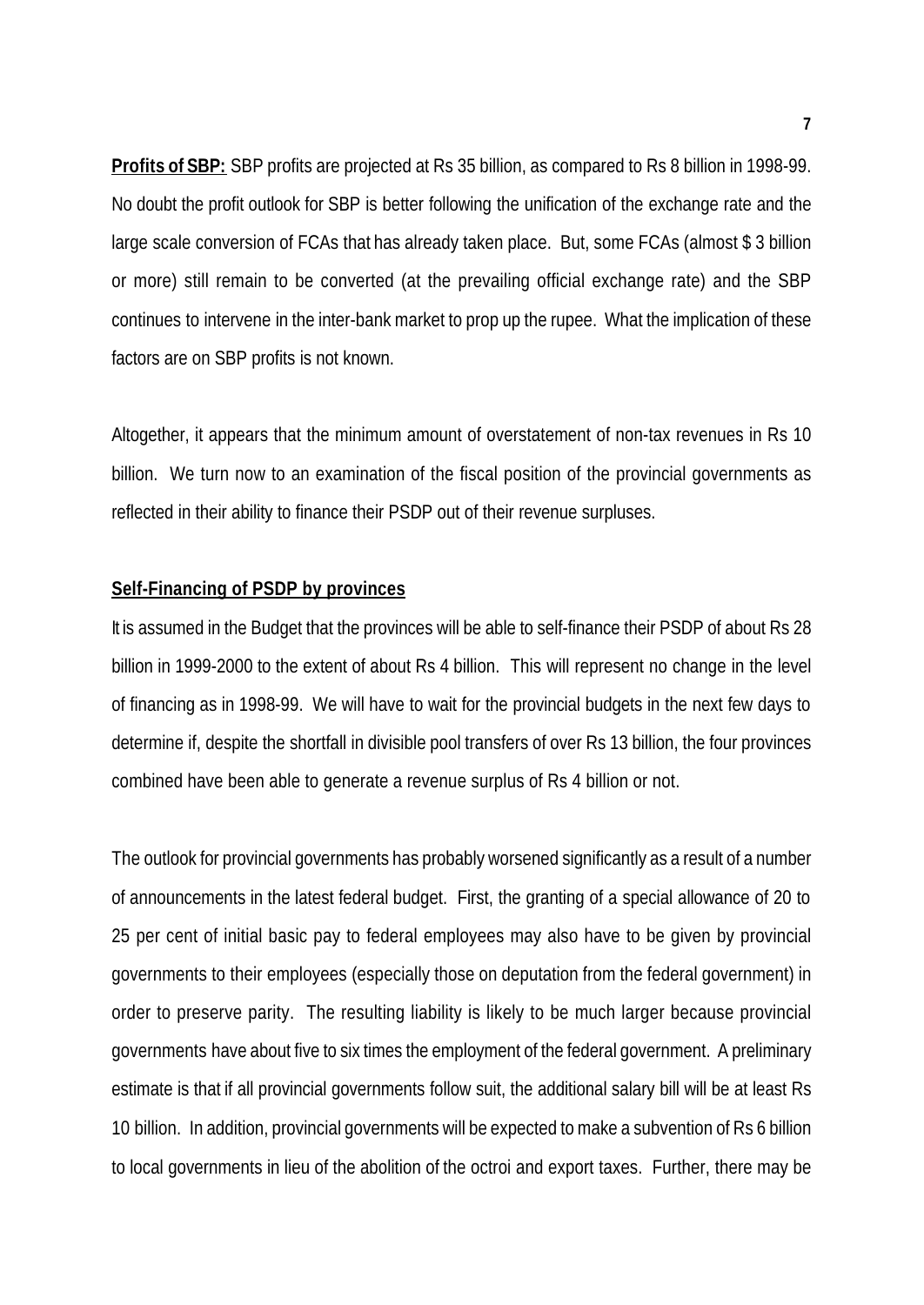some revenue losses to provincial governments due to reduction in the rate of stamp duty announced in the federal budget.

As opposed to this, provincial governments are likely to enhance the professional tax (following empowerment in the Finance Bill) and possibly in other areas like agricultural income tax (in line with IMF conditionalities). They will also get their revenue share (of about Rs 6 billion) from the revenue generated by federal taxation proposals. Nevertheless, due primarily to the granting of special allowances to employees and subventions to local governments, the financial position of provincial governments is likely to deteriorate significantly in 1999-2000. A projected revenue surplus of Rs 4 billion may easily be converted into a revenue deficit of over Rs 6 billion.

We turn now to an examination of the current expenditure projections by the federal government for 1999-2000.

### **UNDERSTATEMENT OF EXPENDITURE**

During the last four years, current expenditure has increased by about 11 per cent per annum. The anticipated growth rate in 1999-2000 is about 10 per cent. Therefore, the projected growth rate is close to trend and, prima facie, there does not appear to be significant overstatement. But if the new expenditure head of a grant of Rs 13 billion in lieu of abolition of octroi and export taxes is excluded then the growth rate in 1999-2000 falls to only 7 per cent. This raises doubts about the credibility of the expenditure projections, especially in the two large heads of debt servicing and defence expenditure.

**Debt Servicing:** While some growth is projected in interest and repayment of foreign debt, the budget envisages, more or less, constancy in interest payments on domestic debt at about Rs 160 billion. Clearly this is based on the fact that there has been domestic debt retirement (from the banking system) of almost Rs 63 billion in 1998-99 and of Rs 13 billion anticipated in 1999-2000.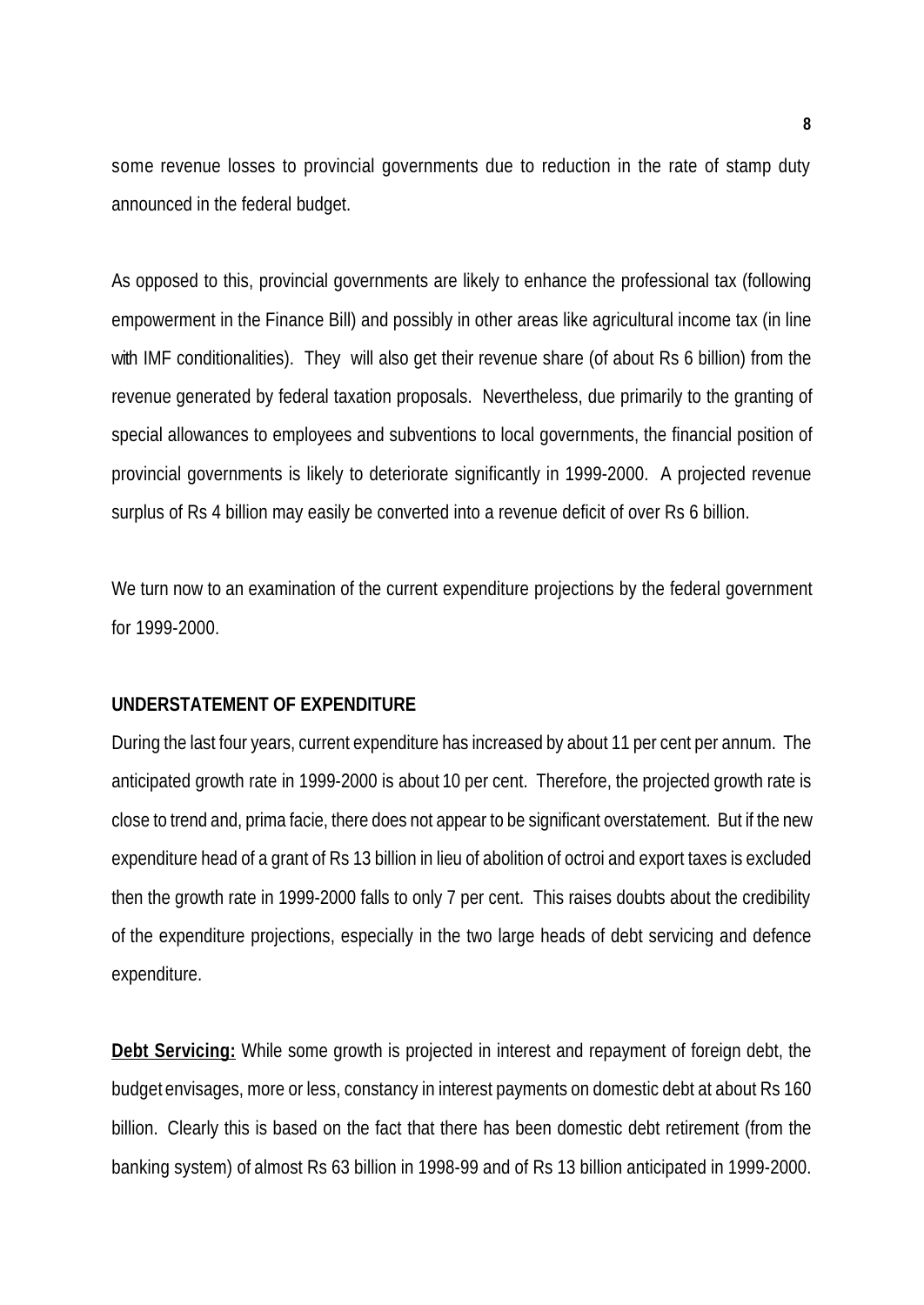But domestic non-bank borrowing (through government savings schemes) continues to take place, and while the domestic debt to GDP ratio has declined the absolute quantum of domestic debt continues to increase. According to the Pakistan Economic Survey, the level of outstanding domestic debt was Rs 1157 billion at the end of 1997-98 which is expected to increase by about 6 per cent to Rs 1226 billion by the end of 1998-99. Much of the increase is in relatively high cost permanent debt.

Therefore, given the growth in domestic debt, despite some retirement, it is unlikely that interest payments on domestic debt will remain unchanged next year, even if at the margin interest rates on new debt have been brought down. With about 5 per cent growth, interest payments are likely to increase by about Rs 8 billion. This is the amount of understatement under this head.

**Defence Expenditure:** Defence expenditure was brought down sharply in 1998-99 by almost Rs 17 billion in relation to budget estimates and was actually lower than the previous year's level by almost Rs 6 billion. This was achieved despite the sharp depreciation in the exchange rate, big increase in POL prices and enhancement in the allowances of armed forces personnel (in the beginning of 1999). What this implies in terms of defence preparedness of Pakistan at this time is not known. The government has been under pressure from international agencies to reduce military expenditure, and it appears to have yielded to this pressure.

However, given the full-year impact of the increase in allowances, continuing depreciation of the rupee, higher POL prices and the warlike situation in Kashmir, it is difficult to visualise how the defence budget can be limited to Rs 142 billion next year (which is even below the budgeted allocation of Rs 145 billion for 1998-99). In the immediate aftermath of the budget, the finance minister has announced in his press conference that the defense budget will be enhanced if national security considerations so demand. Given the prevailing circumstances, an increase in defence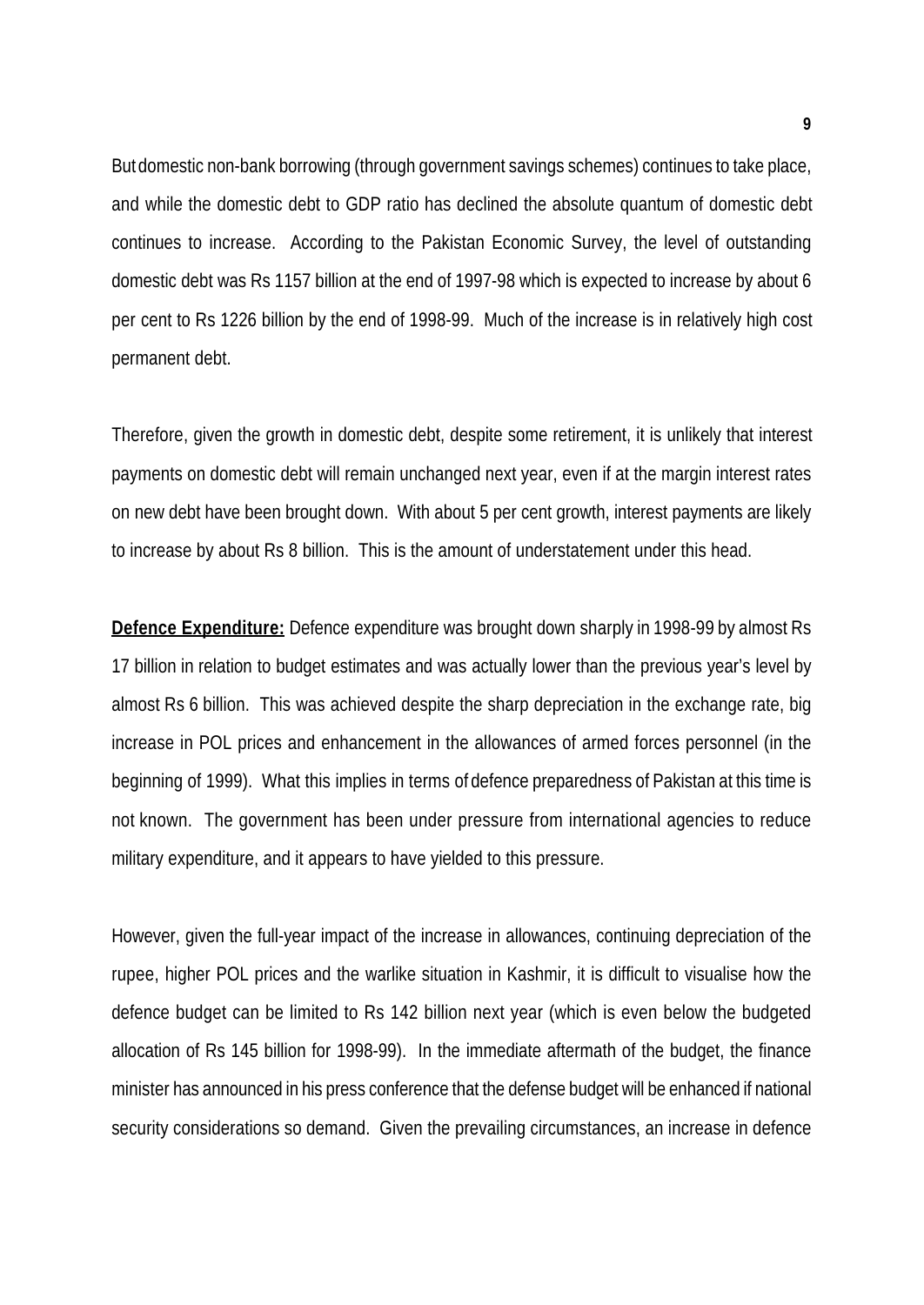budget of at least Rs 10 billion is more than likely. If the warlike situation persists or escalates then the amount required may be much larger.

We are now in a position in the table below to summarise the extent of divergence between government and our estimates of revenues and expenditures under major budgetary heads.

| <b>TARIF</b>                                             |
|----------------------------------------------------------|
| EXTENT OF OVERSTATEMENT OF REVENUE AND UNDERSTATEMENT OF |
| <b>EXPENDITURE IN 1999-2000 BUDGET</b>                   |

|                                     |                               |                        | (Rs in Billion)   |
|-------------------------------------|-------------------------------|------------------------|-------------------|
|                                     | Government<br><b>Estimate</b> | Our<br><b>Estimate</b> | <b>Difference</b> |
| Revenue                             | 561                           | 519                    | $-42$             |
| Tax Revenues (CBR)                  | 356                           | 337                    | $-19$             |
| Surcharges                          | 63                            | 50                     | $-13$             |
| Non-Tax Revenue                     | 142                           | 132                    | $-10$             |
| Self Financing of PSDP by Provinces | $\overline{4}$                | <u>-6</u>              | $-10$             |
| <b>Current Expenditure</b>          | 525                           | 543                    | $+18$             |
| Debt Servicing                      | 287                           | 295                    | $+8$              |
| Defence                             | 142                           | 152                    | $+10$             |
| <b>Others</b>                       | 96                            | 96                     | 0                 |
| Overall Impact on Budget Deficit    |                               |                        | $+70$             |

Therefore, in aggregate terms the estimated component of overstatement of revenues is about Rs 52 billion (equivalent to about 9 per cent of projected revenues) while the likely magnitude of understatement of expenditure is Rs 18 billion (equivalent to about 3 per cent of projected current expenditure) in the budget of 1999-2000. Clearly, revenue estimates are more frought with downside risks. On this basis, the budget deficit is likely to be almost Rs 70 billion higher than the projected level or Rs 112 billion. Clearly, the prospects are for a series of mini budgets and/or substantial scaling down of the development budget (like previous years).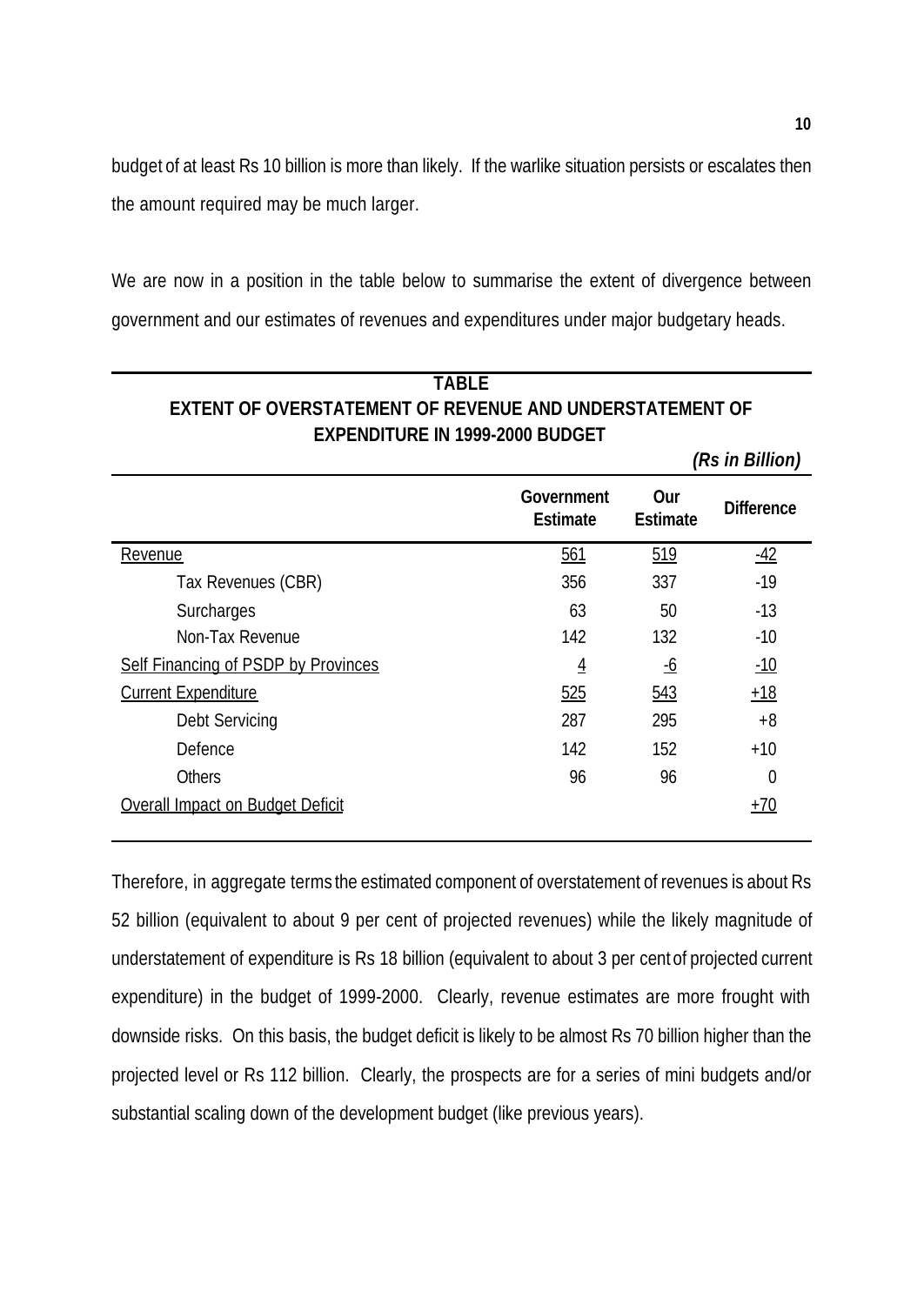However, the government has committed itself to attaining a CBR revenue target of Rs 373 billion (inclusive of taxation proposals of Rs 17 billion) on the basis of proposals contained in the budget announced on the 12<sup>th</sup> of June 1999. This will imply a growth in tax revenues of almost 23 per cent next year. Achievement of this target will perhaps constitute the single most important test of the performance of the Ministry of Finance and the CBR in 1999-2000. We wish the government all success in its efforts.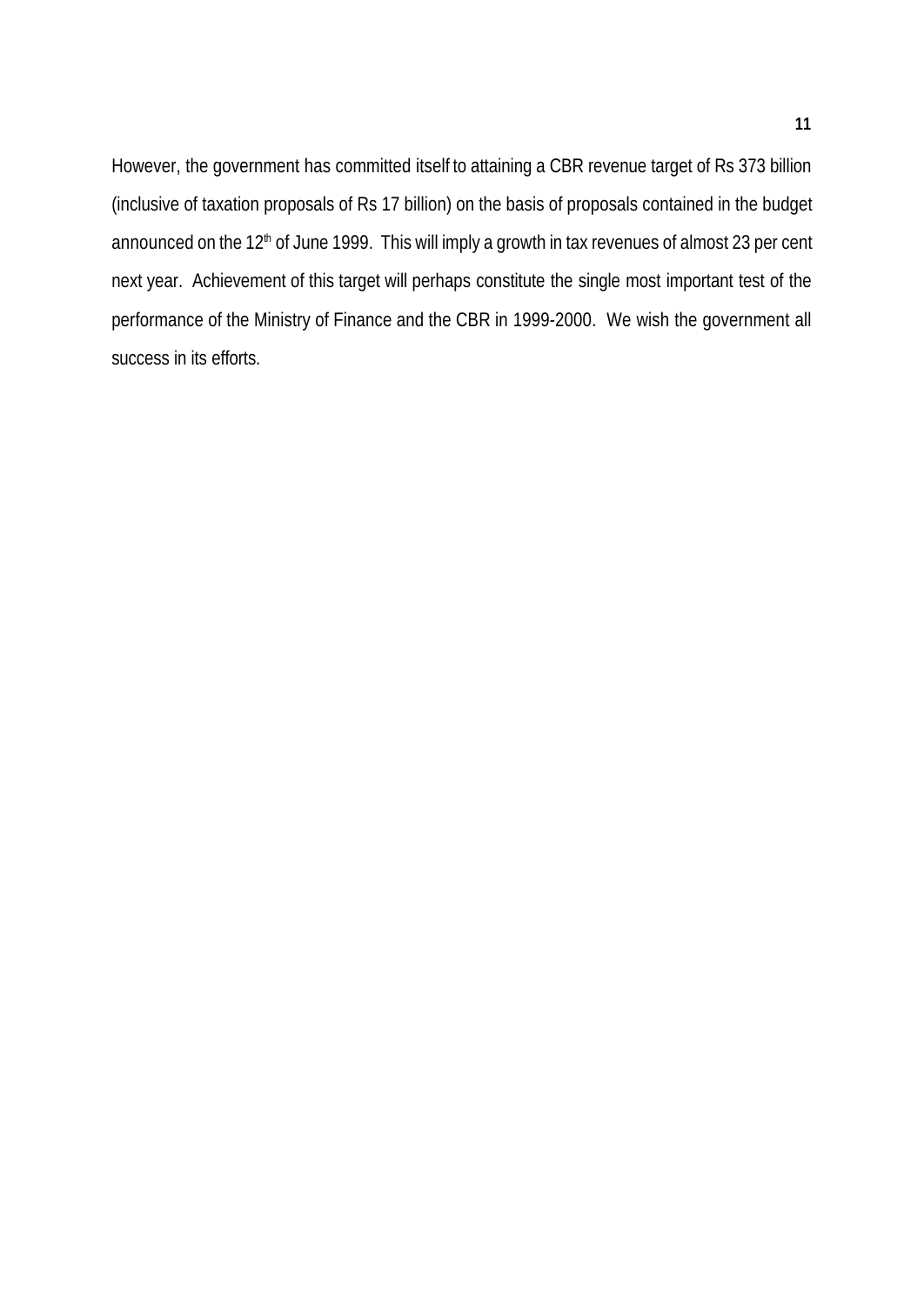### **BUDGET 1999-2000: A QUASI ANALYSIS OF A QUASI-BUDGET** By Dr. Sajjad Akhtar

The current budget is a challenge for the economic analyst. It hides more than it reveals. Perhaps it was announced to regain the eroding popularity of the present government and is thus framed as a hybrid of a formal budget and party's economic manifesto. A common perception is that ESAF/EFF consistent mini-budgets will flow in bits and pieces at quarterly intervals. The analyst is therefore faced with an unpleasant task of commenting on policy directions which are themselves less than transparent and complete. At the outset it will be useful to briefly dilate on the implications of presenting a quasi budget. From a political perspective a populist or a tax free budget (in a sense that items in the ordinary consumption basket are not taxed) is 'damage control' for government's popularity. Till the time of budget presentation, government's plea that provinces need to be consulted on the imposition of GST on services indicates a need to repair political damage of last one year through political consensus. It also leaves the possibility of a well-planned strategy to trade in ESAF/EFF commitments with signing CTBT during the first quarter of the new fiscal year. Alternatively it may be the case that the government firmly believes that fiscal led informal/smallscale sector recovery may translate into sizeable revenue generation in the next 3 to 4 months, thereby obviating the need for broad basing and enhancement of consumption taxes. It may also not want the fiscal stimulus to be short changed or diluted by inflationary expectations and speculation generated by presenting any up front sequencing of taxation proposals. However, this strategy is not without pitfalls. In the absence of major structural reforms it further weakens the confidence factor a crucial ingredient for reviving investment activity in the country. As a by-product, increased speculative tendencies in the country will be reflected in increased volatility in the stock and foreign exchange market.

#### **Growth**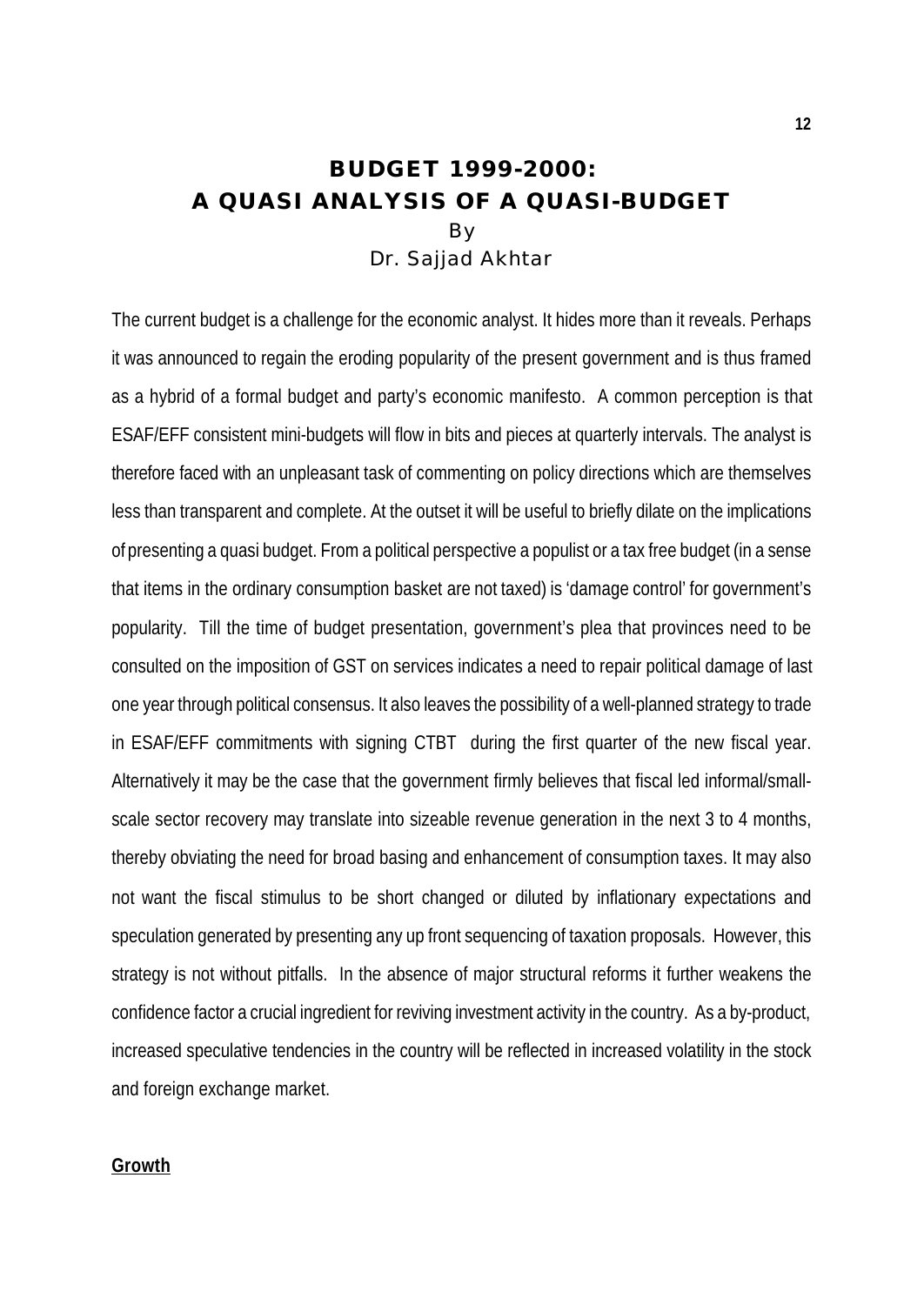The above strategy has left the analyst somewhat bemused. Either one can build in the ESAF\EFF commitments for the year 1999-2000 in the announced set of measures and conjecture on the macro implications for the next year, or take the budget seriously as a transparent road map of policies for the next year. Taking cue from the government's strategy we also adopt a hybrid approach and present quasi impact analysis of a quasi budget. As in the past years, next year overall growth will crucially depend on agriculture performance, specifically cotton and wheat. As table 1 shows the agriculture growth target for next year is slightly below the average for 1991-97. Attaining 9.5 million bales of cotton and 19.5 million tons of wheat can bring us close to the targets for year 2000. The fiscal stimulus through PSDP and other measures are tilted in favor of strengthening the economic activity in construction, transport, small-scale manufacturing and retail trade rather than large-scale manufacturing. Given that the former sectors are poorly documented, any buoyancy as a result of relying on the maxim "small is beautiful" may only be partly reflected in the measured GDP of the manufacturing sector and not in higher tax revenues. However, if the government withdraws the PM's subsidy on electricity and meaningfully extends the tax net to retail level it will depress the growth prospects also in the informal/small-scale sector.

| <b>TABLE 1</b><br><b>MACRO ECONOMIC INDICATORS (%)</b> |                    |         |         |                          |  |
|--------------------------------------------------------|--------------------|---------|---------|--------------------------|--|
|                                                        | 1991-97<br>Average | 1997-98 | 1998-99 | 1999-2000<br>(Projected) |  |
| Growth Rate of GDP                                     | 4.9                | 4.3     | 3.1     | 5.0                      |  |
| Growth Rate of Agriculture                             | 4.7                | 3.8     | 0.4     | 4.3                      |  |
| Growth Rate of Manufacturing                           | 5.0                | 7.9     | 4.7     | 5.8                      |  |
| Growth Rate of Services                                | 4.9                | 3.2     | 4.1     |                          |  |
| Inflation Rate                                         | 11.4               | 7.8     | 6.1     | 6.0                      |  |
| <b>Budget Deficit/ GDP</b>                             | 6.9                | 5.4     | 3.4     | 3.3                      |  |
| Public Investment/GDP                                  | 8.1                | 4.9     | 3.0     | 3.2                      |  |
| Private Investment/GDP                                 | 9.4                | 9.6     | 8.2     | 9.3                      |  |
| National Saving/GNP                                    | 13.9               | 14.2    | 11.2    |                          |  |
| Growth Rate in Private Investment                      | 17.3               | 13.3    | $-5.0$  | 25.0                     |  |
| Growth Rate in National Saving                         | 14.6               | 34.7    | $-13.2$ |                          |  |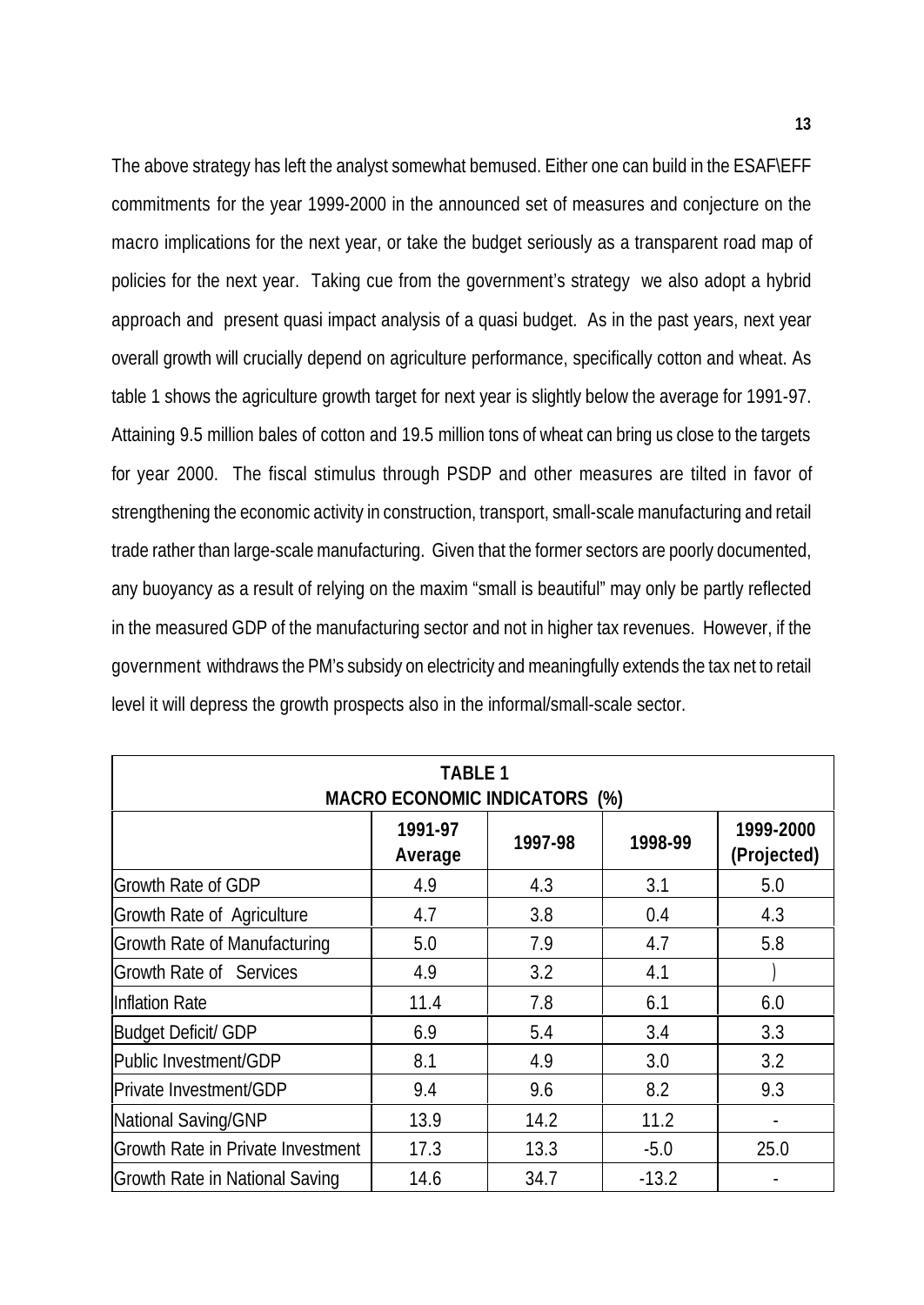| Current Account Deficit/GDP |     | ັບເປ |      |
|-----------------------------|-----|------|------|
| Growth in Import            | 6.8 |      |      |
| Growth in Export            |     |      | 18.C |

### **Inflation**

Some analysts would regard 6% inflation rate as floor for the indicator. This has been possible in the recent past by recessionary conditions at home and deflationary trends abroad. However, the possibilities of containing next year's inflation at 6% are slim. As stated in the budget the government plans to bring the overall subsidies from roughly Rs. 9 billion to Rs.2 billion in 1999- 2000. Implicitly it has decided to honor the ESAF/EFF conditionalities regarding the reduction of wheat subsidy and PM's subsidy on electricity. The question is will the inflation rate be closer to the double-digit figure? With a combination of fiscal stimulus, emergence of inflationary trends (specifically oil prices) internationally, GST of 18 percent on non-registered traders and a marketbased exchange rate system in the presence of a large current account deficit, it should not be surprising if next year inflation is closer to the double digit figure. Relative to cost push and imported inflation the contribution of demand pull inflation may remain relatively small.

### **International Trade**

Foreign trade and current account deficit targets will be the most difficult to achieve next year. In absence of any plan to increase exports on war footing, the 18% target for increase in exports is likened to a perpetual joke. Increased requirements of imported wheat as compared to last year, and increase in international petrol prices will put our current account under continuous pressure. If inter-bank exchange rate is allowed to truly reflect these pressures, expected exchange rate depreciation may increase speculative imports thereby further increasing the pressure on current account. IPP imbroglio continues to cast shadow on the prospects of Pre-nuclear blasts level of FDI.

### **Private Investment**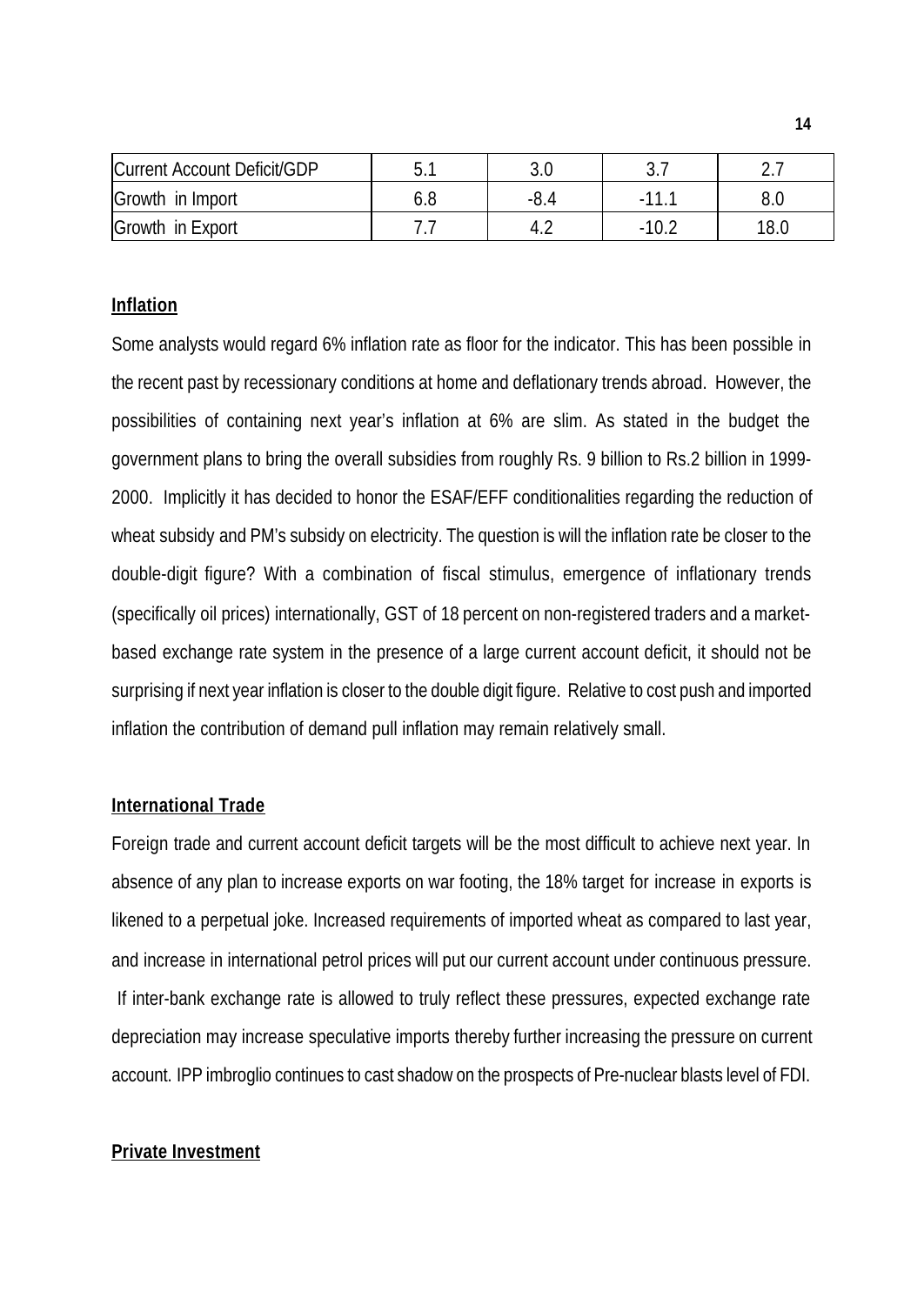In the current economic and political scenario and with a warlike situation in Kashmir the future investment is not easy to forecast as it depends on a host of economic and non-economic factors. Compared to a positive 13.3% in 1997-98, the growth rate of private investment in 1998-99 is estimated to be -5%. The target for investment growth next year at 25 percent is much higher than the average of 17.3% during 1991-97. As a share of GDP this target implies a full percentage point increase to 9.3% from the current 8.2%. Clearly these targets are ambitious and a priori depend on the anticipated success of low cost housing, transport and self-employment schemes to generate a substantial investment responses. With excess capacity in large-scale manufacturing it is difficult to visualize the achievement of the overall investment target from the productive sectors. The measures for capital market are likely to influence the modes of financing the new fixed or portfolio investment rather than the decision to invest per se and prove largely ineffective given the uncertainities (the stock market has fallen by over 83 points in the first two days of trading after the budget). Demand conditions also play a significant role in such decisions. The vehicle for implementation of public investment policy is the Public Sector Development Program. A 26% increase in the size of PSDP over last year raises its share in GDP from 3 to 3.2% still far below the average attained in the nineties. Given the prospect of revenue shortfall, this stimulus is unlikely to be sustained and development allocations may be slashed later in the year.

From an equity angle the enhancement of income tax rates of top income brackets may be commendable but are likely to depress private and personal savings in the country. It will become even more difficult to attract highly qualified executives, managers and administrators to this country causing a set back to the objective of good governance and efficiency in public enterprises and government departments.

In summary the populist strategy will deteriorate the stabilization indicators such as inflation and exchange rate. The expected short-run gain in employment and growth may only be achieved at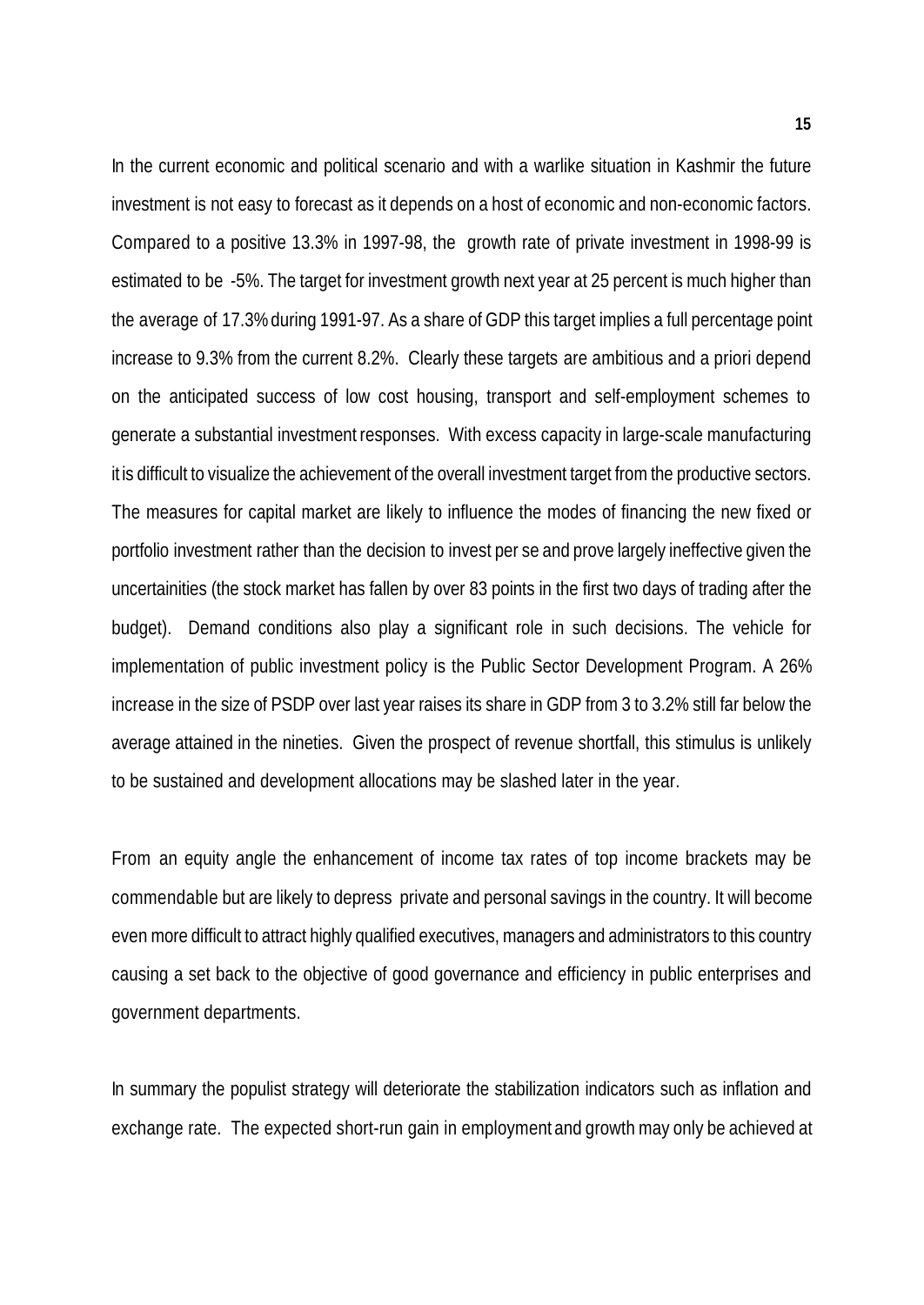high cost of only creating further distortions in the economy and jeopardizing the prospects for improvement in the long run.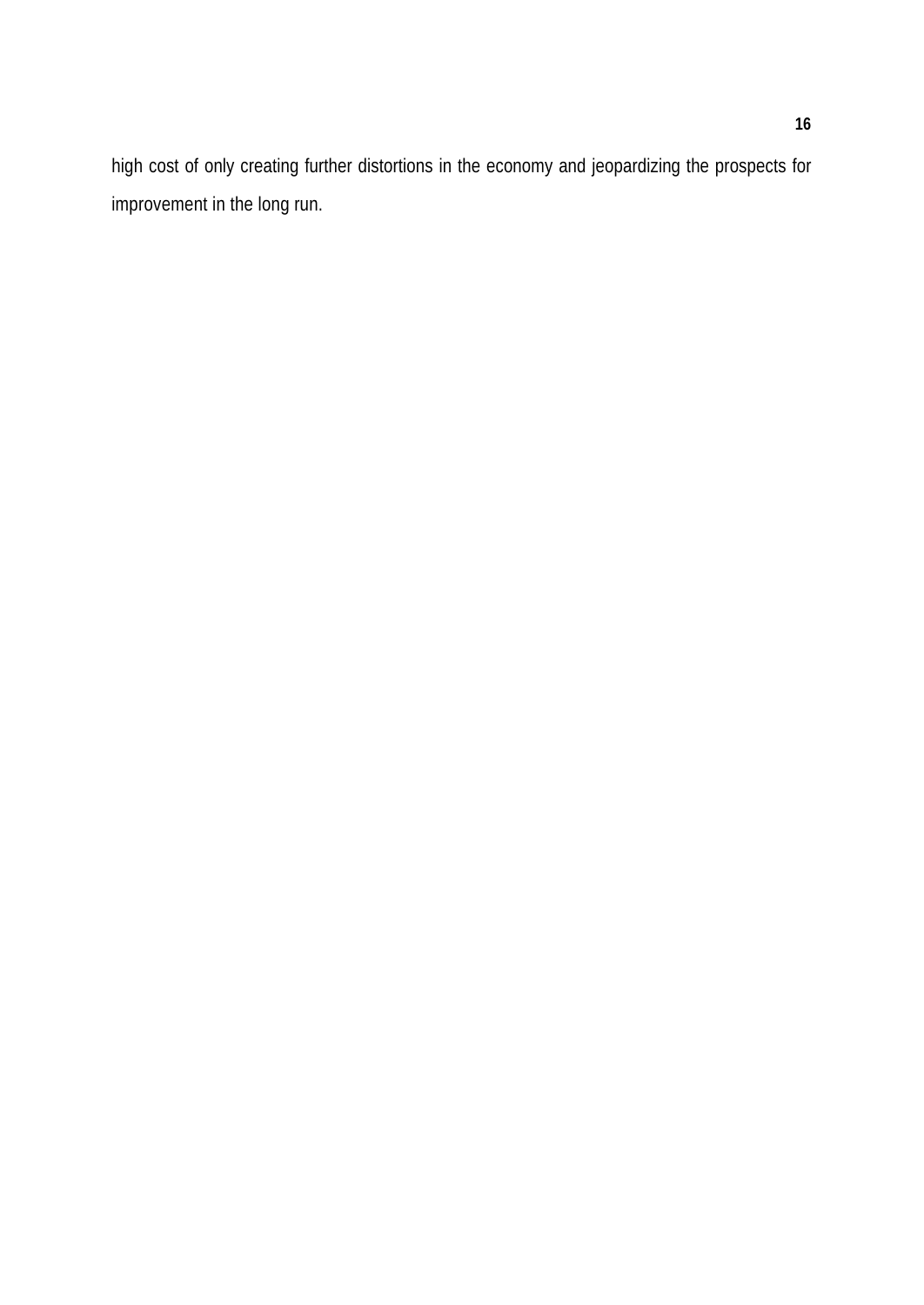### **BUDGET 1999-2000: TOWARDS ECONOMIC REVIVAL** By Dr. Sajjad Akhtar

In the budget of 1999-2000 the economic managers claim that the economy has recovered. The yearly macro performance of the economy as revealed by the official statistics belie their claims. All the major economic indicators, except inflation not only failed to achieve the targets set at the beginning of FY1999 but are also below the economy's performance in 1997-98. If the economy's performance was judged on six monthly basis probably there is some merit in asserting that we performed better in the first half of 1999 than the second half of 1998. There is also no denying the fact that the economy performed better, in the sense that it did not fall steeper under sanctions as per doomsday predictions. Resilience of the informal sector, favorable external circumstances and successful crisis management during sanctions cushioned the economy from South East Asian like scenarios but we are still away from any sign of recovery.

In framing the strategy for revival the policy makers were apparently faced with two strategic options. Either to continue with the supply side (tax breaks) stimulus begun in 1997 or to provide demand stimulation through expansionary fiscal policy and reap the benefits of easy monetary policy under the umbrella of debt rescheduling. Last two years experience showed that supply-side stimulus failed to jump start the economy, as large-scale manufacturing and private investment failed to pick up substantially. The strategy is therefore to provide a direct fiscal stimulus, the costs cushioned by outgoing year's low inflation rate and interest rates. How far it will invite IFIs chagrin remains a big question mark.

The budget 1999-2000 announced in the wake of deep recessionary conditions prevailing in the economy begs the following questions:- Will the fiscal measures taken in the budget revive the economy and investor's confidence? Will GDP, manufacturing, agriculture grow by 5%, 5.8% and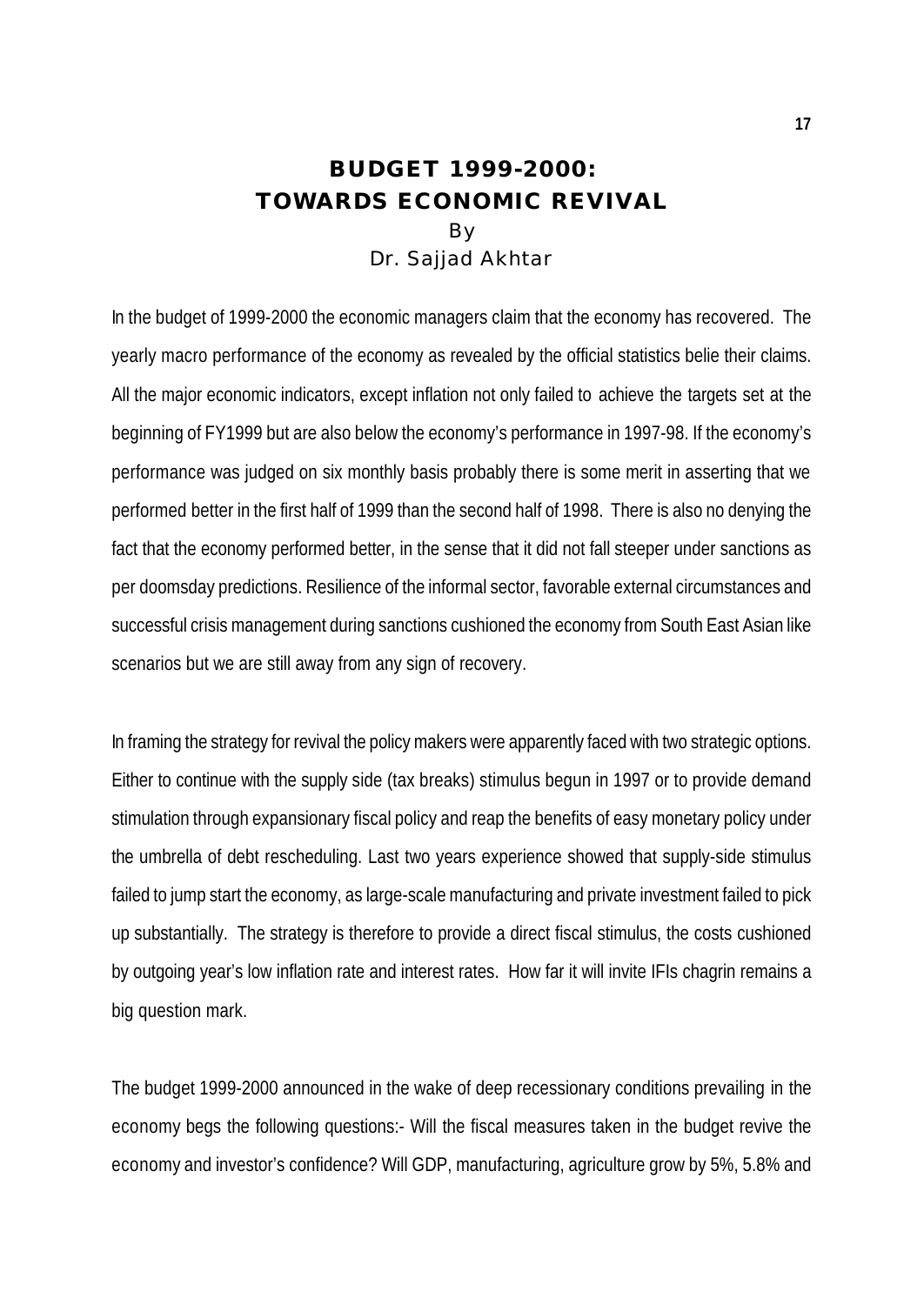4.3% respectively in the coming year? The corresponding numbers for this year are 3.1%, 4.7% and 0.35%. Are exports likely to register an 18 percent growth?

#### **Agriculture**

Let us evaluate the prospects for agriculture. Apparently the last year's strategy to divert resources to agriculture in the form of credit, tractors and free distribution of state land did not pay off. Cotton and wheat productions were below the last year's level inspite of 31.8 percent increase in credit during the July-Mar'99 period over the corresponding period of 1997-98. Over the years it is a common practice of policy makers to blame weather for poor performance and attribute above average growth rates to their own sharp acumen. Interestingly this year sanctions are also being cited as a cause of poor agriculture performance although its dependence on imported raw material (except DAP fertilizer) is not significant. The observation that sugar-cane production increased for the second year (partly because of the ratoon crop) in a row and cotton production fell do indicate that agriculture performance is sensitive to relative profitability than to input price signals. Probably the government will have to re-think the existing wheat pricing policy to achieve the agriculture production targets for the next year. Some of the measures announced in the budget to revive the agriculture sector have already proven to be weak e.g., substantial increase in credit facilities and tax exemptions on tractors and substantial reduction in their prices. Others such as promotion of edible oil seed and agricultural research are structural and institutional in nature. These require sustained commitment and yield results over a longer period. However profitability of livestock sector, a poorly documented sub-sector of the agriculture economy will receive a boost as input costs, (cattle feed is exempted from GST) are lowered. In summary the strategy for revival in the agriculture is to rely on lowering input costs, announce mid-year upward revisions in wheat support prices and hope for good weather conditions.

### **Manufacturing**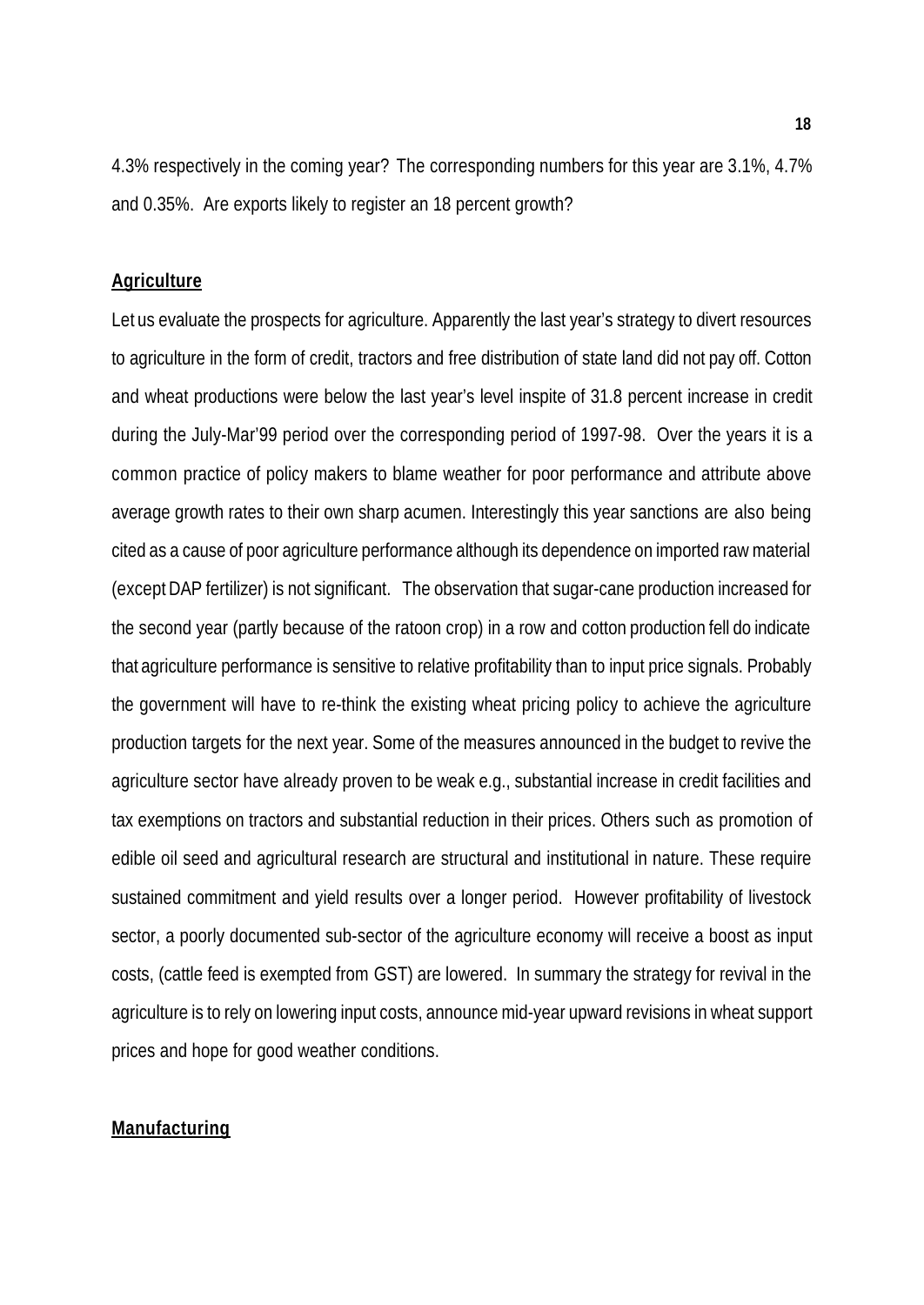Does the budget portray a well-defined strategy for the revival of large-scale manufacturing? Is it demand oriented (i.e., aimed at directly improving demand for its output) or focuses on reducing costs in order to improve competitiveness and thereby also boost exports. The budgetary measures indicate a two-pronged strategy by the government to boost overall (large as well smallscale) industrial production. The first is an increase of 26% (from Rs.92 billion to Rs.116 billion) in the overall size of the Public Sector Development Program. Nearly 1/3rd of the increase will go into Physical Planning and Housing. Combined with farm-to-market roads (Rural Development) this should boost the demand for large-scale industry output, i.e., cement, steel and allied industry. Lowering the import duties on inputs of fertilizer industry will reduce costs and boost demand (if translated into lowering of final price) in this industry. Rationalization of import tariffs (it has led to slight enhancement in tariff rates) in engineering, yarn, chemical and paper industry will increase protection although at a cost of likelihood of increased smuggling.

#### **Services**

The second element of the strategy is to create private demand through absorption of liquidity or expanding private credit in the banking sector. Since the economic managers are relying heavily on this second plank to promote economic revival it will be useful to analyze their likely chances of success. The success of low cost housing crucially hinges on whether there is private demand at the lower income scale for houses? If the pent-up demand in the past was purely constrained by lack of savings then the availability of funds through the banking sector will encourage housing investment. However rising poverty and unemployment may discourage low income households to take on additional servicing liabilities. To act as catalyst for revival much also depends on the location and quality of free land and response of private construction companies which may be motivated by profits and speculation in the short and long-run. If it is developed land a conservative estimate is that it may cost Rs.50 billion to the exchequer to hand it over free to the construction companies. The backward linkages of PM Urban transport scheme to employment depend on the relative demand for import of CKD versus CBU vehicles in the country. If it is the latter the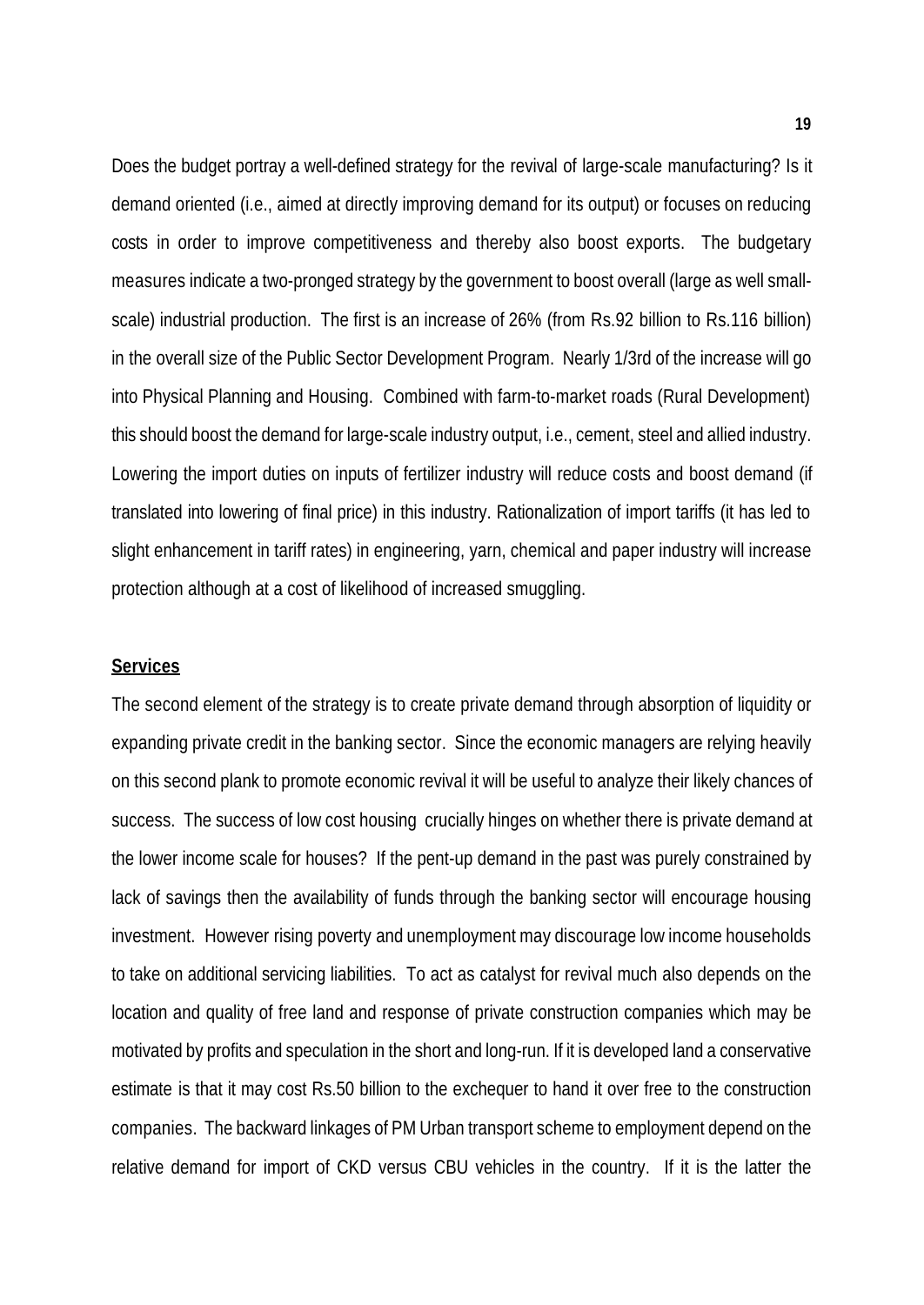employment and income generation impacts are fairly weak, along with adverse impacts on the Balance of Payments and average level of fares. In the former case it will generate demand in the domestic transport body fabrication plants and thereby employment. Moreover the CKD imports can be undertaken by medium size investors as opposed to substantial investment required for import of CBU. In this case the success depends on the derived demand for such investment via demand for cheaper and efficient transportation.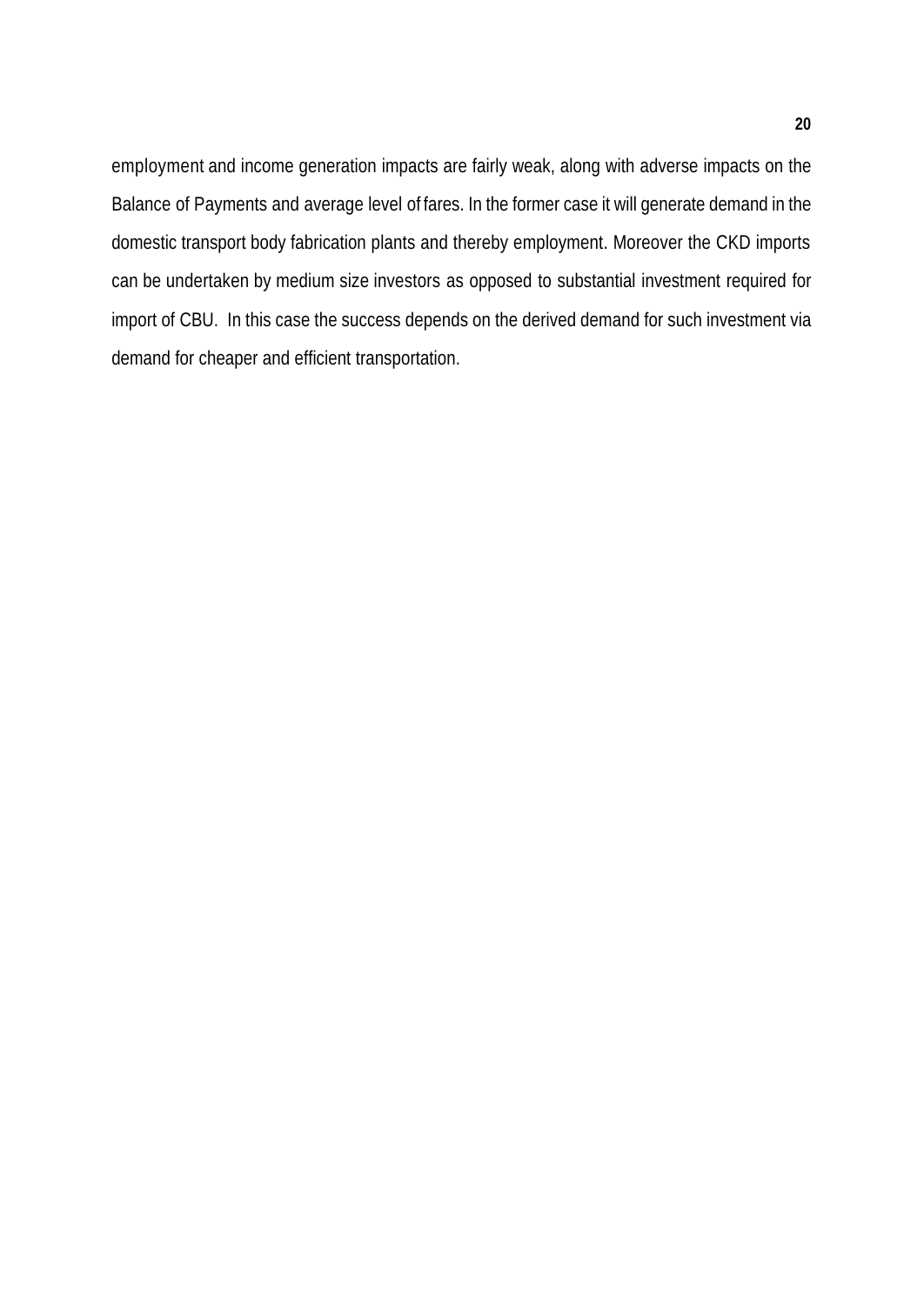### **Exports**

The budgetary measures are the weakest in spelling out a strategy for revival of export growth. Either the forthcoming trade policy will announce such measures or the policy makers are banking on exportable surpluses ( i.e., cotton crop/sugar-cane) and fiscal led informal sector/small-scale growth to attain a 18 percent improvement in exports. With plethora of packages already announced for the textile sector the government may have gone into a 'wait and see' mode in evaluating their impacts on exports and output. Will the host of measures for the capital market contribute to the economic revival? Although they promote the portfolio investment activity in the formal large-scale manufacturing sector, they are meant as a last ditch effort by the government to boost the stock market on a sustained basis and thus revive the scuttled privatization process.

### **Informal Sector**

Raising exemption limit for small manufacturers and retailers under sales and turnover tax and abolition of Octroi and export tax favors small enterprises and improves the profitability of the informal sector. These and above measures imply a tilt towards re-invigorating and strengthening the informal sector. The resilience of the informal economy during short duration of sanctions may have provided a cue to policy makers to experiment with this growth strategy for the coming year. The question then remains is that given the implicit bias of budgetary measures towards the "informalisation" i.e., transport, construction, small enterprises and retail trade, of the economy, will the sector be an engine to revival of the formal economy? These depend on the strength of interdependencies and inter-temporal linkages between formal and informal sectors of the economy. Absence of sound research prevents us to give an unambiguous answer to this question.

In conclusion three broad implications of this growth strategy be noted. Firstly the revival would only be partly reflected in the next year measured GDP growth. Since large part of the revival will originate and/or spill over to the informal/small-scale sector. As this sector by definition is not documented its new found buoyancy will remain a subjective conjecture. Secondly the revived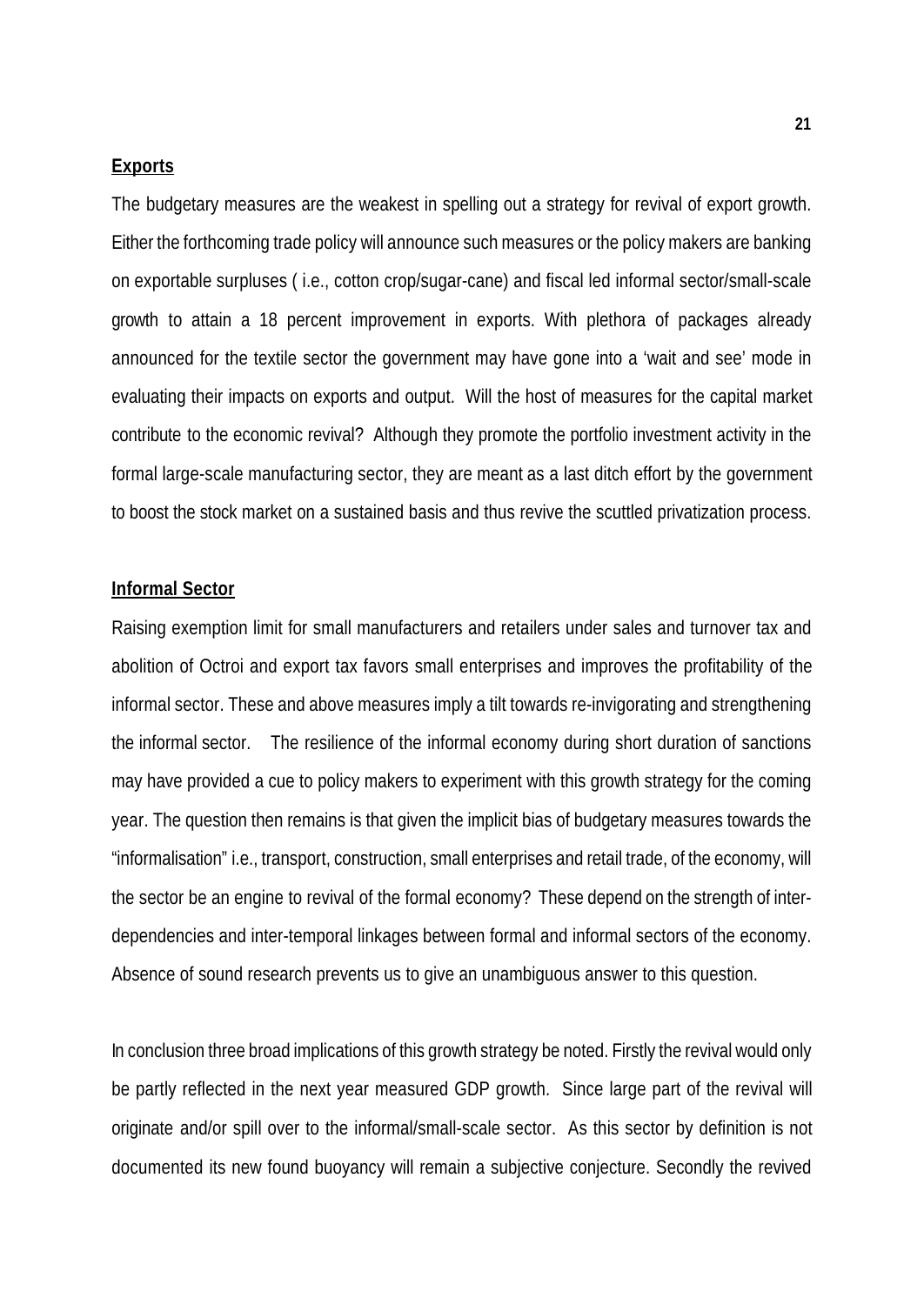activity may not translate into higher revenues for the government simply because of narrow tax base. Consequently leading to mid-year downward revision of revenues and thereby PSDP. This will further restrict the magnitude of fiscal stimulus to the formal sector. If the government resorts to increased bank borrowing to maintain the original expenditure targets, the interest rate advantage may weaken. Thirdly banking sector will need to be extra efficient and resist 'political lending' in order to prevent further build-up and broad-basing of bad loans without any collaterals.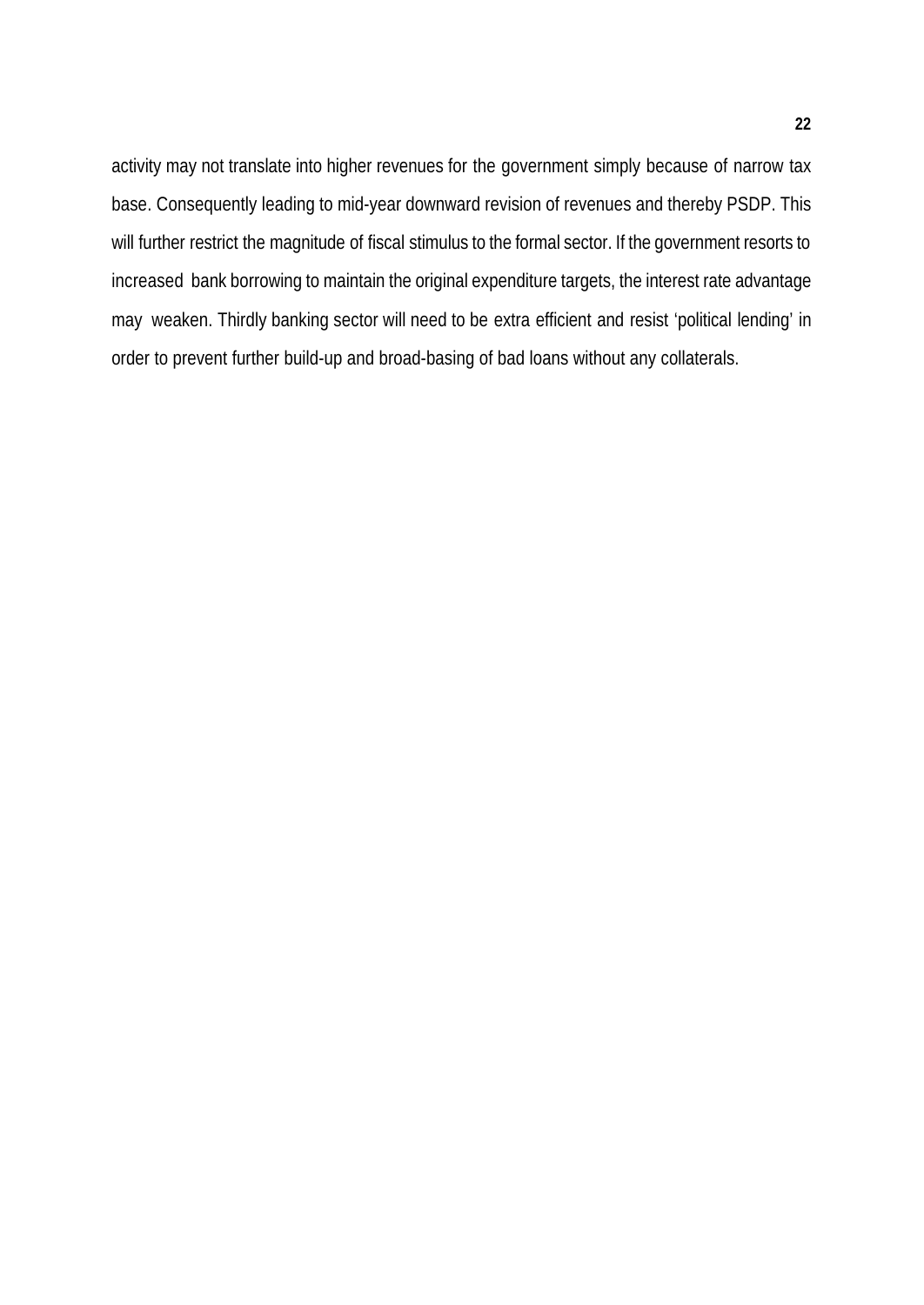### THE DEBT TRAP by Dr. Aisha Ghaus-Pasha

The Federal Budget 1999-2000 is unique, being the first to be announced following external debt rescheduling by the Paris Club. Our inability to honor our external debt commitments is reflective of the 'debt trap' the country stands entangled in whereby we have had begun to borrow more to service the existing debt obligations. The Finance Minister was proud to announce the retirement of domestic debt of Rs 62 billion in his budget speech. Prior to that the government was very pleased about its success is getting the external debt rescheduled. In 1998-99, over Rs.90 billion of external debt has been rescheduled. The question is through these measures are we coming out of the debt trap or are we just postponing the problem and slipping deeper into the quagmire?

According to the State Bank of Pakistan, Annual Report, 1997-98, the total outstanding public debt is Rs.2518 billion, equivalent to over 91 per cent of the GDP. Out of this, Rs.1367 billion or 51 per cent is external in nature. Total interest payment on public debt is Rs. 278 billion which accounts for about 55 per cent of the recurring expenditure and pre-empts almost 62 per cent of total government revenues.

| <b>TABLE 1</b><br><b>PUBLIC DEBT-TO-GDP RATIO</b> |                                                 |                      |                      |  |  |  |
|---------------------------------------------------|-------------------------------------------------|----------------------|----------------------|--|--|--|
|                                                   | [%]                                             |                      |                      |  |  |  |
| <b>Years</b>                                      | <b>Total Debt</b>                               | <b>Domestic Debt</b> | <b>External Debt</b> |  |  |  |
| 1993-94                                           | 92.2                                            | 44.6                 | 47.6                 |  |  |  |
| 1994-95                                           | 84.1                                            | 42.4                 | 41.7                 |  |  |  |
| 1995-96                                           | 85.9                                            | 42.0                 | 43.9                 |  |  |  |
| 1996-97                                           | 89.2                                            | 43.3                 | 45.9                 |  |  |  |
| 1997-98                                           | 88.4                                            | 42.3                 | 46.1                 |  |  |  |
| 1998-99                                           | 93.8                                            | 40.5                 | 53.3                 |  |  |  |
| Sources:                                          | State Bank of Pakistan, Annual Report, 1997-98. |                      |                      |  |  |  |
| Pakistan Economic Survey, 1998-99.                |                                                 |                      |                      |  |  |  |

### **Public Debt**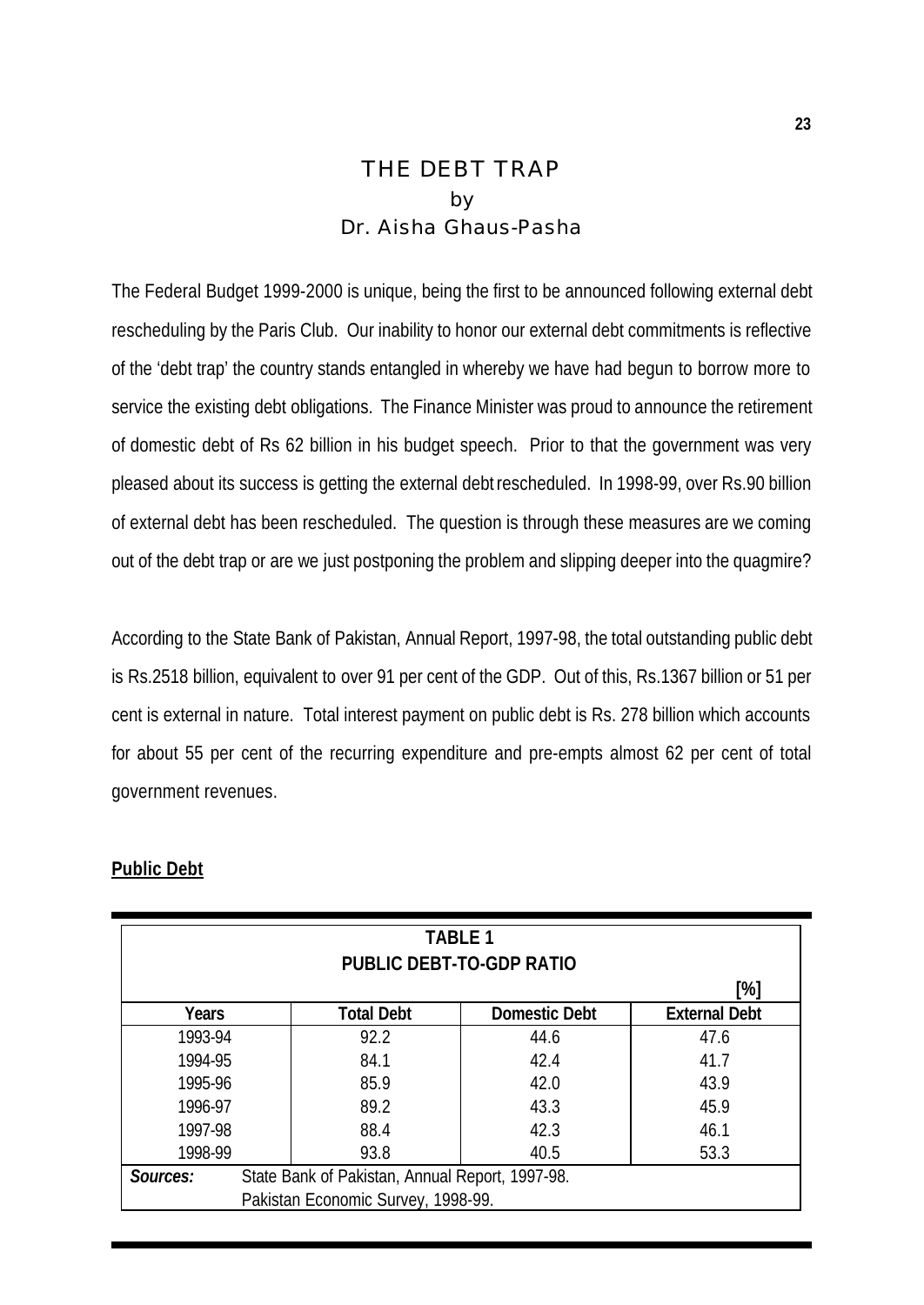Evolution of public debt shows a relative decline in the domestic debt to GDP ratio (see Table 1). The ratio in the last five years has declined by 4 percentage points. This is a good development as domestic debt has high interest costs. Over the period 1992-93 to 1997-98, the effective interest cost on domestic debt has increased from 10.2 per cent to 14.3 per cent, a 40 per cent increase. The effective interest rate has however, fallen to 13.4 per cent in 1998-99. This may be consequence of a change in composition of domestic debt.

Despite the fall in the domestic debt-to-GDP-ratio, overall public debt increased much faster than the GDP, largely because of the rapid increase in the external debt. This pattern is also observed in 1998-99. As highlighted by the Finance Minister, the domestic debt to GDP ratio has declined. But what he failed to mention is that the overall public debt to GDP ratio has increased in 1998-99, because of the big increase in the external debt to GDP ratio of almost eight percentage points in 1998-99. The external debt to GDP ratio for 1999-2000 is projected to be about 58 per cent, implying a further increase of 4 percentage points of the GDP next year. This is a direct consequence of debt rescheduling. What is happening is as follows: As per the Paris Club negotiations, we are allowed to postpone the repayment of our external debt by two years. Consequently, the inflow of net external resources (external resources minus debt repayment) increases. The need to resort to bank and non-bank borrowing to finance the budget deficit is thereby lower. Alternatively, a surplus can be generated which can then be used to retire some of the domestic debt ) the route currently adopted by the government. As such, a clear shift in the composition of public debt is taking place whereby external debt increases while simultaneously domestic debt is retired. What are the pros and cons of this strategy?

### **Debt Reduction Strategy**

On the positive side, domestic debt is relatively more expensive compared to external debt and therefore, some argue it is prudent to retire the more expensive debt. This is particularly true in periods of exchange rate stability which imply minimum capital losses which form part of the interest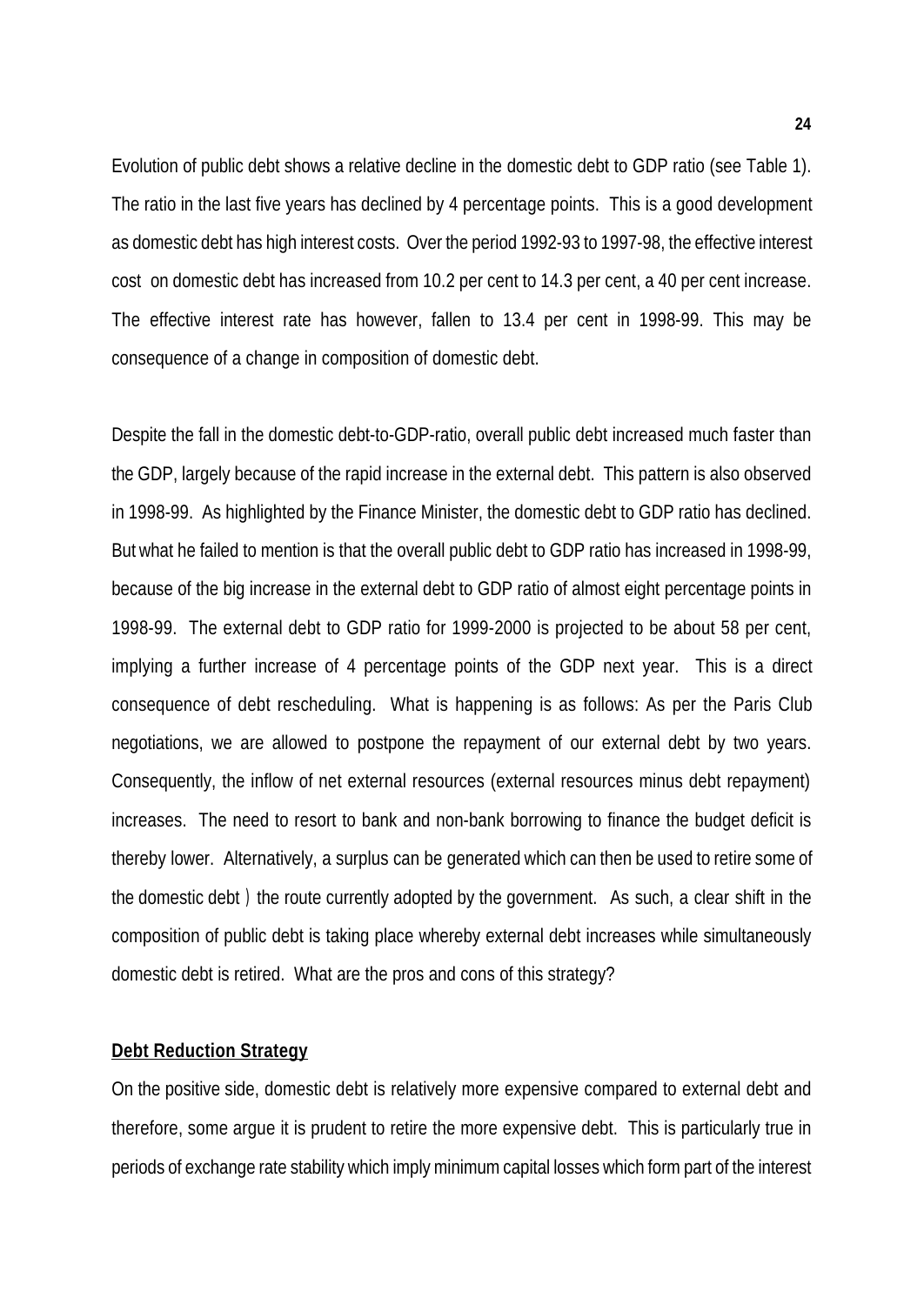cost on external debt. On the negative side, accumulation of external debt implies higher dependance on foreign financial institutions and thereby goes contrary to the whole theme of greater self-reliance. Secondly, unlike domestic debt, external debt has to be repaid in foreign exchange, increasing the balance of payments vulnerability of the country. On top of this, the instability in the exchange rate can lead to substantial capital losses, increasing the effective interest cost on external debt substantially. Therefore, this shift in the composition of debt indicates that the country is slipping into a more deeper, a more dangerous debt quagmire.

What will the nation do in year 2001 when the postponed repayment has to be made? It appears that we have two options. First we negotiate another rescheduling on even tougher and more unreasonable terms. Alternatively, if we don't want to do that, we will have to go in for strong structural adjustment in the interim period to increase the debt servicing capacity of the economy, especially of external debt. This primarily implies that the current account deficit has to be brought down from the current level of 3.7 per cent of the GDP to 1.5 per cent by 2001. To achieve this (while simultaneously pulling the economy out of recession) means that exports will have to be raised manifold. Does the budget of 1999-2000 aim to achieve this? Analysts have their doubts. We will have to wait for the Trade Policy.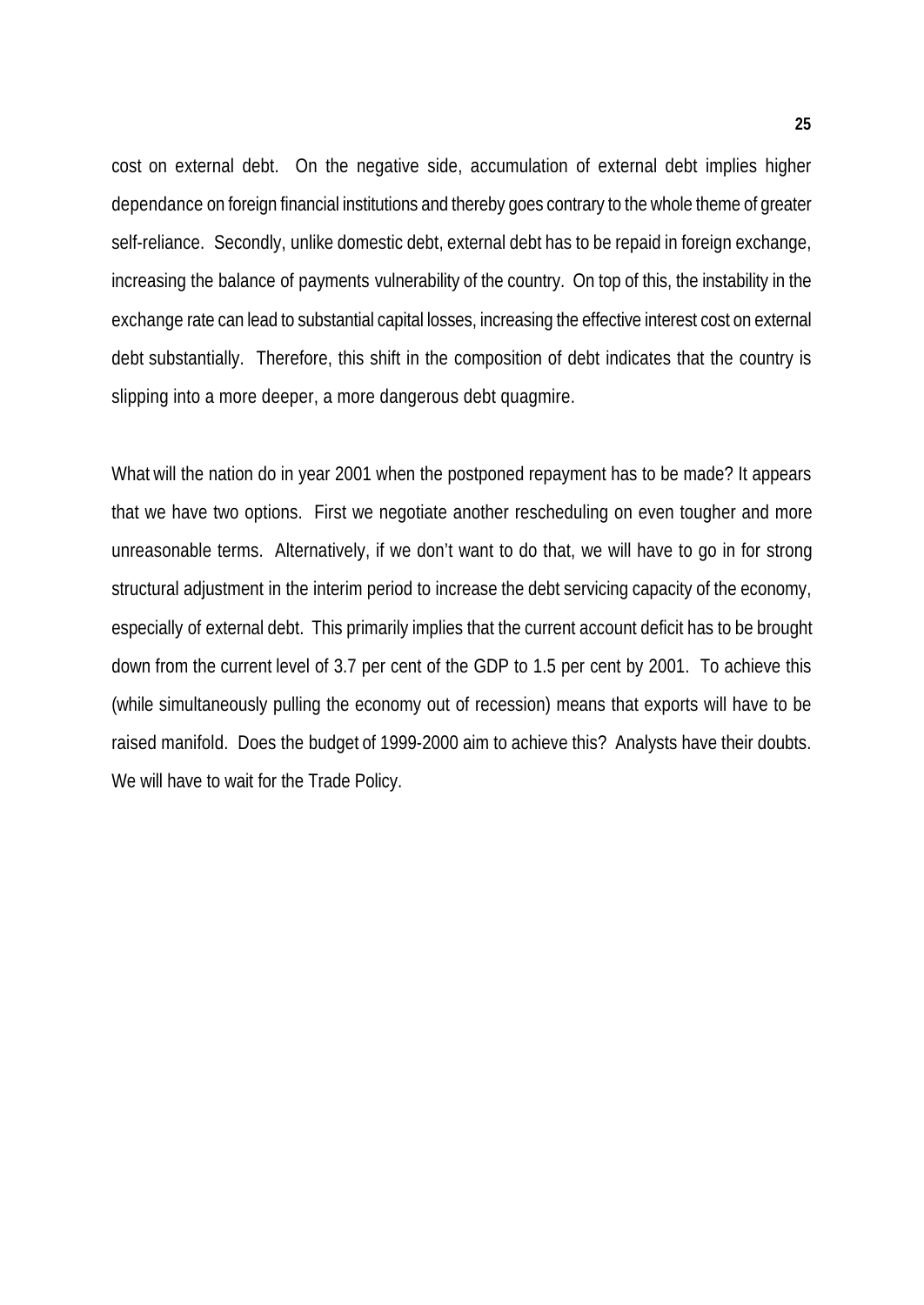## **TAX REFORMS AND THE RESOURCE MOBILISATION STRATEGY**

### By

Dr. Hafiz A. Pasha

Pakistan's tax revenues, consisting of taxes collected by CBR and the surcharges (on petroleum products and natural gas), have undergone a major structural transformation during the decade of 90s. Taxes like the income tax, general sales tax and surcharges which were secondary in importance at the beginning of the decade of 90s have now emerged as the principal sources of revenue. (See Table 1). Customs duties which were traditionally the largest source of revenue now make a much smaller contribution to the total tax collection.

|    | <b>TABLE 1</b><br>THE TAXATION STRUCTURE OF PAKISTAN                  |                            |                        |                            |                        |                              |  |
|----|-----------------------------------------------------------------------|----------------------------|------------------------|----------------------------|------------------------|------------------------------|--|
|    |                                                                       | 1990-91                    |                        | 1998-99                    | Annual                 |                              |  |
|    |                                                                       | Revenue (Rs in<br>Billion) | <b>Share</b><br>$(\%)$ | Revenue (Rs in<br>Billion) | <b>Share</b><br>$(\%)$ | <b>Growth Rate</b><br>$(\%)$ |  |
| А. | <b>CBR Tax Revenue</b>                                                | <u>101.5</u>               | 89.2                   | 308.0                      | 80.8                   | <u>14.9</u>                  |  |
|    | <b>Direct Taxes</b>                                                   | <u>19.1</u>                | 16.8                   | 112.0                      | 29.3                   | 24.7                         |  |
|    | <b>Indirect Taxes</b>                                                 | 82.4                       | 72.4                   | 196.0                      | 51.4                   | <u> 11.4</u>                 |  |
|    | <b>Customs Duties</b><br><b>General Sales</b><br><b>Excise Duties</b> | 50.5<br>6.9<br>25.0        | 44.4<br>6.1<br>22.0    | 61.3<br>72.7<br>62.0       | 16.1<br>19.1<br>16.3   | 2.5<br>29.9<br>12.0          |  |
| Β. | Surcharges                                                            | 12.3                       | 10.8                   | 73.2                       | 19.2                   | 25.0                         |  |
| C. | <b>Total Tax Revenues</b><br>$(C = A + B)$                            | 113.8                      | <u>110.0</u>           | 381.2                      | 100.0                  | 16.3                         |  |

These changes are primarily a reflection of the on-going process of tax reforms in the country, which have changed the focus from taxing international trade transactions to that of taxing domestic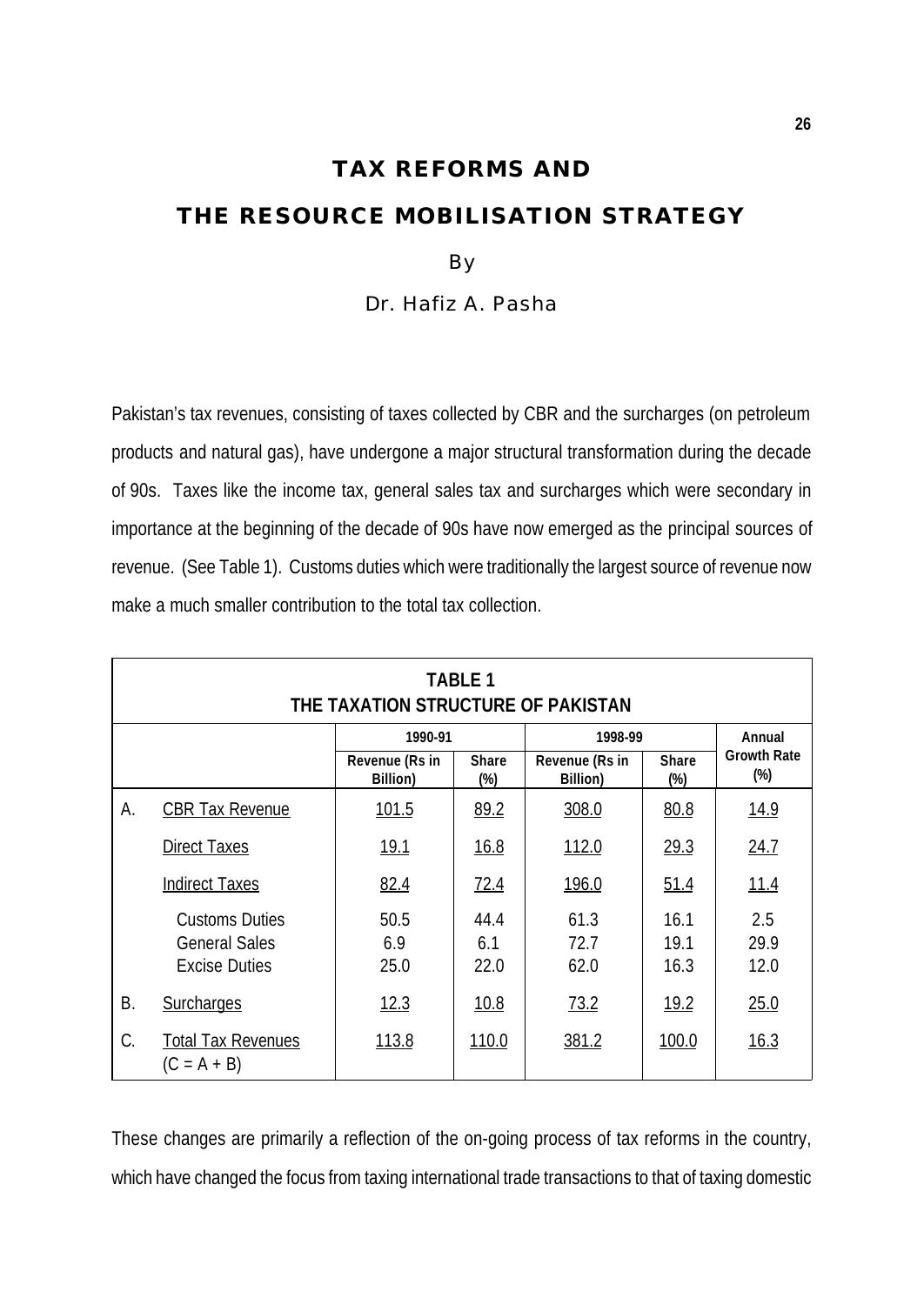incomes and consumption. The basic questions are as follows: How has the structural transformation in the tax system been achieved? What are the implications of the changes on the certainty, elasticity, equity and efficiency of the taxation system? Based on the answers to these questions, we analyse the taxation proposals in the Budget of 1999-2000 to determine their consistency with the objectives of the tax reform agenda.

#### **Tax Reforms**

Starting from the initial years of the 90s, the tax reforms first focused on increasing the buoyancy of revenues from direct taxes, which had tended to stagnate during the 80s, whereby the contribution to total tax revenues had declined to only 17 per cent in 1990-91. The thrust of the tax reforms was on effectively tapping the income tax base and cutting into tax evasion by spreading wide the net of withholding and presumptive taxes. Consequently, deductions at source were applied on various streams of income including interest income, rental income, income of exporters, importers, suppliers, contractors, etc., either in the nature of withholding taxes or as presumptive taxes representing final settlement of tax liabilities. In addition, primarily from the viewpoint of reducing tax evasion, fixed levies have been introduced either on ownership and trading in assets (like property, automobiles, etc.) or on consumption of services (like electricity and telephones).

These reforms involving development of the withholding and presumptive tax regime have been remarkably successful in generating higher tax revenues. From 1990-91 to 1998-99 direct tax revenues have increased almost six times and the share in tax revenues has risen from 17 per cent to 29 per cent. It has been argued, however, that these reforms have converted direct taxes into a form of indirect taxation and consequently the progressive feature of such taxes has largely been sacrificed. Also, these reforms have undermined seriously the system of income taxation based on assessment of global incomes of tax payers as declared in tax returns. It is not surprising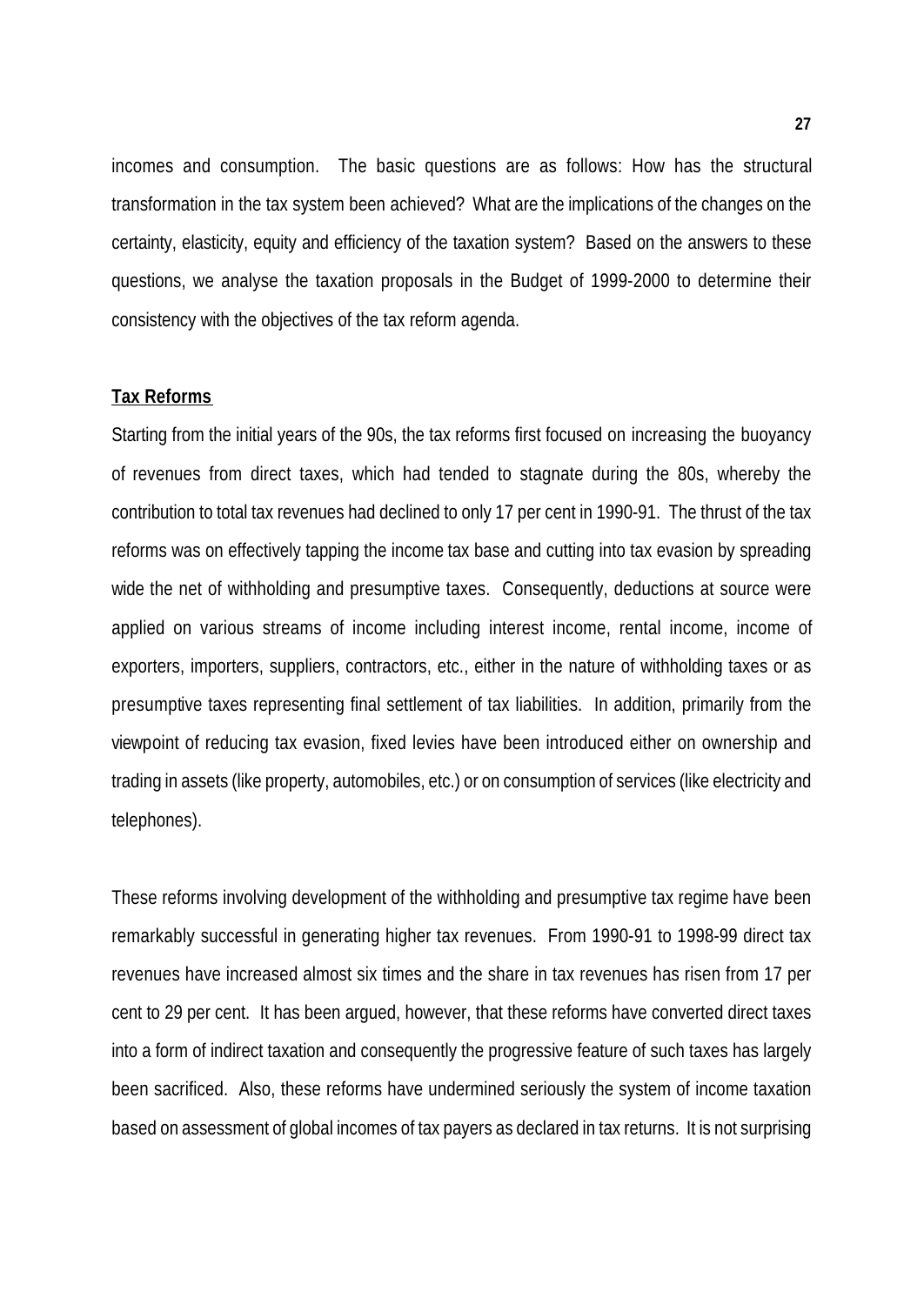therefore, that while revenues have risen rapidly the number of income tax returns filed has risen only slowly, and even now there is only one tax payer per 100 persons in Pakistan.

The second phase of the tax reforms, starting effectively in the mid-90s, has focused primarily on indirect taxes, whereby an attempt has been made to bring down the level of customs tariffs and simultaneously develop the system of taxation of domestic consumption generally through value added taxation in the form of the GST and energy consumption in particular through the mechanisms of surcharges.

The primary objective of the tariff reforms is to eliminate the anti-export bias and liberalise trade. The high level of tariffs had traditionally provided extreme effective protection to inefficient import substituting activities and discouraged investment in export promotion, resulting in severe distortions in the process of resource allocation in the economy. High tariffs had also led to illicit activities like smuggling and under invoicing of imports. The nature of the tariff reforms was to cascade down the entire tariff structure by reducing the maximum tariff rate while simultaneously broad-basing the tax base by withdrawing exemptions and concessions embodied in the various SROs.

Despite the various disadvantages of customs duties, one big advantage of this source of revenue was its ease of collection. The issue, therefore, was one of finding other sources of revenue to substitute for the loss of revenue associated with the tariff reforms. The tax chosen for this purpose was the GST, a tax on consumption. In the VAT mode this tax had the merit of being largely neutral and, therefore, unlike customs duties, not interfering with the process of resource allocation in the economy.

Although, the process of reforms in indirect taxes was initiated in the first half of the 90s most of the early moves were tentative and inconsequential in character. The credit for fundamental changes in the tax system goes largely to the two PML governments. The first PML government initiated the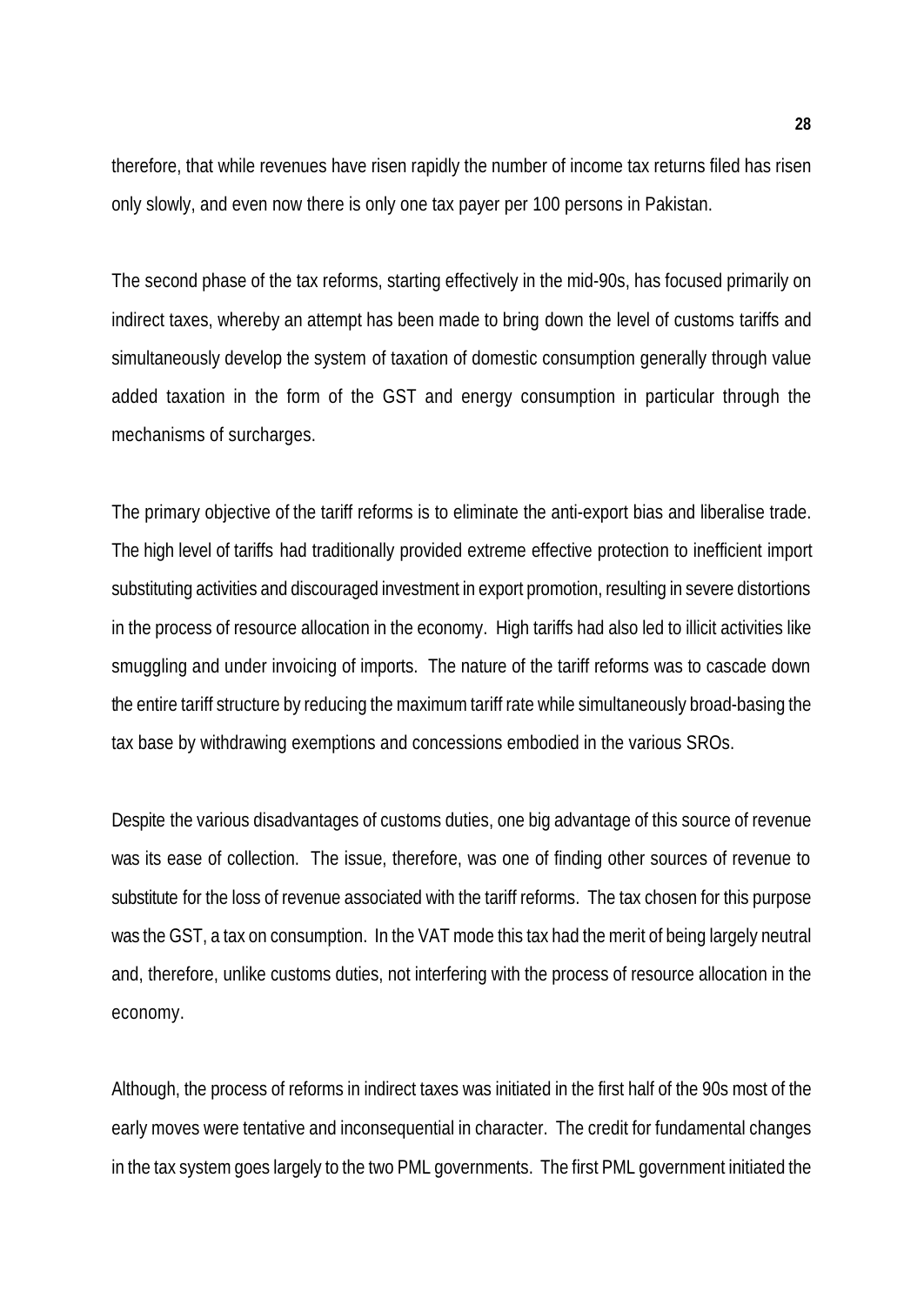development of direct taxes through extension of withholding and presumptive taxes. The present government of Mr. Nawaz Sharif has pursued deep and wide ranging tariff reforms. Soon after its induction into power in 1997, the PML government brought down the maximum tariff rate from 65 per cent to 45 per cent. More recently, in March 99, the maximum tariff has been dropped further to 35 per cent. Revenue losses from these reforms have been sizeable, approaching almost 2 per cent of the GDP.

The basic problem with the reforms in indirect taxation has been their inability to sustain the level of revenues. Due to problems of complexity in collection, lack of political willingness to spread the tax net and widespread resistance (due to need for documentation) from potential tax payers, the GST has not yet emerged as a viable substitute for customs tariffs. Some attempts have been made to develop the tax by transiting to the VAT mode (with proper tax invoicing) in 1996-97, by raising tax rates (which reached a peak of 18 per cent to 23 per cent) and by converting some of the excise taxes into GST. But, large segments of the economy, especially services, still remain outside the GST net. As a reflection of its commitment to supply-side economics, the PML government brought down the GST tax rate sharply to 12½ per cent. But given the lack of a full production response, there was a resulting loss of revenues from the GST at a time when tariff reforms were on-going. This is the primary reason for the lack of growth in revenues in 1997-98.

The failure of the GST to adequately substitute for customs duties largely explains the emergence of surcharges, especially on petroleum products. Faced with revenue shortages, during the period of tariff reforms, the government has resorted to higher taxation of POL products. This has fortunately been rendered possible by the fall internationally in oil prices, which has widened the margin between landed import costs and domestic retail prices. Rather than transfer the benefits to consumers, the government has found it expedient to pick up the difference as a windfall in revenues.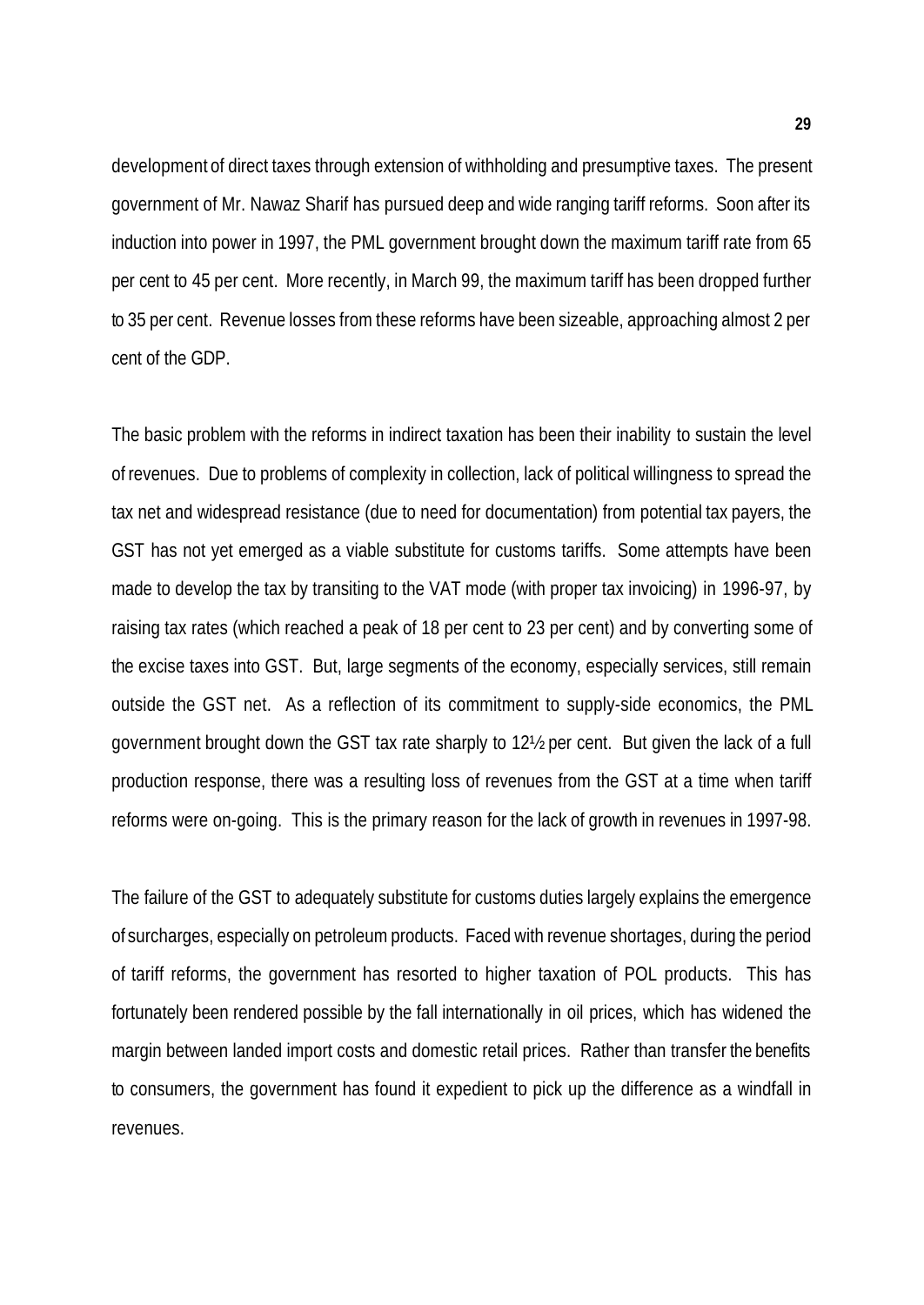While there is a case for some taxation of imported POL products, especially from the viewpoint of conservation of energy and scarce foreign exchange, it is clear that the policy of reliance on surcharges has gone too far. It has placed Pakistani industry at a disadvantage and explains some of the loss of competitiveness. In addition, it is an unreliable and highly variable source of revenue, as epitomised by recent events. Oil prices have started rising once again from the deep trough attained earlier this year. This is depleting sharply the revenues from the surcharge. Further, the continuing exchange rate depreciation also cuts into the surcharge. The government has had to react by raising retail prices by 10 per cent to 15 per cent in May.

### **OUTLOOK FOR REVENUES**

the basic problem highlighted above is that the process of trade liberalisation (involving cuts in import tariffs) is conferring major revenue losses, because of the inability of the rest of the tax system to substitute fully and in a sustained manner for these losses. The outlook of revenues for 1999-2000 is also conditioned by this factor. The full-year impact of the reforms in March 99, whereby tariffs were cascaded down by about 10 percentage points, will be felt in 1999-2000 and the revenue loss could be in excess of ½ per cent of the GDP. In addition, as mentioned above, revenues from the petroleum surcharge are likely to be severely eroded in 1999-2000 due to rising international oil prices and exchange rate depreciation.

The key concern of the resource mobilisation strategy for 1999-2000, as embodied in the Budget, must be on how these revenue losses will be made up. Already, some substitution will take place due to the full-year effect of the enhancement (in December 1998) of the standard GST rate from 12½ per cent to 15 per cent. But this only partially compensates for the revenue losses, at lot more needs to be done.

### **TAXATION PROPOSALS FOR 1999-2000**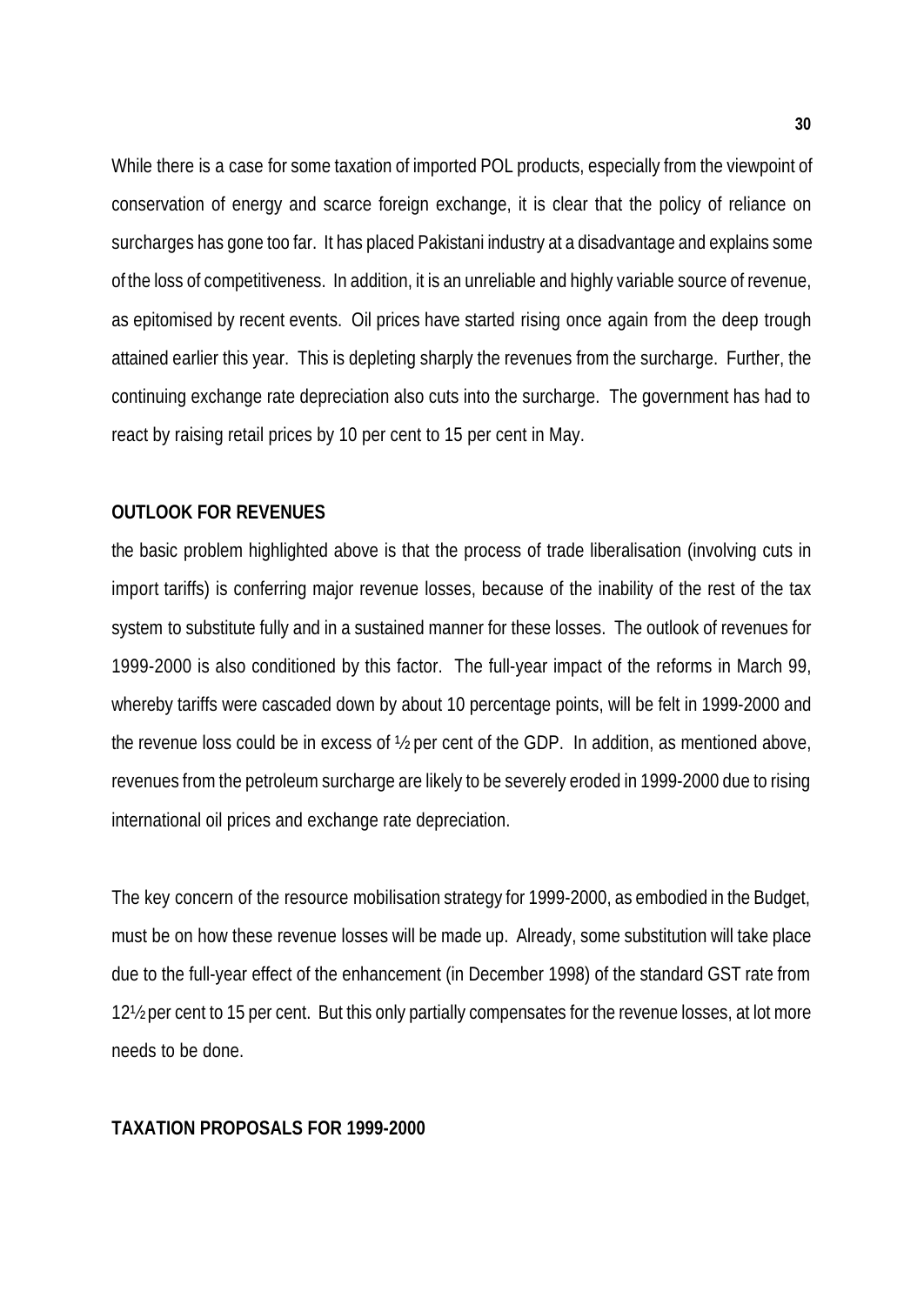Do the taxation proposals in the Budget adequately compensate for the revenue losses? What is the implicit resource mobilisation strategy behind the specific taxation proposals? The first impression from the Budget Speech is that the taxation proposals are generally weak, lack innovation and do not represent any coherent strategy for reform of the tax system.

The general expectation was that the Budget for 1999-2000 would incorporate strong moves for development of the GST system, through major broad-basing initiatives. As such, it was being anticipated that the Budget would involve removal of most of the sectoral exemptions from GST like services, electricity and gas, POL products, etc. Given the need for revenues, some of this extension had to be revenue ) enhancing in character and not involve merely a substitution of other existing taxes. But this has not happened in the Budget. Instead, the government has effectively moved in the opposite direction. More exemptions have been granted, especially to the smallscale manufacturing and trading sectors, thereby not only implying some further revenue loss but also retarding the process of documentation in the economy. In addition, specific exemptions have been granted to items like cattle feed, raw materials for fertilizer, etc.

It is also significant to note that the government has largely retreated from its supply-side philosophy of 1997 of tax cuts. Perhaps, this a reflection of its disillusionment with the lack of an adequate production and investment response from the business community of Pakistan. Consequently, the GST rate was enhanced earlier (in December 98) from 12½ per cent to 15 per cent, while the maximum personal income tax rate has been increased in the Budget from 20 per cent to 35 per cent. Both these rates had been reduced sharply in the tax and tariff reforms announced in early 97.

The government has also opted for a strategy of resource mobilisation which is reminiscent of the actions taken by the first Nawaz Sharif government of the early 90s, involving extension of withholding and presumptive taxes within the income tax, as follows: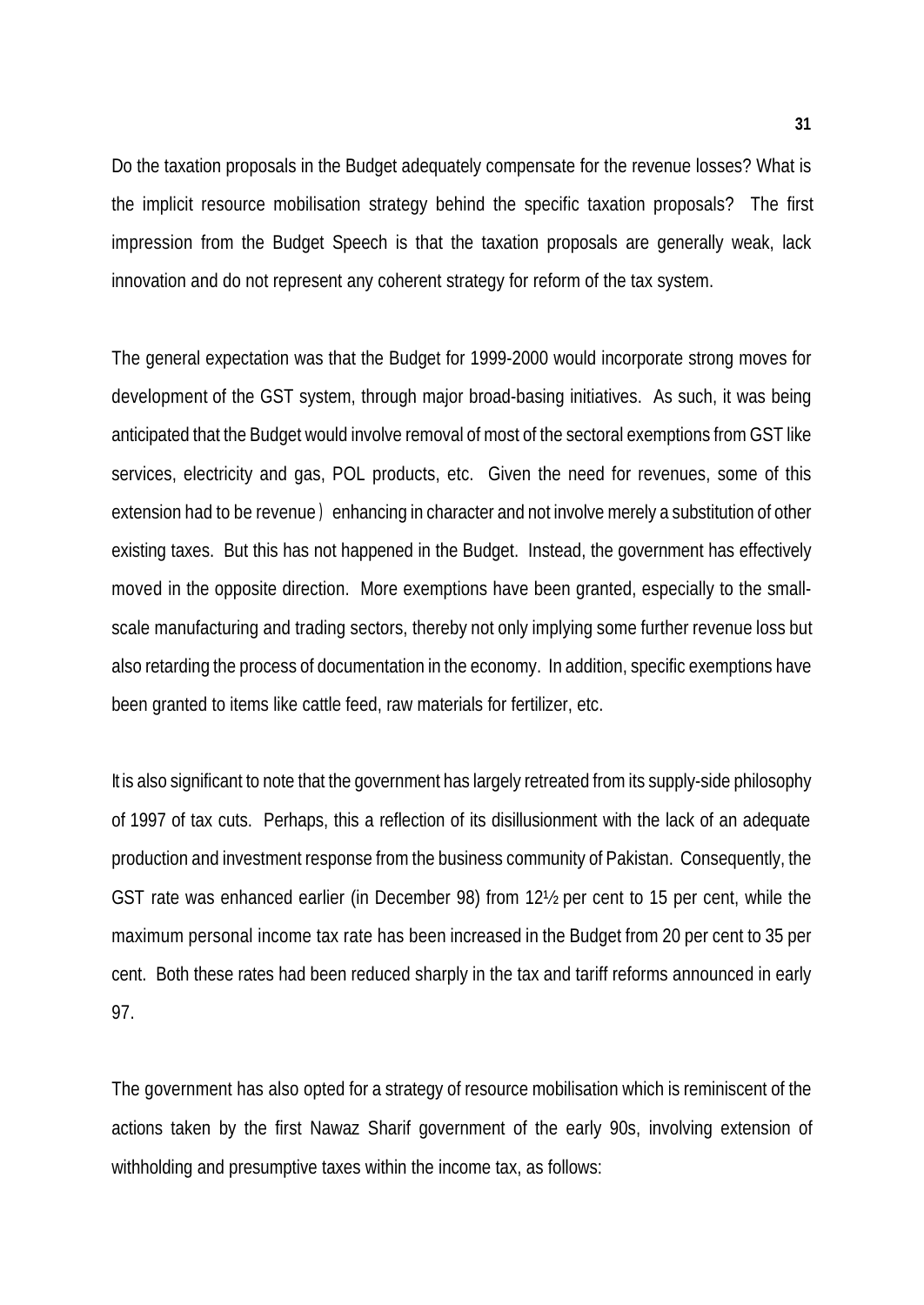- (i) introduction of withholding tax on gas bills
- (ii) introduction of presumptive tax on indirect exporters
- (iii) extension of presumptive tax to petrol pump operators, etc.
- (iv) extension of minimum tax to all assessees at ½ per cent of turnover
- (v) introduction of minimum tax on sales tax assessees at 1 per cent of turnover

Beyond this, the proposals involve tax reliefs, with a distinctly populist character. These include:

- (i) reduction in excise duty on telephones from 25 per cent to 15 per cent
- (ii) fiscal incentives for investment in housing and urban transport
- (iii) increase in exemption limit from sales tax to small manufacturers and retailers.
- (iv) reduction in customs duties on automobilies

These are to be compensated by a somewhat blind and crude extension of excise duties to advertisements in print media and credit card sales and enhancement in the excise duty on cigarettes, bank cheques and courier services.

Altogether, the resource mobilisation strategy in the 1999-2000 budget contributes little to achieving the objectives of tax reforms that have been on-going in Pakistan during the 90s. No major structural initiatives are proposed and the overall taxation package is essentially soft, with a tinge perhaps of populism. It is difficult to see, given the losses in revenues from the tariff reforms and erosion of surcharges, how such a 'soft' package can yield revenues of about Rs 419 billion (Rs 356 billion from CBR revenues and Rs 63 billion from surcharges) in 1999-2000.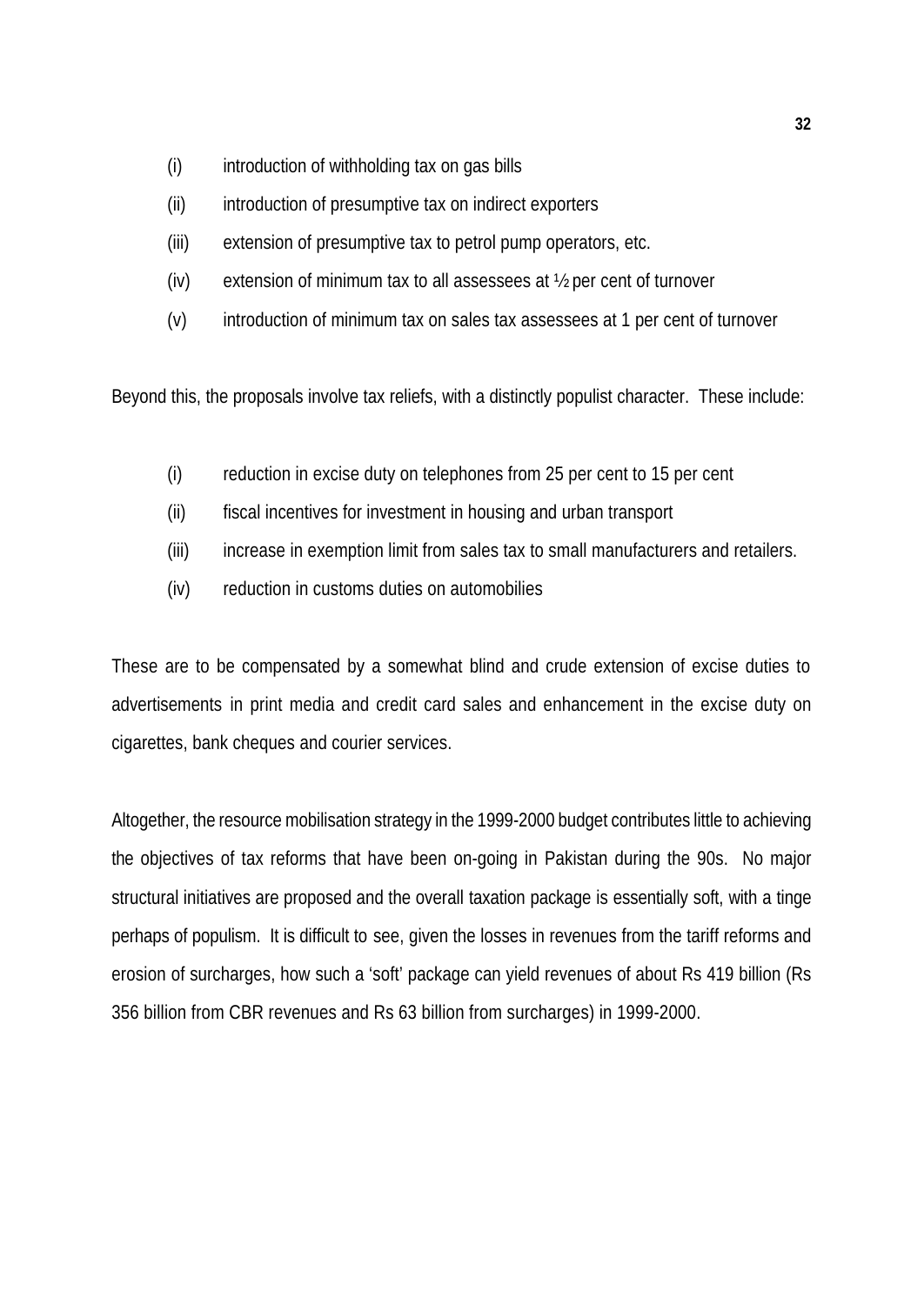### **FEDERAL BUDGET 1999-2000: IMPLICATIONS FOR PROVINCIAL AND LOCAL GOVERNMENTS** by

Dr. Aisha Ghaus-Pasha

Higher levels of government in Pakistan have generally had few qualms about announcing policy measures directly impacting upon the autonomy and/or financial position of lower tiers of government. Examples include salary increases announced by federal government which have to be adopted by the provincial governments and specification of local government tax rates by provincial governments. This year's federal budget takes this tradition a step further, whereby the federal government has not only intervened into the provincial fiscal jurisdiction but has also announced measures fundamentally affecting local fiscal powers.

The federal budget of 1999-2000 impacts upon sub-national governments in a number of ways, as discussed below.

### **Divisible Pool or Revenue Sharing Transfers**

Provincial governments rely on revenue sharing transfers from the federal government to finance their on-going operations. These revenue transfers take place according to the provisions of the National Finance Commission (NFC) award, which according to constitutional provisions is to be announced once every five years. Currently, the revenue transfers are taking place in line with the 1996 NFC Award. According to this 37.5 per cent of the net proceeds of all federal taxes (which includes direct taxes, sales tax, excise duty and import duty) is the share of the provinces. Therefore, the level of federal fiscal effort has a direct bearing on the financial position of provincial governments.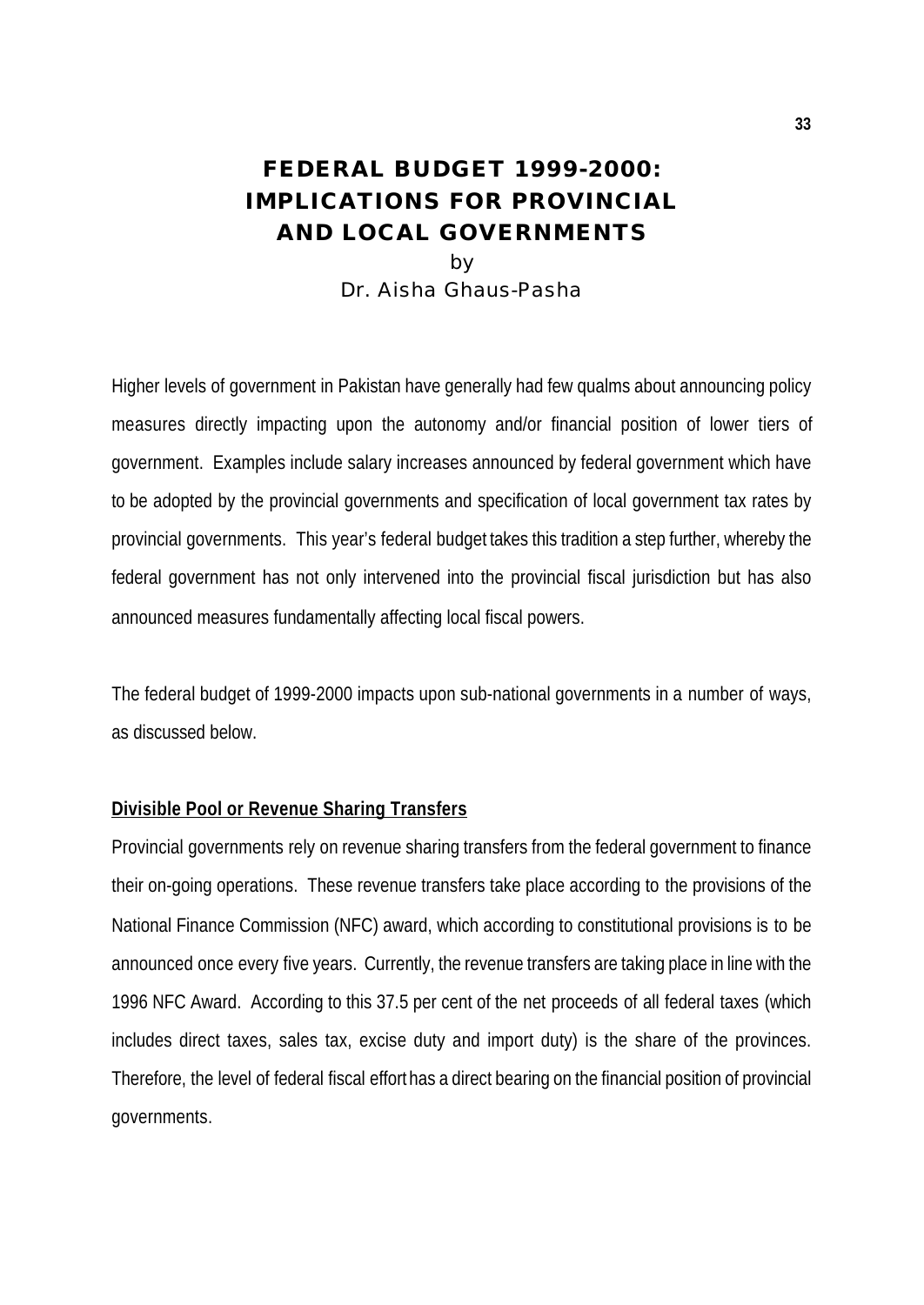This year's federal budget announces additional taxation proposals of Rs 17 billion. How these will be generated is a mystery because in the budget speech further exemptions and little additional taxation was announced. This is despite the fact that federal government revenues have stagnated in the last few years, especially in the aftermath of the 1996 NFC award. In the very first year of the new award, revenue transfers to the provinces fell short of projections by Rs 40 billion. Cumulatively, in the three years in which the award has been operational, revenue transfers to the provinces are lower by over Rs 79 billion, or 34 per cent. How are the provinces expected to manage their finances in such a situation? Why have federal revenues shown little growth and why does the federal government take pride in announcing tax free budgets under the circumstances? The provinces know little and have even less to say in the matter.

### **Encroachment of Fiscal Powers**

The federal government over the years has shown a tendency of encroaching on tax bases which fall under the domain of the provincial governments as per constitutional provisions. For example, sales taxation of services has been included in provincial fiscal powers. However, the federal government has found the alternative route of levying excise duties on services. Initially it introduced an excise duty on telephones and then slowly the net was extended to include bank cheques, travel agents, advertising agents, advertisements, professional services like shipping agents, etc. In the budget for 1999-2000 excise duty has now been extended to include advertisements on print media and credit cards, which essentially fall in the provincial domain.

Since the NFC Award has made the provincial governments responsible for their deficits and surpluses and in the wake of stagnant revenue transfers, provincial governments should be encouraged to make an effort to mobilise higher revenues from taxes in their fiscal domain. Therefore, given that the federal government has already pre-empted the broad-based and buoyant taxes like income tax, sales tax etc. whatever remaining tax bases fall under the purview of the provincial governments should, in principle, not be encroached upon by the federal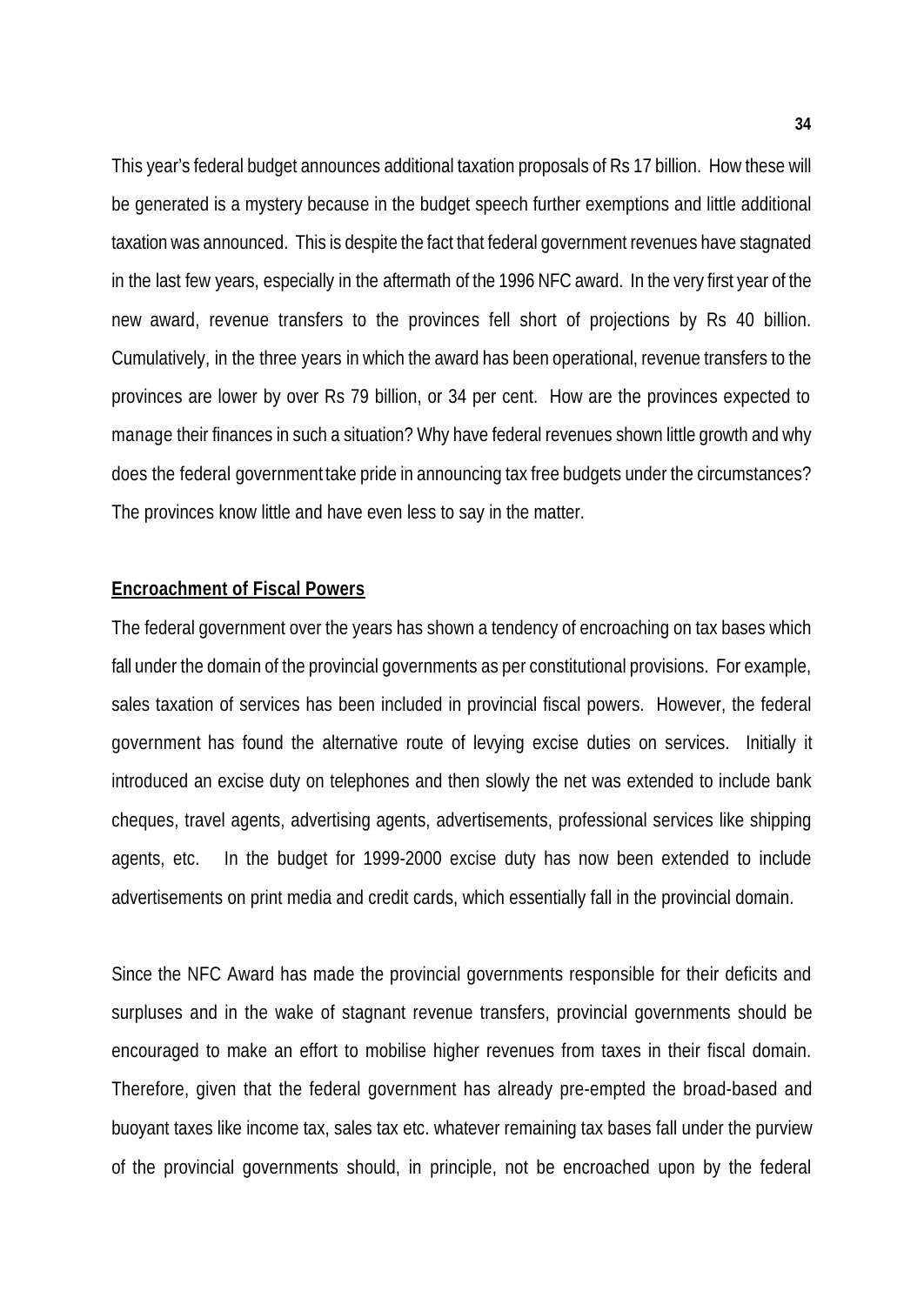government. This is important for the financial autonomy and long run sustainability of the provincial governments in the country.

On top of this, the federal government has announced about a 70 per cent reduction in taxes on transfer of property (stamp duty, etc.). These taxes accounted for about 37 per cent of provincial own tax revenues. This measure not only creates a big dent in provincial revenues but also in provincial autonomy. Even if there was consensus between the provinces to reduce the tax rates, it should have been announced as a part of each provincial budget and not by the Federal Finance Minister in his budget speech. The signals from this act are counter to the spirit of autonomy among the federating units.

Turning now to the expenditure side, the budget announces measures which will substantially enhance the recurring expenditure liabilities of the provincial government. These include the following:

### **Increase in Wages of Government Employees**

To give relief to the salaried classes the federal government has tended to unilaterally announce increase in the wages and salaries of government employees. The provincial governments generally have to honour these commitments (especially in view of federal employees on deputation) resulting in unanticipated increases in their recurring expenditures. Also, this increase has to be financed entirely from provincial own revenues leading to an increase in the provincial budgetary gap. The financial impact is larger on provincial governments because of their five to six times larger employment in relation to the federal government.

In the 1999-2000 budget the federal government has announced an increase of 20-25 per cent in the initial basic pay of all its employees. Implementation of the same increase by the provincial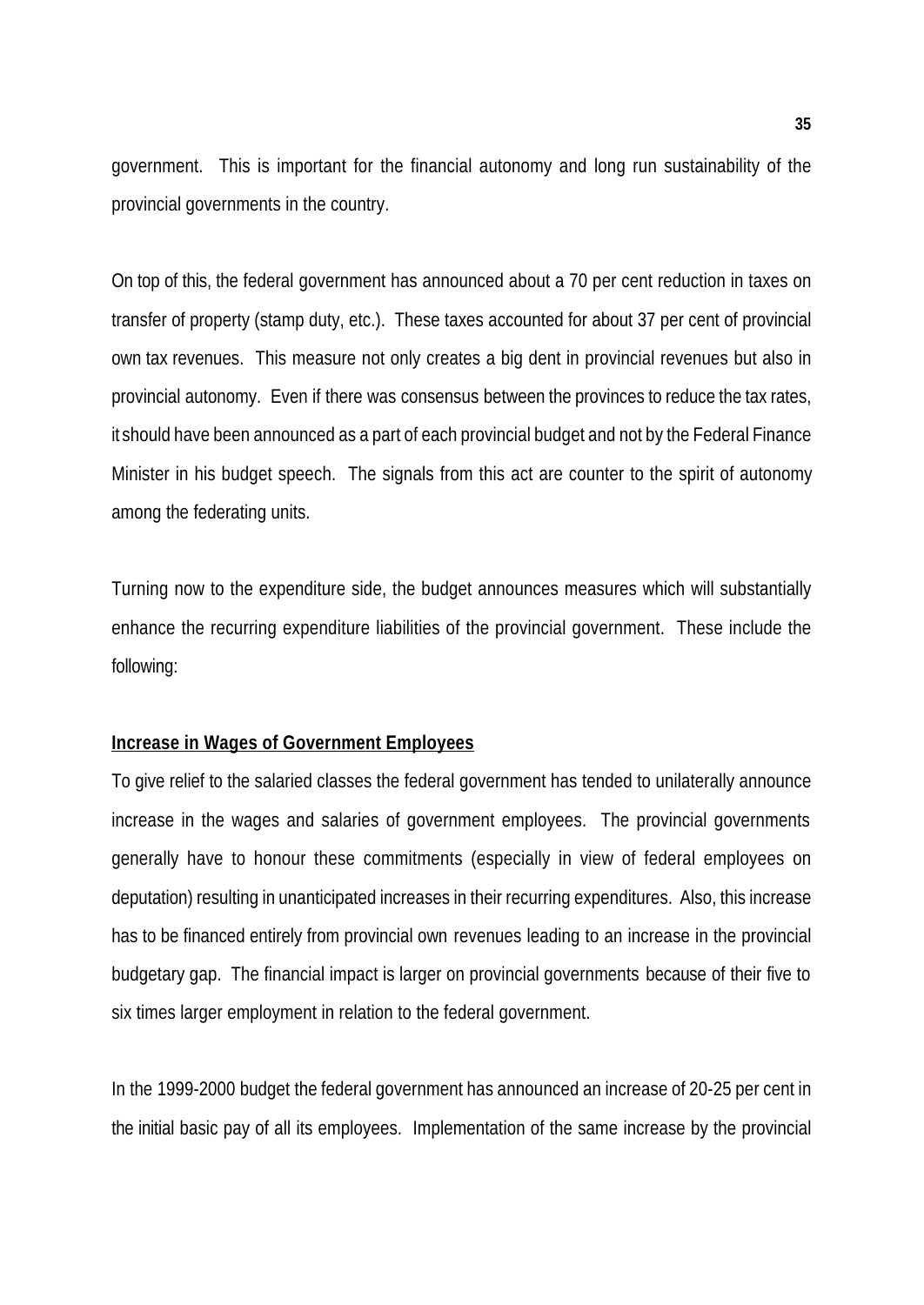governments will have substantial implications on combined provincial current expenditure, increasing it by upto Rs 10-12 billion.

### **Octroi and zila Tax Grant to Local Government**

The federal government has in a major move abolished Octroi and Zila tax, the mainstay of local governments in the country. The revenue loss is to be compensated by a grant of Rs 19 billion, 31 per cent of which will come from the provincial kitty. This tantamounts to a substantial rise in provincial expenditure liabilities. In an environment of slowly increasing revenue-sharing transfers, (which are much lower than the level promised to the provincial governments at the time of the announcement of the NFC award), federally announced salary expenditure hikes, lack of political will to adequately expand the provincial tax base (a classic example is the inability to attain agricultural income tax revenue targets), how the provincial governments will finance this additional grant is not known.

On top of this, it is assumed that the provinces will be able to self finance their PSDP of about Rs 28 billion in 1999-2000 to the extent of about Rs 4 billion. Given that the outlook for provincial governments has worsened because of the latest federal budget and that two out of the four provincial governments had already burst their overdraft ceiling with the SBP, how this magnitude of self-financing will be achieved is anyone's guess. In case of the inability of the provincial governments to generate a revenue surplus, development activities will be further curtailed which to begin with have been held constant at the 1998-99 level.

One the whole, the outlook for provincial finances for 1999-2000, especially in view of the federal announcements, does not look favourable. The federal budget, not only opts overall for a soft resource mobilisation strategy but also erodes the provincial revenue generation capabilities both by announcing provincial tax rate cuts and eroding into their tax base (the services sectors). On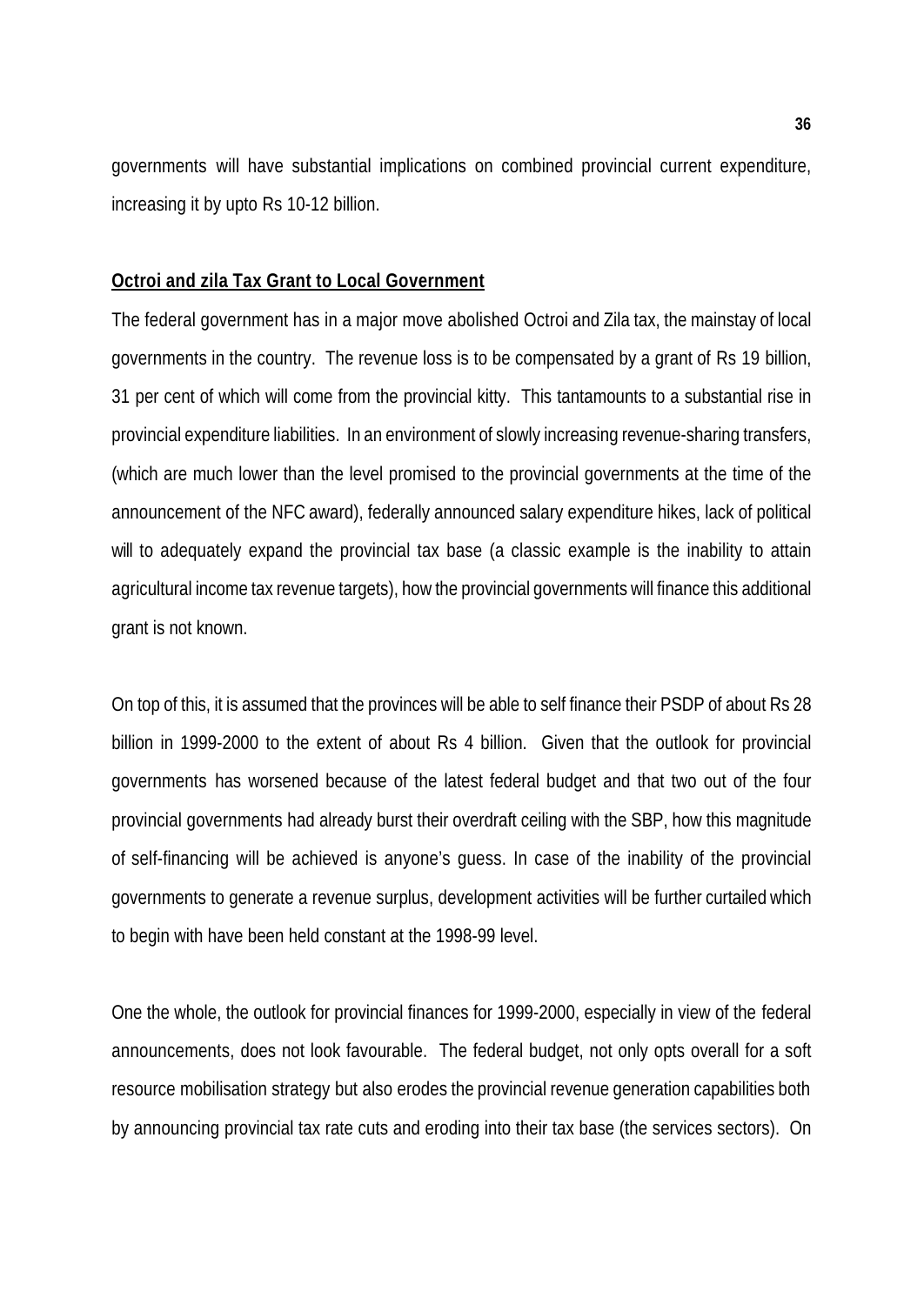top of this, major new liabilities have been created through an increase in salaries and higher grants to local governments.

We next turn to analyse the implications of the abolition of octroi/zila tax on local governments.

### **ABOLITION OF OCTROI/ZILA TAX**

Despite the apparently popular support, especially from business and trading interests, for abolition of octroi and zila tax, this move by the federal government has been accompanied by a strong negative reaction by opposition political parties which see this as part of the process of centralisation of decision making in the country and a major loss of local autonomy. Within local governments there is great uncertainty about the future quantum of grants from higher levels of government and about the potential liquidity problems arising from any irregular flow of grants, while employees in the octroi/zila tax departments are legitimately worried about their future job prospects. We support the abolition of these taxes on the grounds that they had become a major impediment to the development of a national common market and the flow of goods within the country. They were generally regressive in character and imposed high costs of collection and compliance.

However, the basic problem is that an apparently popular reform has been presented in a somewhat crude and incomplete manner, without showing a concern for appropriate packaging of the proposal so as to allay the fears of different segments of the population. There is danger now that the move will be blocked by vested interests and by strong political pressures.

We suggest below the elements of a comprehensive and integrated package which should be announced for elimination of octroi and zila tax.

First, in the spirit of respecting provincial autonomy, the proposal for abolishing octroi and zila tax should ideally have been announced by each provincial government in the Budget Speech instead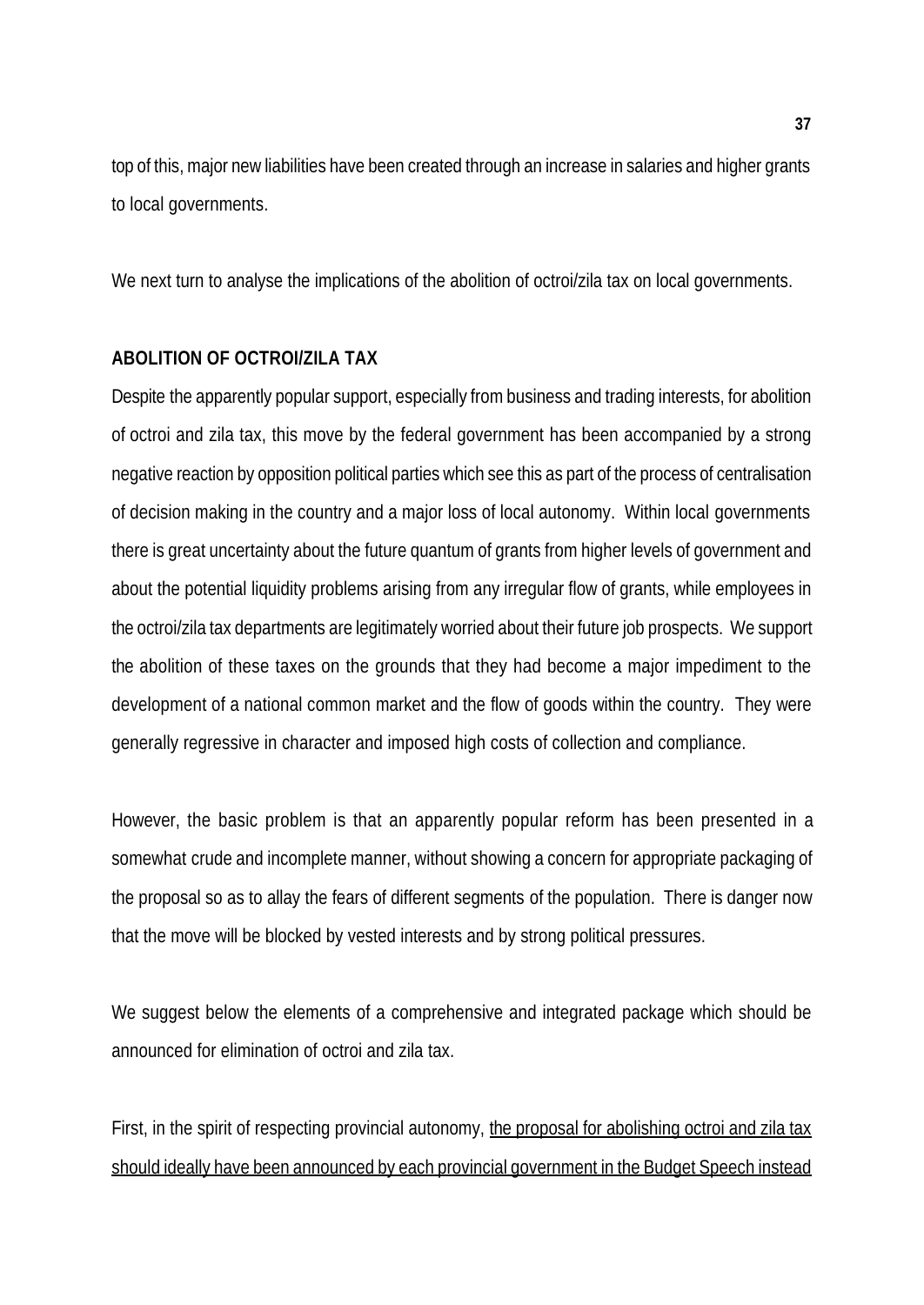of the federal government. These fiscal powers have been granted through the promulgation of Local Government Ordinances by the provincial governments and legally they are the appropriate entities to withdraw these powers. Unfortunately, the hasty announcement by the Finance Minister of the abolition of the two taxes, without adequate preparation and consensus building, has strengthened the perception of increasing encroachment by the federation into affairs of the provinces. Clearly, this was done to gain political capital with the traditional vote bank of the PML of business and trading interests. Perhaps, there was a feeling in Islamabad that if the provinces had been given the option to legislate this change, some provincial governments may have opted out. Already, the government of Balochistan has indicated that it will not support and implement the reform unless adequate guarantees are provided by the federal government.

Second, details of the grant system for substituting the income from octroi and zila tax should be announced to allay fears about the viability, sustainability and fairness of the scheme. These details should include the following:

earmarking of revenue: The viability and sustainability of the grants scheme will be firmly established if there is explicit earmarking of a revenue source for financing the grants. Clearly, tax payers are going to benefit substantially from the abolition of the octroi and zila tax. According to the Finance Minister, given the degree of extortion in tax payments, the benefit to tax payers of about Rs 80 to Rs 100 billion is about four to five times the actual revenue collected. Therefore, tax payers are probably willing to pay extra in some other (less extortionary) tax to get relief from octroi and zila tax.

The original proposal prepared by the Multiplicity of Taxes committee (of which the author was a member), was that the standard GST rate be enhanced by an amount adequate to cover the total cost of grants to local governments. The GST was chosen for earmarking because of the similarity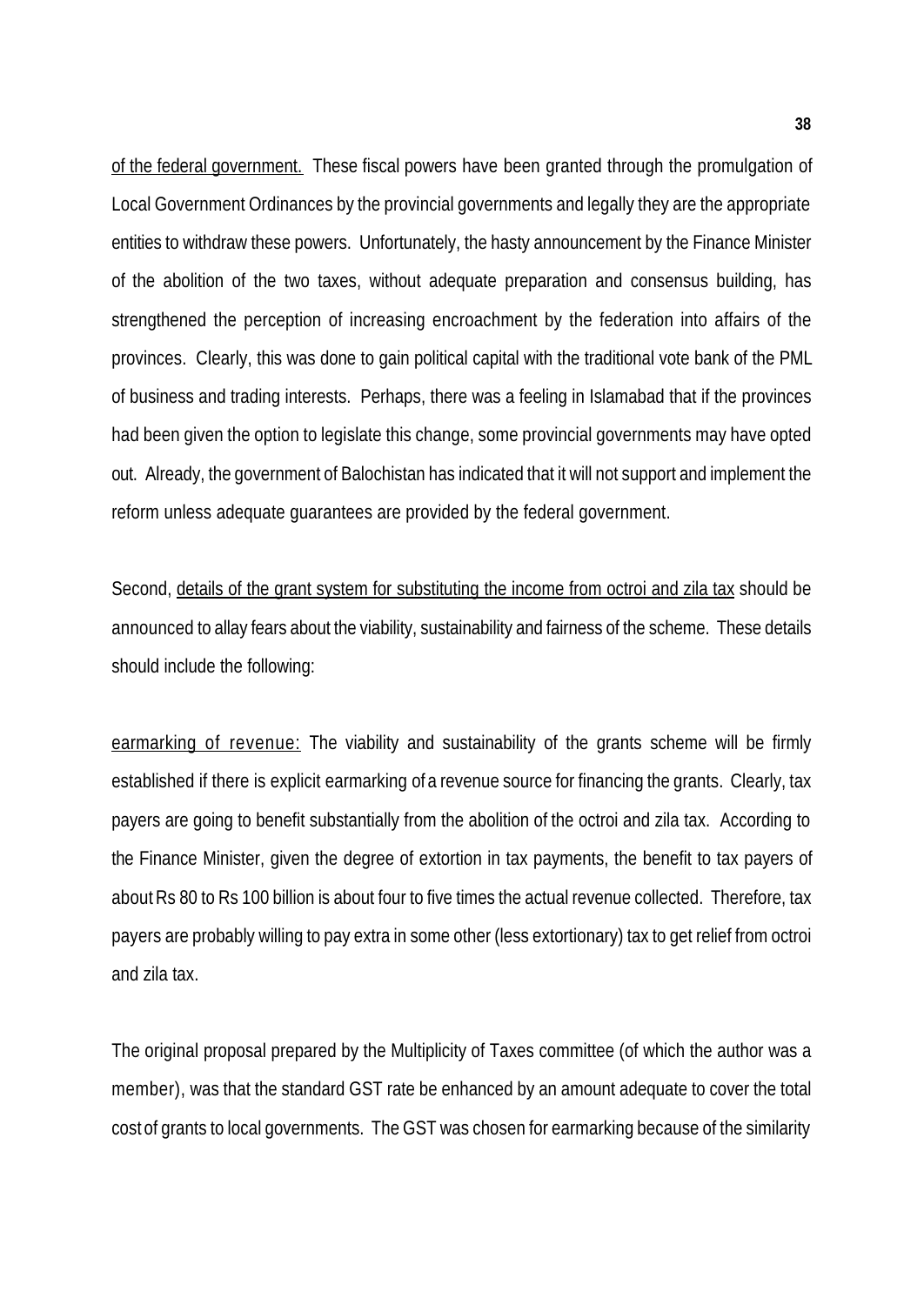of the octroi, in particular, to a local sales tax. Given the projected GST revenues of 1999-2000 this will require an increase in the standard rate of three percentage points (15 per cent to 18 per cent).

Earmarking of revenue has a number of advantages:

- (i) Both the federal and provincial governments do not have to dip into their existing pool of revenues to finance the grants, which affect their fiscal position adversely
- (ii) Given the NFC revenue sharing arrangements, effectively 62.5 per cent of the grants will come from the federal government and 37.5 per cent from provincial governments respectively
- (iii) The size of the grants will no longer be discretionary in nature. The local councils will not be at the mercy of higher levels of government in terms of the likely quantum of grants depending upon the financial position of these governments and their attitude towards local governments.
- (iv) Earmarking will ensure built-in buoyancy in the grants in coming years. The GST is, in fact, currently the fastest rising source of revenue (35 per cent growth projected in 1999-2000) and linkage of grants to revenues from this source will ensure buoyancy in the income of local councils
- (v) Earmarking of grants to revenues from a federal tax, which is part of the divisible pool, will tantamount to greater constitutional recognition of the role of local governments in the country.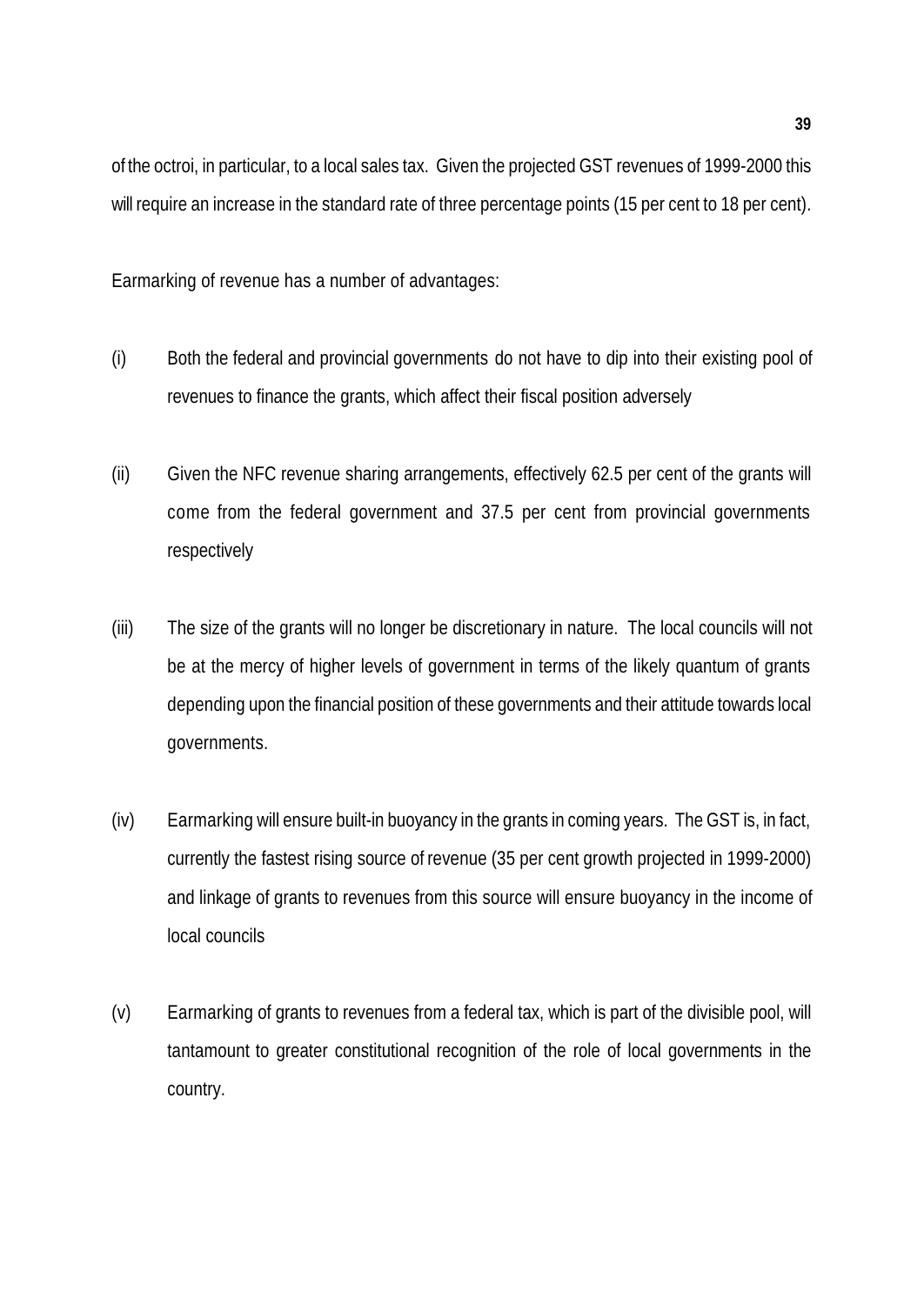Formula-driven grants: The grants system can be made more transparent and fair by specifying a clear cut formula for determination of the size of the grant to each local council in lieu of the abolition of octroi and zila tax. In order to facilitate the transition and to provide some support especially to smaller local councils in backward areas, factors relating to the existing level of revenue from octroi/zila tax and the degree of backwardness should jointly be built into the formula. One possible version of the formula is as follows:

in the first year after transition:

| Metropolitan/Municipal Corporation                              | existing level of revenue (indexed for)<br>inflation)                                                  |
|-----------------------------------------------------------------|--------------------------------------------------------------------------------------------------------|
| Municipal Committee/Town Committee/<br><b>District Councils</b> | <b>Either</b> existing level of revenue (indexed<br>for inflation)                                     |
|                                                                 | a per capita grant of fixed amount<br><u>Or</u><br>multiplied by the population<br>whichever is higher |

This formula has the merit of incorporating an element of fiscal equalisation and providing more resources to local councils which had a limited tax base for collecting octroi or zila tax.

Third, adequate institutional arrangements should be put in place. Alongwith the announcement of the abolition of octroi/zila tax the provincial governments should notify the setting up of respective Provincial Finance Commissions (PFC) to study and recommend ways of sustaining the financial operations of the local governments by focusing, in particular, on the following:

(i) handing over of taxes of local nature, which are currently being levied and collected by provincial governments, to local governments. A prime candidate for fiscal decentralisation is the property tax, which is the main source of local income in most countries. This process of handing over some of the fiscal powers to local governments will avoid the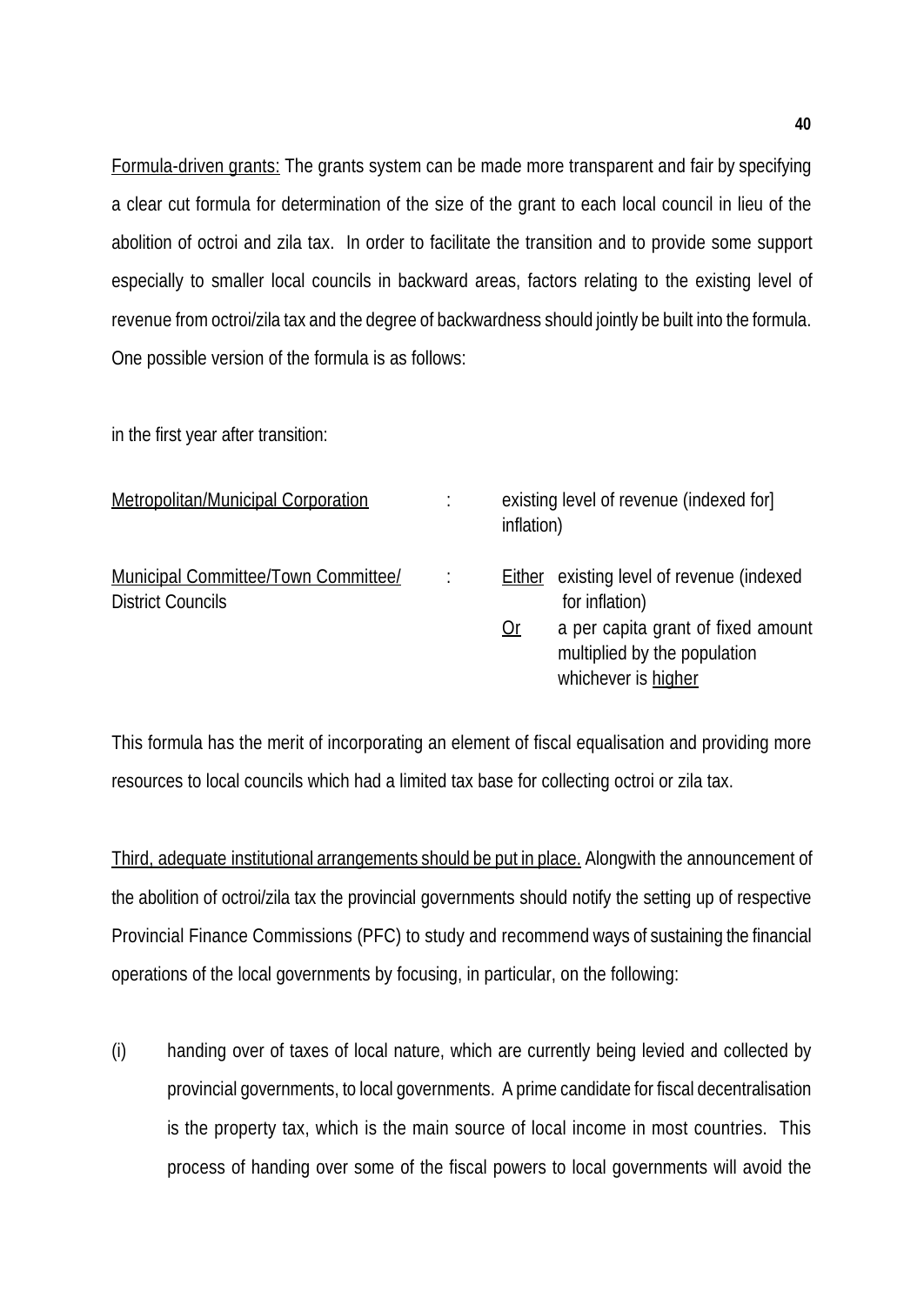perception of loss of fiscal autonomy due to the withdrawal of the powers to levy octroi/zila tax. It will also enable the local councils to divert their present tax collection machinery to other areas of local taxation and thereby minimise the need for any retrenchment of staff.

(ii) devise the appropriate formula (on a five yearly basis) according to which grants should be made to local councils in lieu of the abolition of octroi/zila tax.

The Provincial Finance Commissions should be staffed by retired members of the higher judiciary and representatives from civil society. In order to avoid any political victimisation of particular local councils through withholding of grants, the Secretariat of the PFCs should be charged with the task of routinely distributing grants on the basis of the prescribed formula to all the local councils within a province. The provincial governments should remit the overall grant (received from the federal government) in advance to the PFCs on a quarterly basis for onward distribution.

The above proposals will greatly help in ensuring success of the scheme for abolishing octroi/zila tax. Genuine opposition to the transition will be minimised and most of the fears and concerns allayed. Unfortunately, the federal government, in an urge to get political gains, has come up with an inadequately developed scheme which has exacerbated tensions at various levels in Pakistan.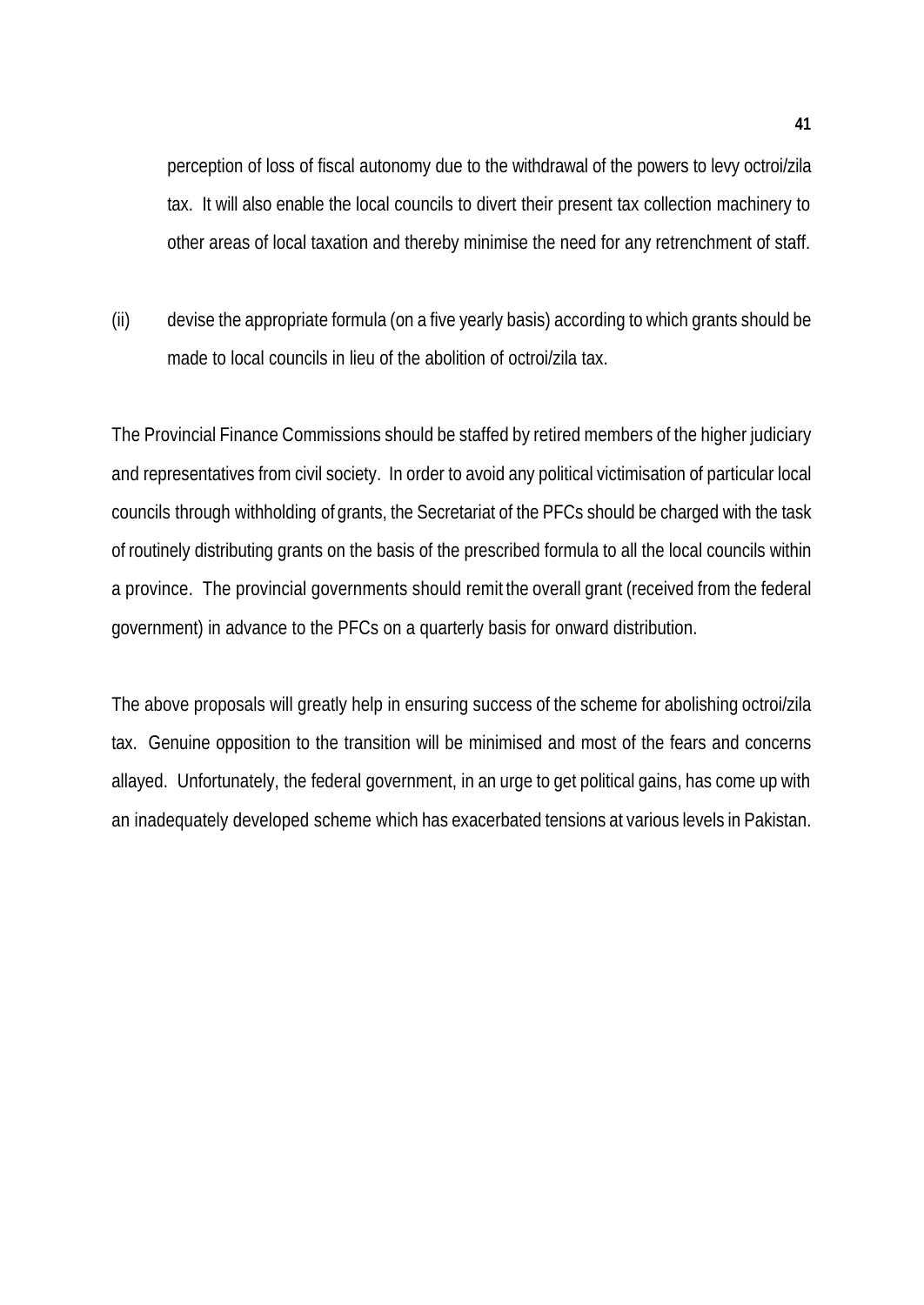### **DOES THE BUDGET HAVE A HUMAN FACE?** By Zafar H. Ismail

The Budget 1999-2000 was announced in an atmosphere of high expectations by the people of Pakistan for substantial relief from the burden of rising poverty, erosion in living standards and growing unemployment. What, in fact, has the government given or promised? Have allocations to alleviate poverty been increased? Have the social sectors benefited from a sudden awakening in the corridors of political power that the performance of the social indicators has been abysmal compared to other countries in the region? Have measures been adopted to curtail an increase in prices? What measures have been introduced to generate employment?

### **Social Safety Nets**

The budget itself is generally lacklustre. It contains taxation proposals which are expected to yield about Rs. 17 billion largely through an enhancement of rates. It does not specify the quantum and source of this expected increase, and has little or no relief for the poor. In fact one of the major social safety nets - the subsidy on imported wheat - has been reduced as a consequence of one condition contained in the Policy Framework Paper agreed to between the IMF/World Bank and the government in December 1998. It is expected that wheat prices will rise in the domestic market for two principal reasons: one, the unified exchange rate has already resulted in an erosion of over 11 percent in the rupee's value which is expected to erode further, and two, wheat imports are expected to be higher in 1999-2000 as a consequence of a lower than expected production caused by poor weather and the impact of sanctions on the import of phosphatic fertilizers. The effect of a further fall in the rupee's value can be very damaging. For instance, if the wheat price were to increase by three to four rupees per kilo, then Indonesian style food riots cannot be ruled out.

The Finance Minister's speech contains several passing references to poverty alleviation. He refers to the Pakistan Poverty Alleviation Fund and its objectives, but does not provide any allocation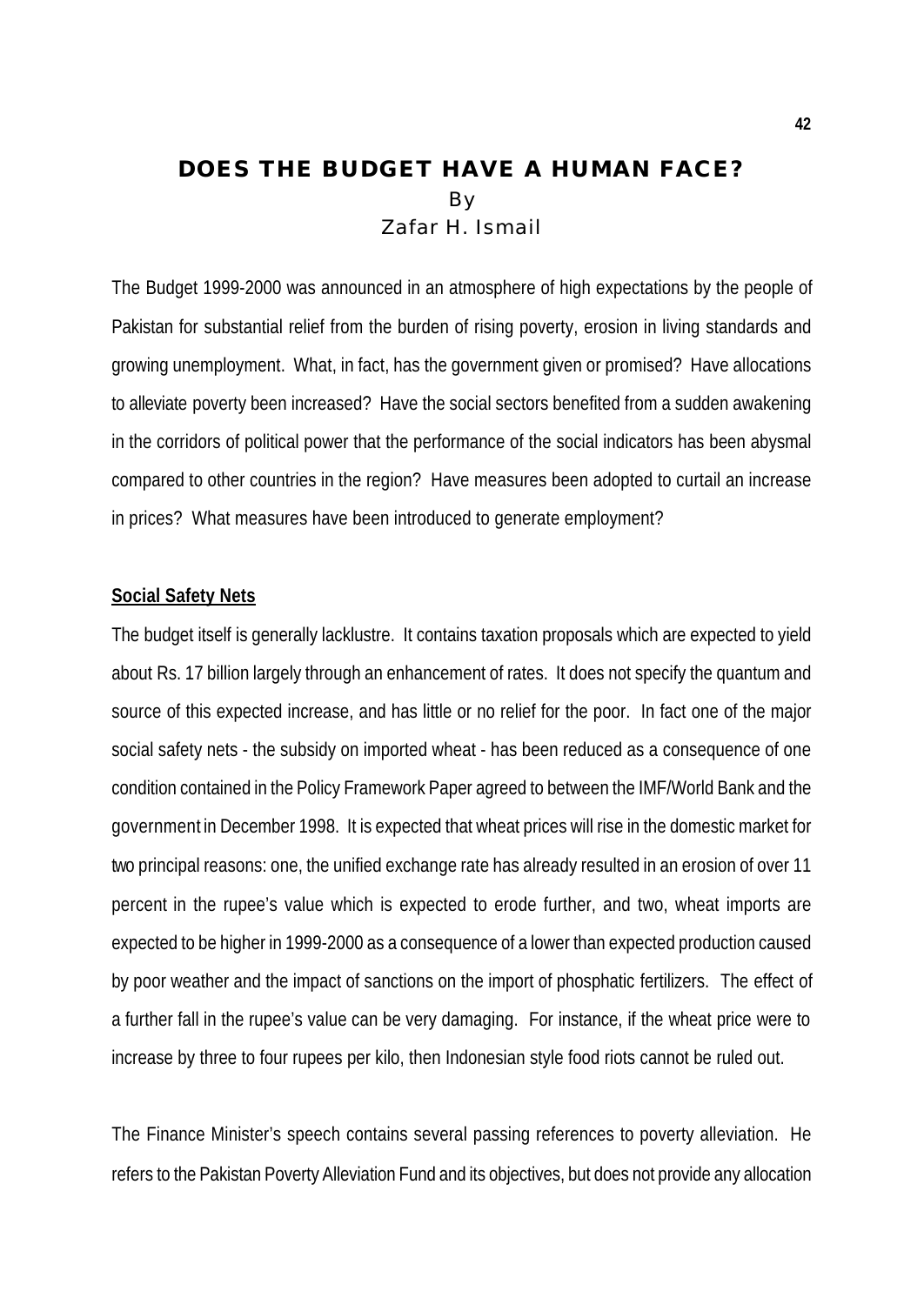in next year's budget for its activities. As part of the Policy Framework Paper, the government was committed to endowing the Fund with Rs. 500 million by the year 2000. The FM may have committed additional funds for increasing the endowment of the Fund. Additionally, the recent Supreme Court judgement will probably reduce the amount deducted at source as Zakat. There is no mention of this nor has a provision been made to ensure that the existing *mustahqeen* do not suffer as a result. The FM may have at the very least announced that the federal government would make up the difference. Some relief has, however, been provided for widows - their housing and other loans and mark-ups have been written off.

The strategy for poverty alleviation appears to revolve largely around credit measures and not budgetary measures. Employment generation is planned to be created though micro-credits for establishing small enterprises, the purchase of specified buses and taxis and the construction of houses. This is the correct approach as it involves the removal of the structural causes of poverty but may flounder due to lack of institutional capacity for effectively channelling micro-credit (as was the earlier experience with the Yellow Cab Scheme) and lack of demand due to inability of potential small borrowers to offer adequate collateral and guarantees and pay back the high interest payments. The only significant budgetary measure to alleviate poverty by creating employment is this year's planned construction of 5,000 kilometres of farm-to-market roads. However, unless local governments are involved and they employ self-construction labour intensive techniques, then the benefits accruing to the target poor will not be large. Contractors and vested interests will reap most of the benefits.

### **Salary Increase**

The real incomes of government employees and pensioners have been falling over the years as pays and pensions have not been revised for some time. To mitigate this erosion of income, particularly for the less well off, the budget proposals contain a special additional allowance of a 20 percent of pay (for officers) and 25 percent (for staff). There was instantaneous rejoicing by the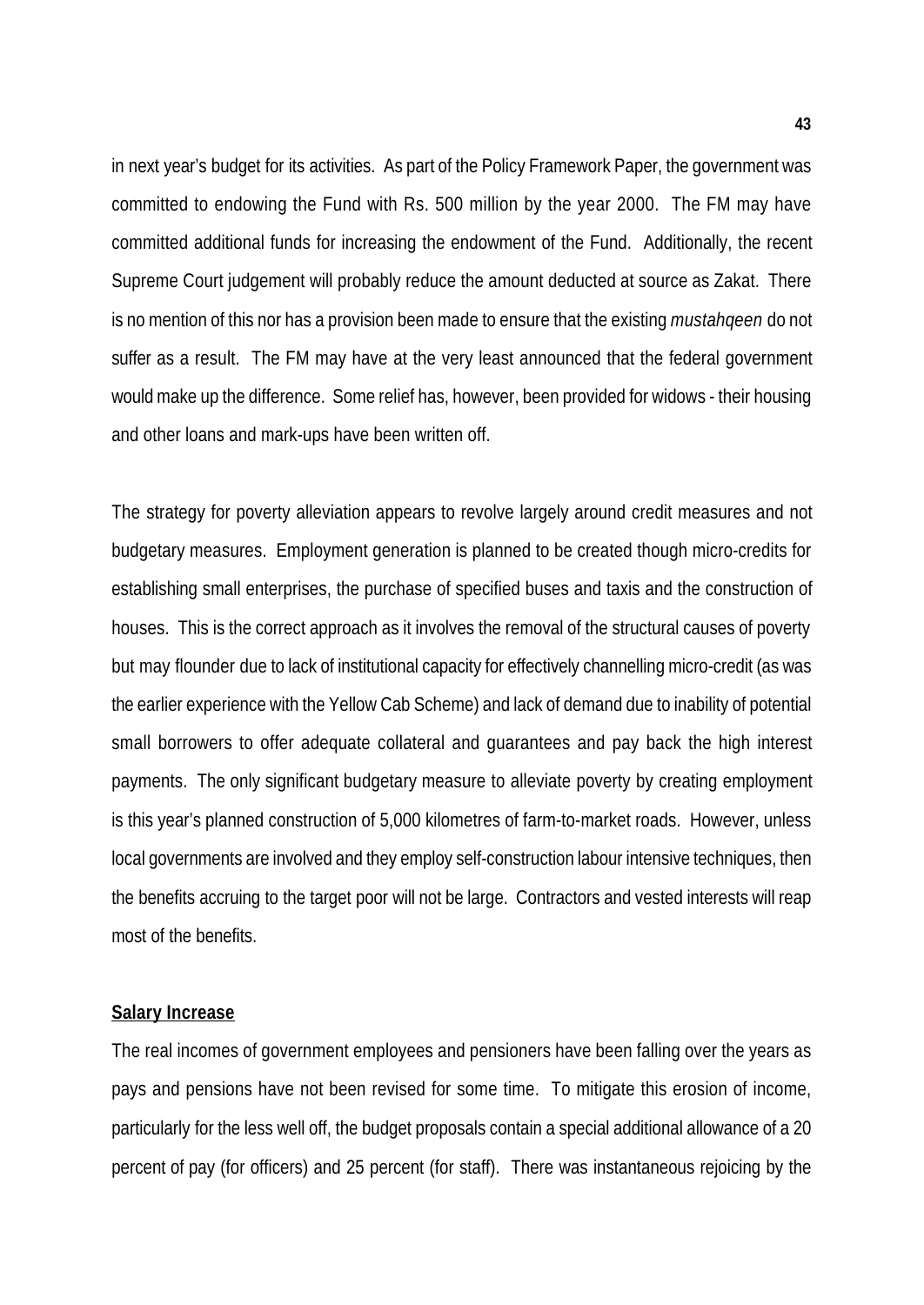employees only to be let down the next day by the Finance Minister - that the increase was linked to initial basic pay. This means that the actual special additional allowance amounted to only about 12 to 14 percent increase in basic pay which is inadequate to compensate for the rise in cost of living during the last five years.

### **Social Sector Allocations**

In his speech the FM proudly claimed that development allocations for the social sectors had been increased by 122 percent. This is a historic high. But is this actually the case? In the Table below the revised estimates for the current year have been compared to the development allocations for the next year.

| DEVELOPMENT ALLOCATIONS TO SOCIAL SECTORS |                |                   |                 |
|-------------------------------------------|----------------|-------------------|-----------------|
|                                           |                |                   | (Rs in Million) |
| <b>Sectors</b>                            | 1998-99        | 1999-2000         | <b>Increase</b> |
|                                           | <b>Revised</b> | <b>Allocation</b> |                 |
| Physical Planning and Housing             | 1,417.0        | 3,044.7           | 114.9%          |
| <b>Education and Training</b>             | 908.2          | 1,622.7           | 78.7%           |
| <b>Health and Nutrition</b>               | 2,847.3        | 2,690.3           | $-5.5%$         |
| Manpower and Employment                   | 54.3           | 84.4              | 55.6%           |
| Women's Development                       | 50.0           | 50.0              | $0.0\%$         |
| Population Welfare                        | 2,000.0        | 2,200.0           | 10.0%           |
| Social Welfare                            | 78.6           | 95.1              | 21.0%           |
| <b>TOTAL FEDERAL GOVERNMENT</b>           | 7,355.4        | 9,787.2           | 33.1%           |
| Social Action Programme                   | 16,000.0       | 16,000.0          | $0.0\%$         |
| TOTAL DEVELOPMENT ALLOCATIONS             |                |                   |                 |
| <b>FOR</b>                                | 23,355.4       | 25,787.2          | 10.4%           |
| <b>SOCIAL SECTORS</b>                     |                |                   |                 |

The Table clearly shows that the overall increase has been only 10.4 percent, with a zero growth in allocations for SAP by the provinces, who are constitutionally mandated to deliver social sector services. The federal outlay has, however, increased by nearly one-thirds. Compared to this the total PSDP financed through budgetary resources of both the federal and provincial governments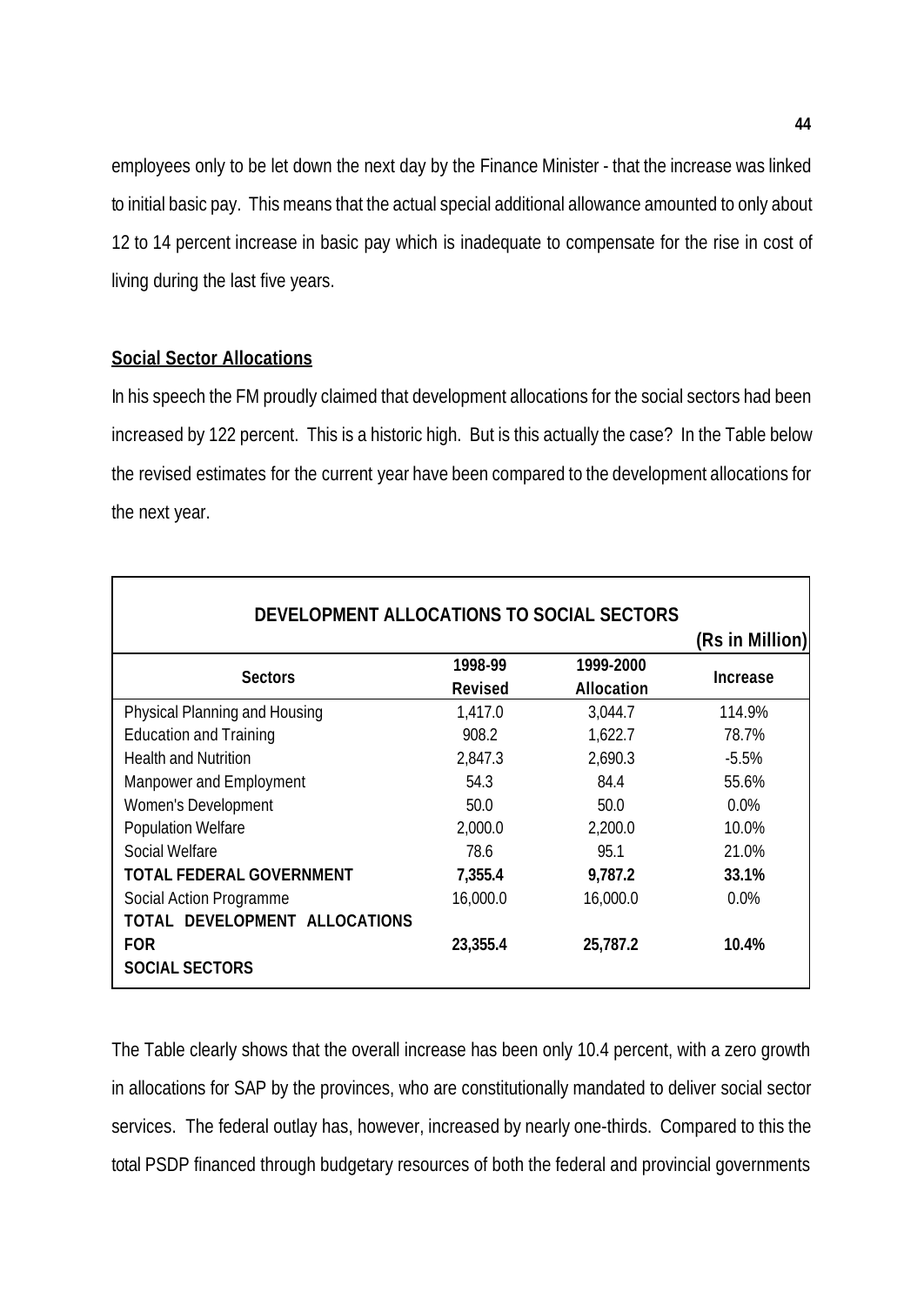will be more than 26 percent over the current year's revised estimates. And yet the government claims that its priorities have veered towards the social sectors. There is no evidence to support the assertion by the government that development allocations for social sectors have increased by 122 percent in 1999-2000.

A number of such dichotomies exist in the Finance Minister's speech. To wit : he has claimed that government is encouraging NGOs to deliver health services to the people of Pakistan. Yet, the PML-led government in the Punjab is engaged in de-registering NGOs.

In addition the salary increase has major implications on the pattern of social sector spending. Salaries account for about 70 percent of total current expenditure on social and community services by the federal government. An increase of 12 to 14 percent would mean that the additional allowance given would erode total allocations by about 9 percent. The federal budget has shown that for 1999-2000 the recurring allocations are only 1.3 percent higher than the current year's allocations, not even enough to absorb the increase in salaries. Thus the expenditure on nonsalary items would be cut back and the brunt would be felt in critically needed repairs and maintenance of equipment, purchase of quality enhancing inputs such as books, teaching and medical/surgical supplies and instruments, etc., in effect a substantially lower level of the already very poor services.

Further, provincial and local governments will be obliged to follow suit in providing the same level of relief for their employees and pensioners. They are faced with an uncertain future regarding their revenues : the uncertain yield from pooled resources and a directive to cut back on various taxes levied on housing in the case of the provincial governments and the replacement of octroi and export tax (*chungi & zila*) for local governments by an unclear mechanism of grants. The resulting resource crunch is bound to impact on non-salary expenditure generally and the tradition of a higher cut back in social sector spending will once again be visible.